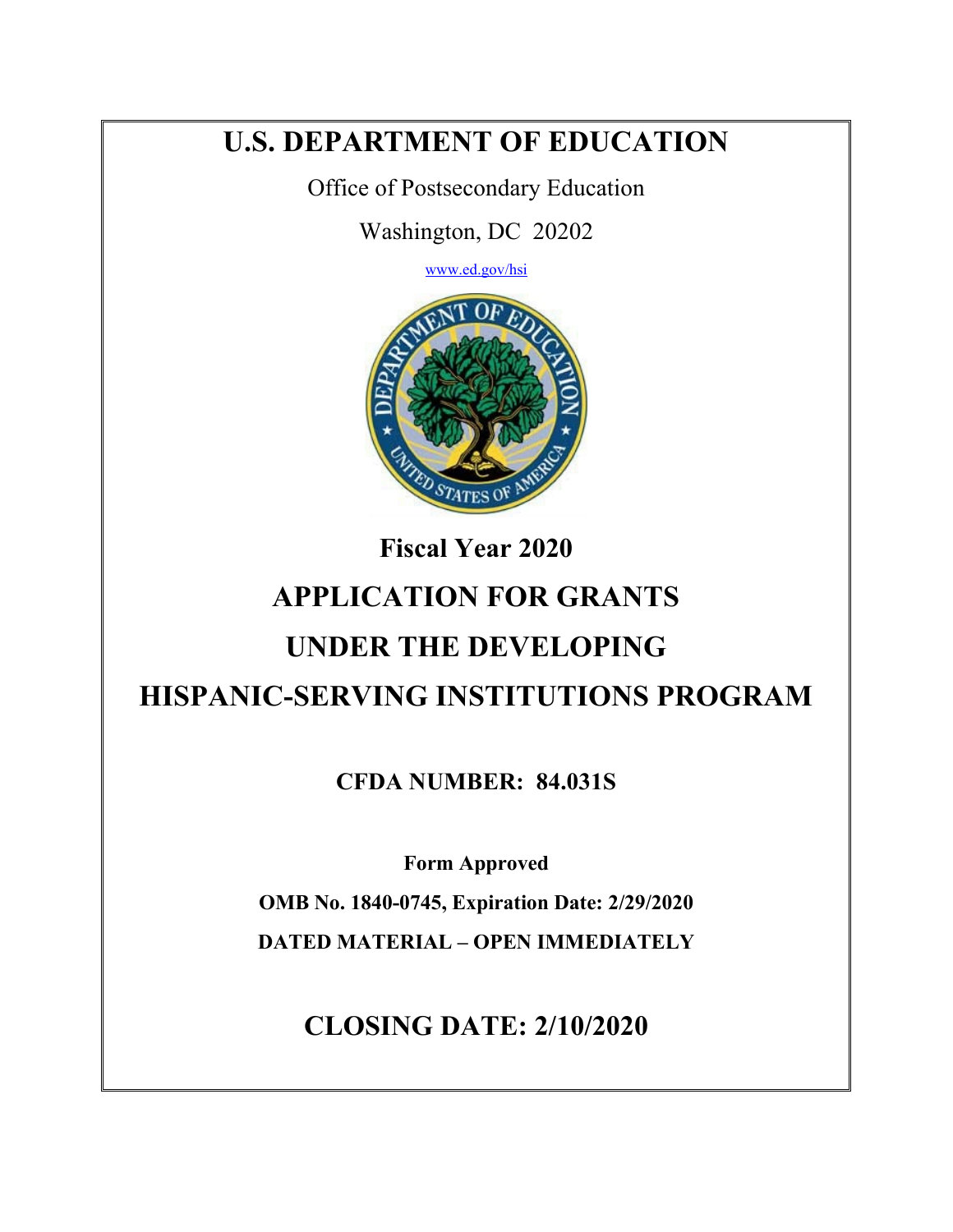# **Table of Contents**

|                                                                                 | Page |
|---------------------------------------------------------------------------------|------|
|                                                                                 |      |
|                                                                                 |      |
| Grants.gov Submission Procedures and Tips for Applicants 4                      |      |
|                                                                                 |      |
|                                                                                 | 41   |
|                                                                                 |      |
|                                                                                 | 52   |
|                                                                                 |      |
|                                                                                 |      |
|                                                                                 |      |
|                                                                                 |      |
| Instructions for Department of Education Supplemental Information for SF 424 62 |      |
|                                                                                 |      |
| Instructions for Completion of SF-LLL, Disclosure of Lobbying Activities66      |      |
| Instructions for Completion of General Education Provisions Act (GEPA)67        |      |
|                                                                                 |      |
|                                                                                 |      |
|                                                                                 |      |
|                                                                                 |      |
|                                                                                 |      |
|                                                                                 |      |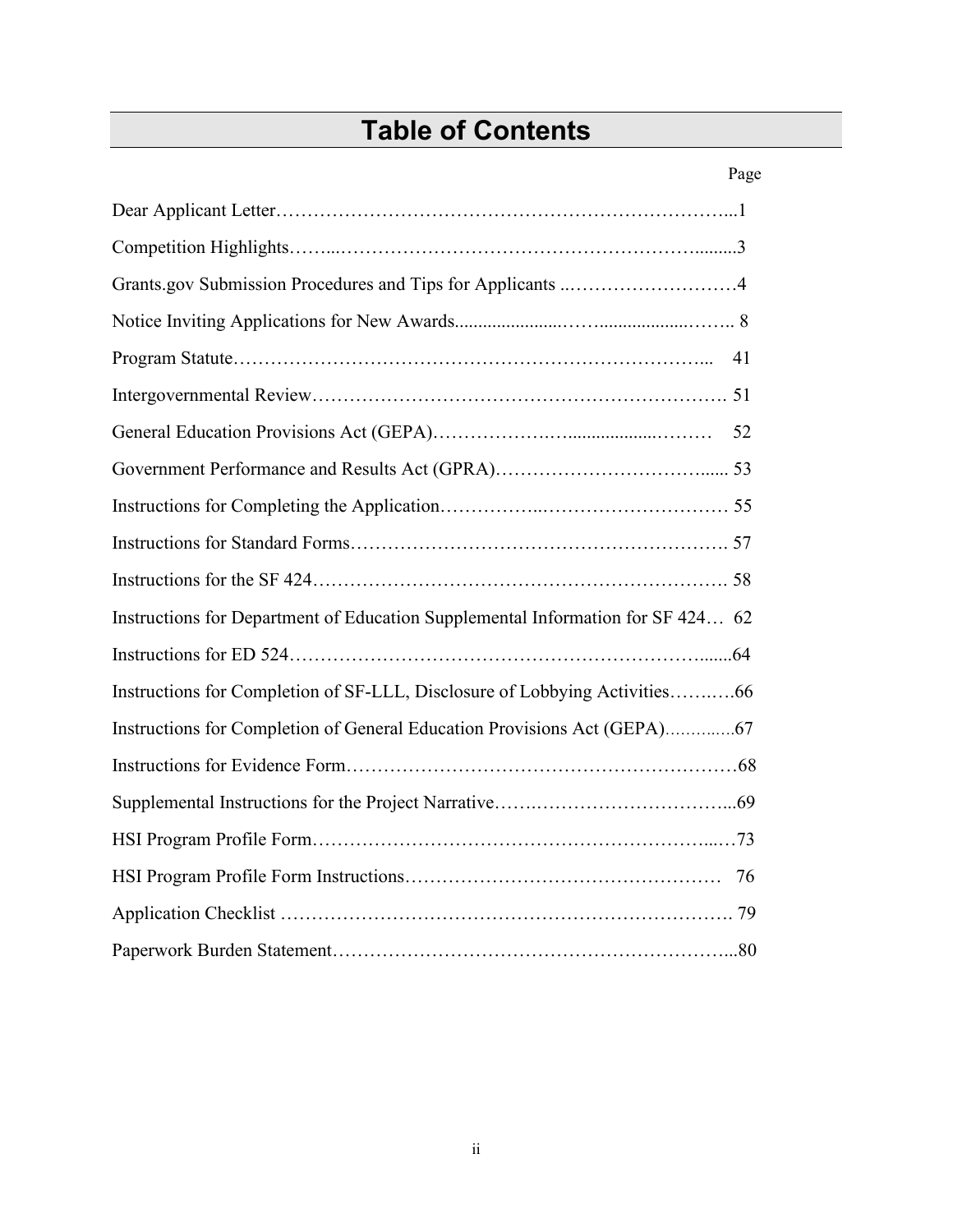#### Dear Applicant:

Thank you for your interest in applying for a new grant under the fiscal year (FY) 2020 Title V, Part A, Developing Hispanic-Serving Institutions (DHSI) Program grant competition. This letter highlights items in the application package that will be important to you in applying for a grant under this program. Please review the entire application package carefully before preparing and submitting your application.

In order to receive a grant under the DHSI Program, an institution of higher education must have been designated as an eligible institution or granted a waiver. The notice announcing the FY 2020 process for designation of eligible institutions, and inviting applications for waiver of eligibility requirements, was published in the *Federal Register* on December 16, 2020 (84 FR 68434). The deadline for transmittal of applications is January 31, 2020. In addition to basic eligibility requirements, an institution must have at least 25 percent enrollment of undergraduate full-time equivalent (FTE) Hispanic students at the end of the award year immediately preceding the date of application. For this competition, an institution must have 25 percent Hispanic enrollment full-time equivalency for academic year 2018-2019.

We highly encourage applicants to notify us of their intent to submit an application. To do so, please email Njeri Clark, the program contact person, at  $N$ jeri.clark@ed.gov with the subject line as "Intent to Apply." Include the applicant's name and a contact person's name and email address. Applicants that do not submit a notice of intent to apply may still apply for funding; applicants that do submit a notice of intent to apply are not bound to apply or bound by the information provided. The Department will be able to review grant applications more efficiently if we know the approximate number of applicants that intend to apply. Therefore, we strongly encourage each potential applicant to notify us of their intent to apply.

For information on the selection criteria and competitive preference priorities, refer to the *Federal Register* Notice Inviting Applications (NIA) for New Awards for FY 2020, which is included in this application package.

Applications for FY 2020 grants under the DHSI Program must be submitted electronically using Grants.gov at: [http://www.grants.gov.](http://www.grants.gov/) Applicants are required to follow the Common Instructions for Applicants to Department of Education Discretionary Grant Programs published in the *Federal Register* on February 13, 2019 (84 FR 3768) and available at [www.govinfo.gov/content/pkg/FR-2019-02-13/pdf/2019-02206.pdf.](http://www.govinfo.gov/content/pkg/FR-2019-02-13/pdf/2019-02206.pdf) This document contains requirements and information on how to submit an application.

The NIA published in the *Federal Register* is the official document describing the requirements for submitting a DHSI grant application. You should not rely upon any information that is inconsistent with the guidance contained in the official document. If you have any questions or require additional information, please contact Njeri Clark at (202) 453-6224 or [Njeri.clark@ed.gov.](mailto:Njeri.clark@ed.gov) We encourage applicants to review the "Competition Highlights" found in this application package for an overview of important items.

I appreciate your interest in the DHSI Program and look forward to receiving your application.

Sincerely,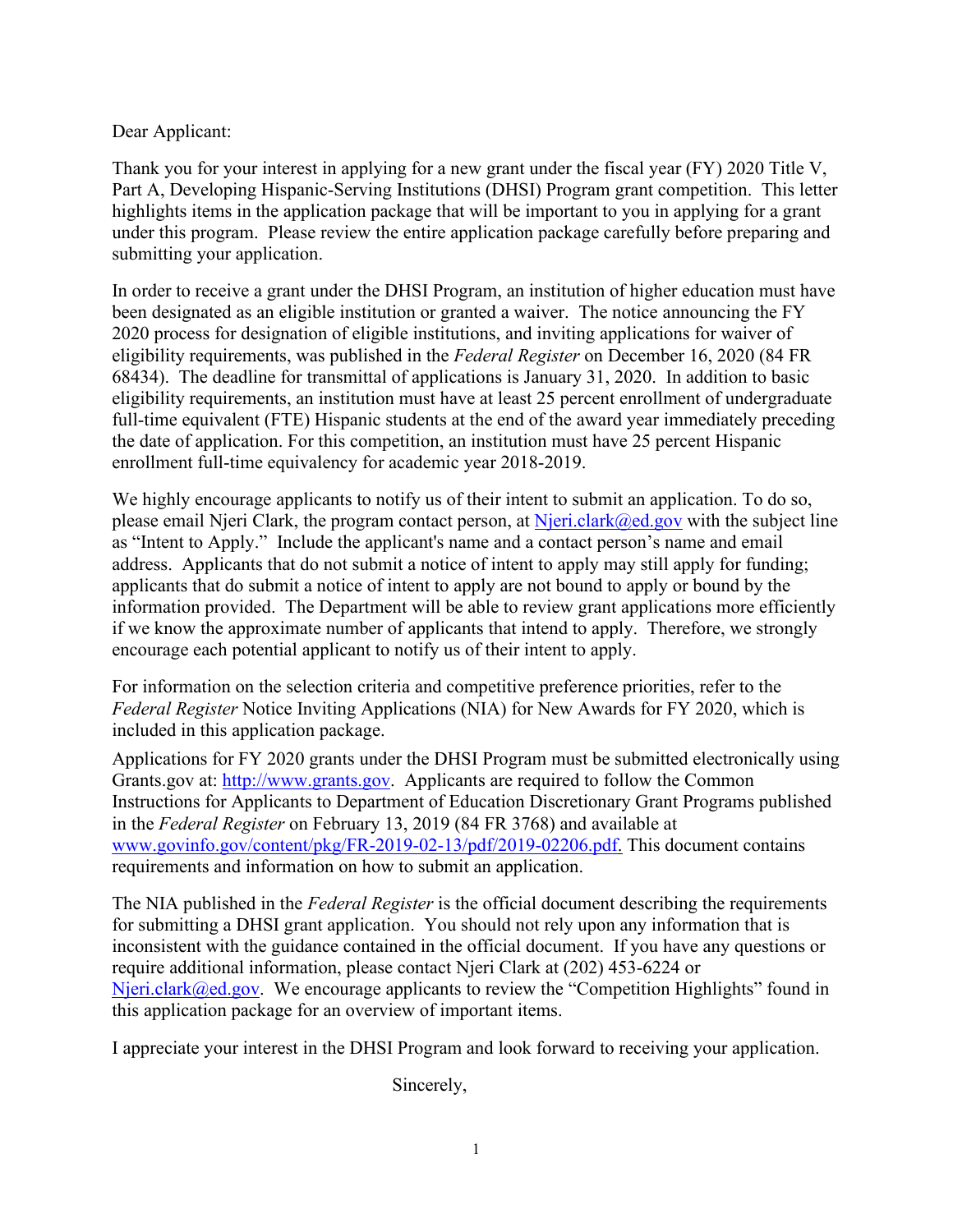/s/

Robert King Principal Deputy Under Secretary Delegated to Perform the Duties of Under Secretary and Assistant Secretary for the Office of Postsecondary Education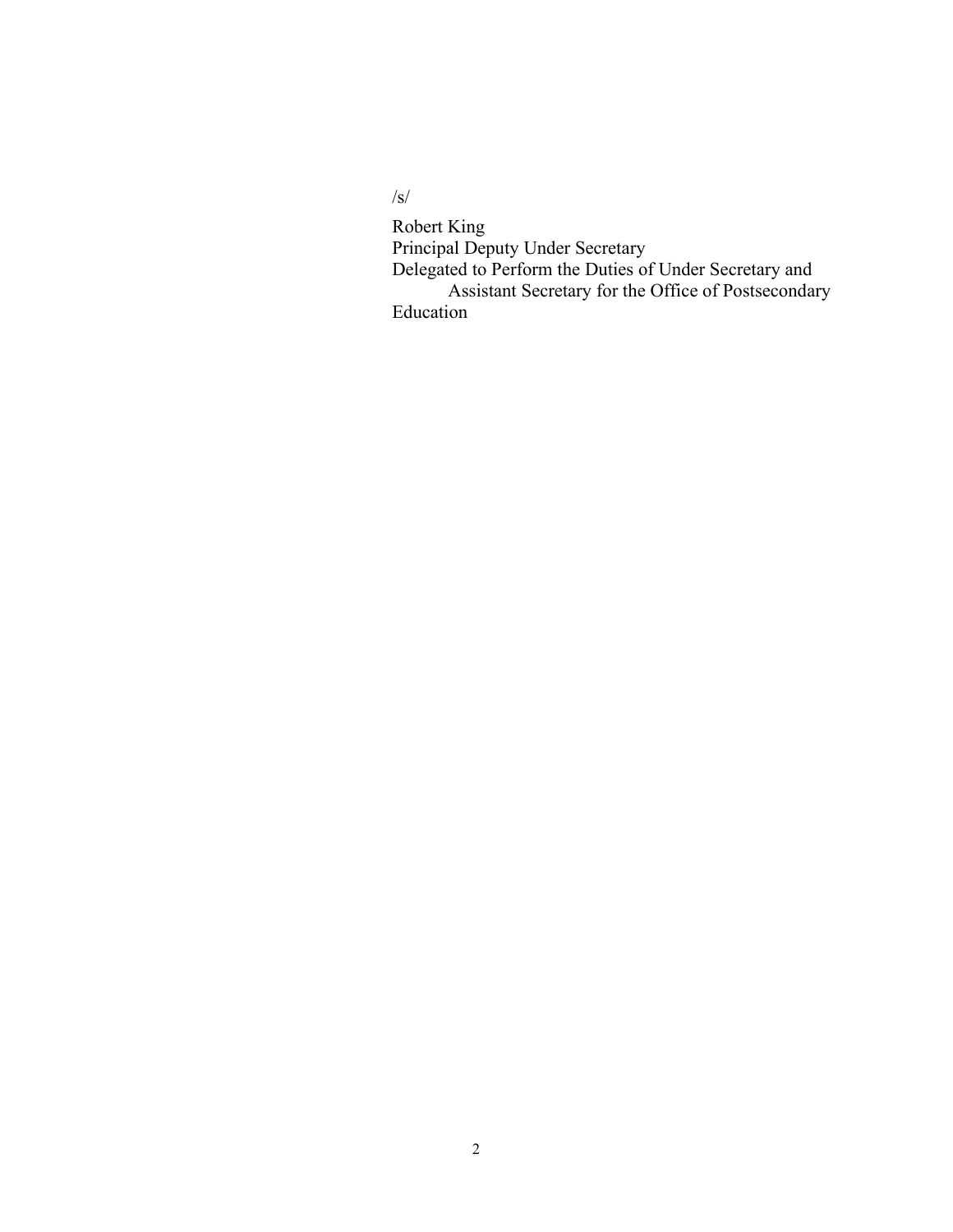## **Competition Highlights**

1. Developing Hispanic-Serving Institutions grant applications for FY 2020 must be submitted electronically through Grants.gov at: [http://www.grants.gov.](http://www.grants.gov/) Applicants are required to follow the Common Instructions for Applicants to Department of Education Discretionary Grant Programs, published in the *Federal Register* on February 13, 2019 (84 FR 3768), and available at [www.govinfo.gov/content/pkg/FR-2019-02-13/pdf/2019-02206.pdf](http://www.govinfo.gov/content/pkg/FR-2019-02-13/pdf/2019-02206.pdf) which contain requirements and information on how to submit an application.

2. The Higher Education Opportunity Act (HEOA) of 2008 amended the authorized grant activities under Part A of Title V of the Higher Education Act (HEA) of 1965 (individual development grants) to include innovative and customized instruction course development; articulation agreement and student support program activities designed to facilitate student transfer from two-year to four-year institutions; activities that improve student financial and economic literacy; and activities to develop distance education technologies.

3. Grants under this competition will be awarded on a competitive basis for the following type of grant: Individual Development Grants only. For this competition, an eligible institution of higher education may submit **one** Individual Development Grant application.

4. We will not make an award exceeding the maximum allowable amount for a single budget period of 1 year. (See Notice Inviting Applications for information on the maximum allowable amount.)

5. Total performance period for new awards is 5 years.

6. There are two competitive preference priorities for this competition. We will award an application up to 5 (five) additional points for each priority. Applicants may respond to one or both competitive preference priorities for a total of up to 10 (ten) additional points. Points are awarded based on the quality of the response to the priority.

9. All applicants are encouraged to limit the Project Narrative portion of the application to no more than 55 pages.

10. Applicants must complete a supporting budget narrative for each line item on the ED-524 form.

11. Applicants must complete the "DHSI Program Profile Form" located in this application package. This form serves as the assurance regarding the Hispanic enrollment percent required by the program's statutory language.

12. A current grantee under the DHSI Program, which is authorized by Title V of the HEA, may not simultaneously hold or receive another grant under any HEA, Title III, Part A or Title III, Part B program.

13. This application package contains detailed instructions for every required component of your application. It also includes an Application Checklist for your convenience. Note: If all required documents are not submitted with your application, it may be deemed ineligible.

14. Applicants are reminded that the Notice Inviting Applications published in the Federal Register is the official document. You should not rely upon any information that is inconsistent with the guidance contained within the official document.

15. Pre-Application Workshops will be conducted by the program office. Please contact Njeri Clark for information on 202-453-6224 or [Njeri.clark@ed.gov](mailto:Njeri.clark@ed.gov).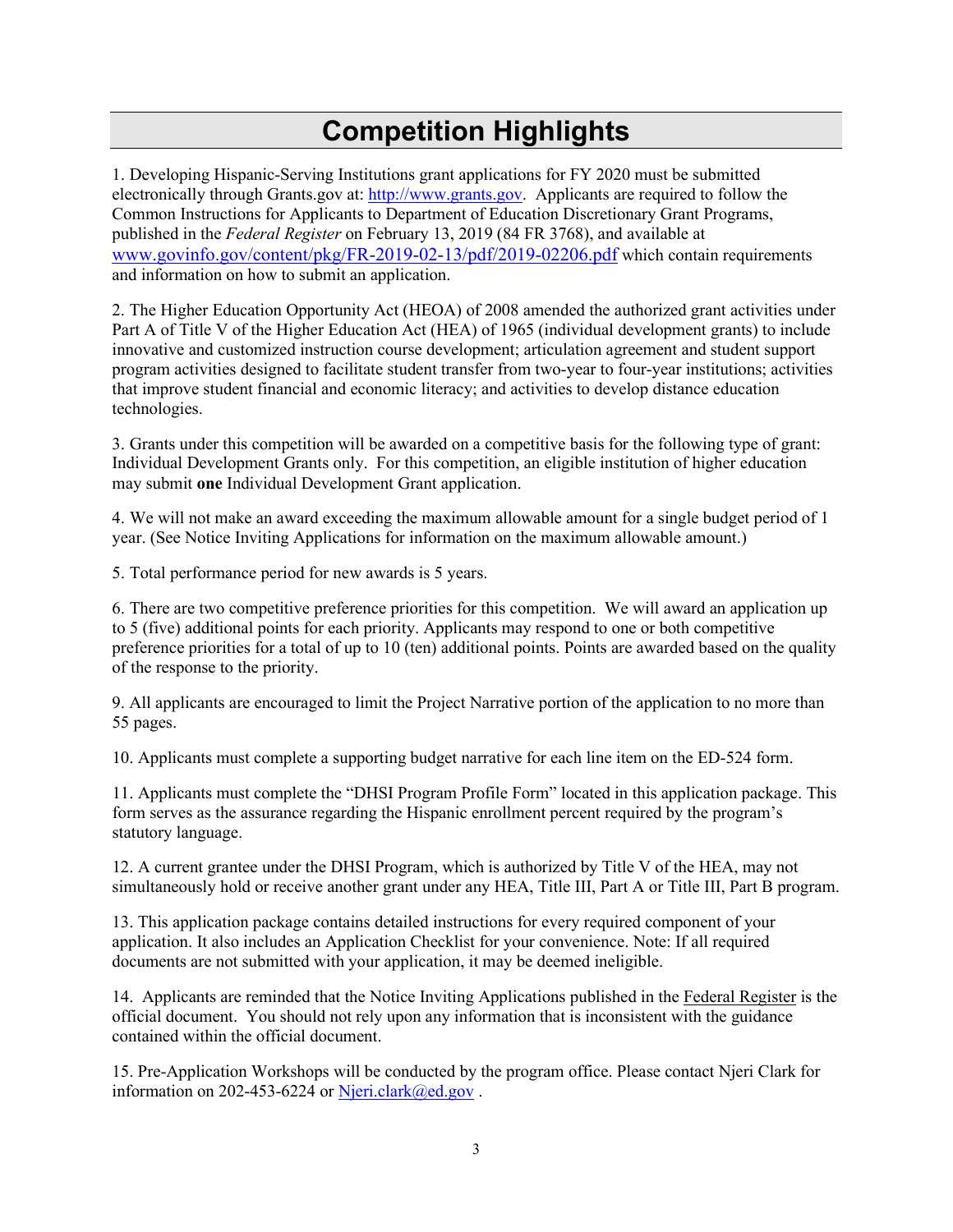### **IMPORTANT – PLEASE READ FIRST**

### **U.S. Department of Education** *Grants.gov Submission Procedures and Tips for Applicants*

To facilitate your use of Grants.gov, this document includes important submission procedures you need to be aware of to ensure your application is received in a timely manner and accepted by the Department of Education.

#### **Browser Support**

The latest versions of Microsoft Internet Explorer (IE), Mozilla Firefox, Google Chrome, and Apple Safari are supported for use with Grants.gov. However, these web browsers undergo frequent changes and updates, so we recommend you have the latest version when using Grants.gov. Legacy versions of these web browsers may be functional, but you may experience issues.

For additional information or updates, please see the Grants.gov Browser information in the Applicant FAQs: [http://www.grants.gov/web/grants/applicants/applicant-faqs.html#browser.](http://www.grants.gov/web/grants/applicants/applicant-faqs.html#browser)

#### **ATTENTION – Workspace, Adobe Forms and PDF Files**

Grants.gov applicants can apply online using Workspace. Workspace is a shared, online environment where members of a grant team may simultaneously access and edit different web forms within an application. For each funding opportunity announcement (FOA), you can create individual instances of a workspace.

Below is an overview of applying on Grants.gov. For access to complete instructions on how to apply for opportunities, refer to: [https://www.grants.gov/web/grants/applicants/workspace-overview.html.](https://www.grants.gov/web/grants/applicants/workspace-overview.html)

- 1) Create a Workspace: Creating a workspace allows you to complete it online and route it through your organization for review before submitting.
- 2) Complete a Workspace: Add participants to the workspace to work on the application together, complete all the required forms online or by downloading PDF versions, and check for errors before submission. The Workspace progress bar will display the state of your application process as you apply. As you apply using Workspace, you may click the blue question mark icon near the upper-right corner of each page to access context-sensitive help.

a. Adobe Reader: If you decide not to apply by filling out web forms, you can download individual PDF forms in Workspace. The individual PDF forms can be downloaded and saved to your local device storage, network drive(s), or external drives, then accessed through Adobe Reader. NOTE: Visit the Adobe Software Compatibility page on Grants.gov to download the appropriate version of the software at: [https://www.grants.gov/web/grants/applicants/adobe-software-compatibility.html.](https://www.grants.gov/web/grants/applicants/adobe-software-compatibility.html)

b. Mandatory Fields in Forms: In the forms, you will note fields marked with an asterisk and a different background color. These fields are mandatory fields that must be completed to successfully submit your application.

c. Complete SF-424 Fields First: The forms are designed to fill in common required fields across other forms, such as the applicant name, address, and DUNS Number. Once it is completed, the information will transfer to the other forms.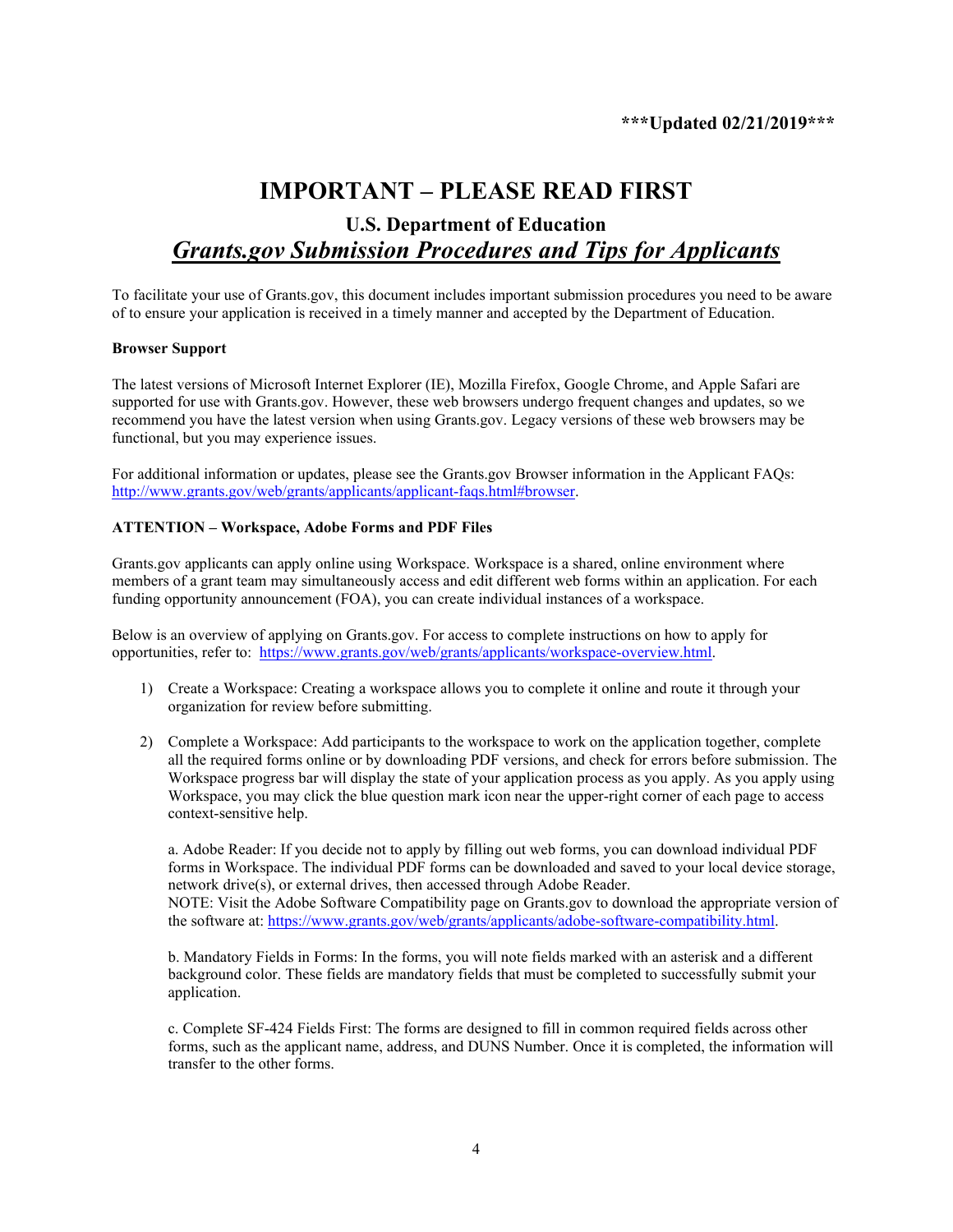- 3) Submit a Workspace: An application may be submitted through Workspace by clicking the Sign and Submit button on the Manage Workspace page, under the Forms tab. Grants.gov recommends submitting your application package at least 24-48 hours prior to the close date to provide you with time to correct any potential technical issues that may disrupt the application submission.
- 4) Track a Workspace Submission: After successfully submitting a workspace application, a Grants.gov Tracking Number (GRANTXXXXXXXX) is automatically assigned to the application. The number will be listed on the Confirmation page that is generated after submission. Using the tracking number, access the Track My Application page under the Applicants tab or the Details tab in the submitted workspace.

For additional training resources, including video tutorials, refer to [https://www.grants.gov/web/grants/applicants/applicant-training.html.](https://www.grants.gov/web/grants/applicants/applicant-training.html)

#### **Helpful Reminders**

1) **REGISTER EARLY** – Grants.gov registration involves many steps including registration on SAM [\(www.sam.gov\)](http://www.sam.gov/) which may take approximately one week to complete, but could take upwards of several weeks to complete, depending upon the completeness and accuracy of the data entered into the SAM database by an applicant. You may begin working on your application while completing the registration process, but you cannot submit an application until all of the registration steps are complete. Please note that once your SAM registration is active, it will take 24-48 hours for the information to be available in Grants.gov, and before you can submit an application through Grants.gov. For detailed information on the registration steps, please go to: [http://www.grants.gov/web/grants/register.html.](http://www.grants.gov/web/grants/register.html) [Note: Your organization will need to update its SAM registration annually.]

Primary information about SAM is available at [www.sam.gov.](http://www.sam.gov/) However, to further assist you with obtaining and registering your DUNS number and TIN in SAM or updating your existing SAM account, the Department of Education has prepared a SAM.gov Tip Sheet which you can find at: [http://www2.ed.gov/fund/grant/apply/sam-faqs.html.](http://www2.ed.gov/fund/grant/apply/sam-faqs.html)

2) **SUBMIT EARLY** – **We strongly recommend that you do not wait until the last day to submit your application. Grants.gov will put a date/time stamp on your application and then process it after it is fully uploaded.** The time it takes to upload an application will vary depending on a number of factors including the size of the application and the speed of your Internet connection, and the time it takes Grants.gov to process the application will vary as well. If Grants.gov rejects your application (see step three below), you will need to resubmit successfully to Grants.gov before 11:59:59 p.m. Eastern Time on the deadline date.

**Note: To submit successfully, you must provide the DUNS number on your application that was used when you registered as an Authorized Organization Representative (AOR) on Grants.gov. This DUNS number is typically the same number used when your organization registered with the SAM. If you do not enter the same DUNS number on your application as the DUNS you registered with, Grants.gov will reject your application.**

3) **VERIFY SUBMISSION IS OK** – You will want to verify that Grants.gov received your application submission on time and that it was validated successfully. To see the date/time your application was received, log in to Grants.gov and click on the Track My Application link. For a successful submission, the date/time received should be earlier than 11:59:59 p.m. Eastern Time on the deadline date, AND the application status should be: Validated, Received by Agency, or Agency Tracking Number Assigned. Once the Department of Education receives your application from Grants.gov, an Agency Tracking Number (PR/award number) will be assigned to your application and will be available for viewing on Grants.gov's Track My Application link.

If the date/time received is later than 11:59:59 p.m. Eastern Time on the deadline date, your application is late. If your application has a status of "Received" it is still awaiting validation by Grants.gov. Once validation is complete, the status will either change to "Validated" or "Rejected with Errors." If the status is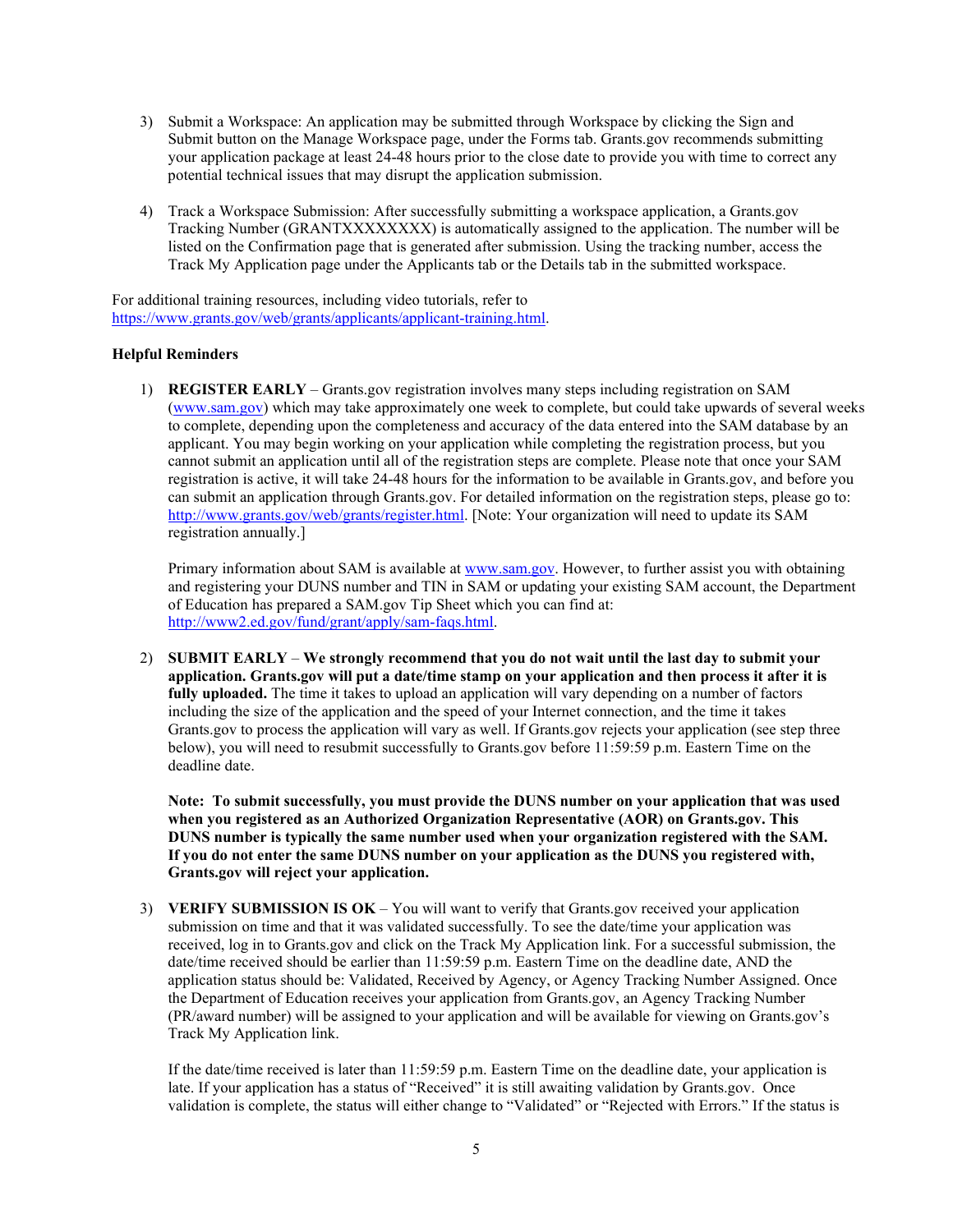"Rejected with Errors," your application has not been received successfully. Some of the reasons Grants.gov may reject an application can be found on the Grants.gov site: [http://www.grants.gov/web/grants/applicants/encountering-error-messages.html.](http://www.grants.gov/web/grants/applicants/encountering-error-messages.html) For more detailed information on troubleshooting Adobe errors, you can review the Adobe Reader Software Tip Sheet at: [http://www.grants.gov/web/grants/applicants/adobe-software-compatibility.html.](http://www.grants.gov/web/grants/applicants/adobe-software-compatibility.html) If you discover your application is late or has been rejected, please see the instructions below. Note: You will receive a series of confirmations both online and via e-mail about the status of your application. Please do not rely solely on email to confirm whether your application has been received timely and validated successfully.

#### **Submission Problems – What should you do?**

If you have problems submitting to Grants.gov before the closing date, please contact Grants.gov Customer Support at 1-800-518-4726 or [support@grants.gov](mailto:support@grants.gov) or access the Grants.gov Self-Service Knowledge Base web portal at: [https://grants-portal.psc.gov/Welcome.aspx?pt=Grants.](https://grants-portal.psc.gov/Welcome.aspx?pt=Grants)

If electronic submission is required, you must submit an electronic application before 11:59:59 p.m. Eastern Time, unless you follow the procedures in the Federal Register notice and qualify for one of the exceptions to the electronic submission requirement and submit, no later than two weeks before the application deadline date, a written statement to the Department that you qualify for one of these exceptions. If electronic submission is optional and you have problems that you are unable to resolve before the deadline date and time for electronic applications, please follow the transmittal instructions for hard copy applications in the Federal Register notice and get a hard copy application postmarked by midnight on the deadline date. (See the Federal Register notice for detailed instructions.)

#### **Helpful Hints When Working with Grants.gov**

Please go to<http://www.grants.gov/web/grants/support.html> for help with Grants.gov. For additional tips related to submitting grant applications, please refer to the Grants.gov Applicant FAQs found at this Grants.gov link: [http://www.grants.gov/web/grants/applicants/applicant-faqs.html,](http://www.grants.gov/web/grants/applicants/applicant-faqs.html) as well as additional information on Workspace at [https://www.grants.gov/web/grants/applicants/applicant-faqs.html#workspace.](https://www.grants.gov/web/grants/applicants/applicant-faqs.html#workspace)

#### **Dial-Up Internet Connections**

When using a dial up connection to upload and submit your application, it can take significantly longer than when you are connected to the Internet with a high-speed connection, e.g. cable modem/DSL/T1. While times will vary depending upon the size of your application, it can take a few minutes to a few hours to complete your grant submission using a dial up connection. **If you do not have access to a high-speed connection and electronic submission is required, you may want to consider following the instructions in the Federal Register notice to obtain an exception to the electronic submission requirement no later than two weeks before the application** deadline date. (See the Federal Register notice for detailed instructions.)

#### **Attaching Files – Additional Tips**

Please note the following tips related to attaching files to your application:

- When you submit your application electronically, you have the option of uploading narrative sections and all other attachments to your application as files in either Portable Document Format (PDF) or Microsoft Word. Although applicants have the option of uploading any narrative sections and all other attachments to their application in either PDF or Microsoft Word, we **highly recommend** applicants submit all documents as read-only flattened PDFs, meaning any fillable PDF files must be saved and submitted as non-fillable PDF files and not as interactive or fillable PDF files, to better ensure applications are processed in a more timely, accurate, and efficient manner.
- Grants.gov cannot process an application that includes two or more files that have the same name within a grant submission. Therefore, each file uploaded to your application package should have a unique file name.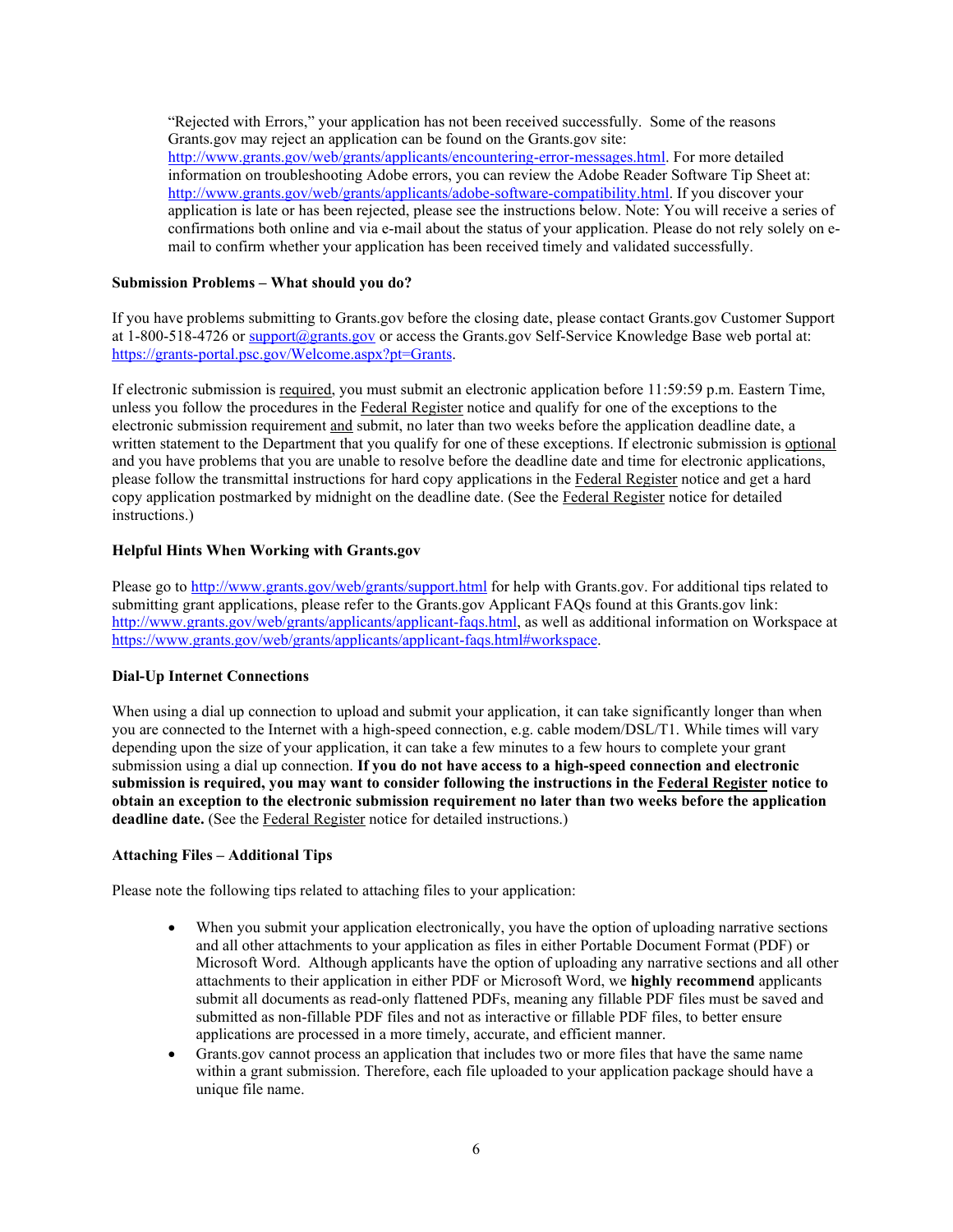- When attaching files, applicants should follow the guidelines established by Grants.gov on the size and content of file names. Uploaded file names must be fewer than 50 characters, and, in general, applicants should not use any special characters. However, Grants.gov does allow for the following UTF-8 characters when naming your attachments: A-Z, a-z, 0-9, underscore, hyphen, space, period, parenthesis, curly braces, square brackets, ampersand, tilde, exclamation point, comma, semi colon, apostrophe, at sign, number sign, dollar sign, percent sign, plus sign, and equal sign. Applications submitted that do not comply with the Grants.gov guidelines will be rejected at Grants.gov and not forwarded to the Department.
- Applicants should limit the size of their file attachments. Documents submitted that contain graphics and/or scanned material often greatly increase the size of the file attachments and can result in difficulties opening the files. For reference, the average discretionary grant application package with all attachments is less than 5 MB. Therefore, you may want to check the total size of your package before submission.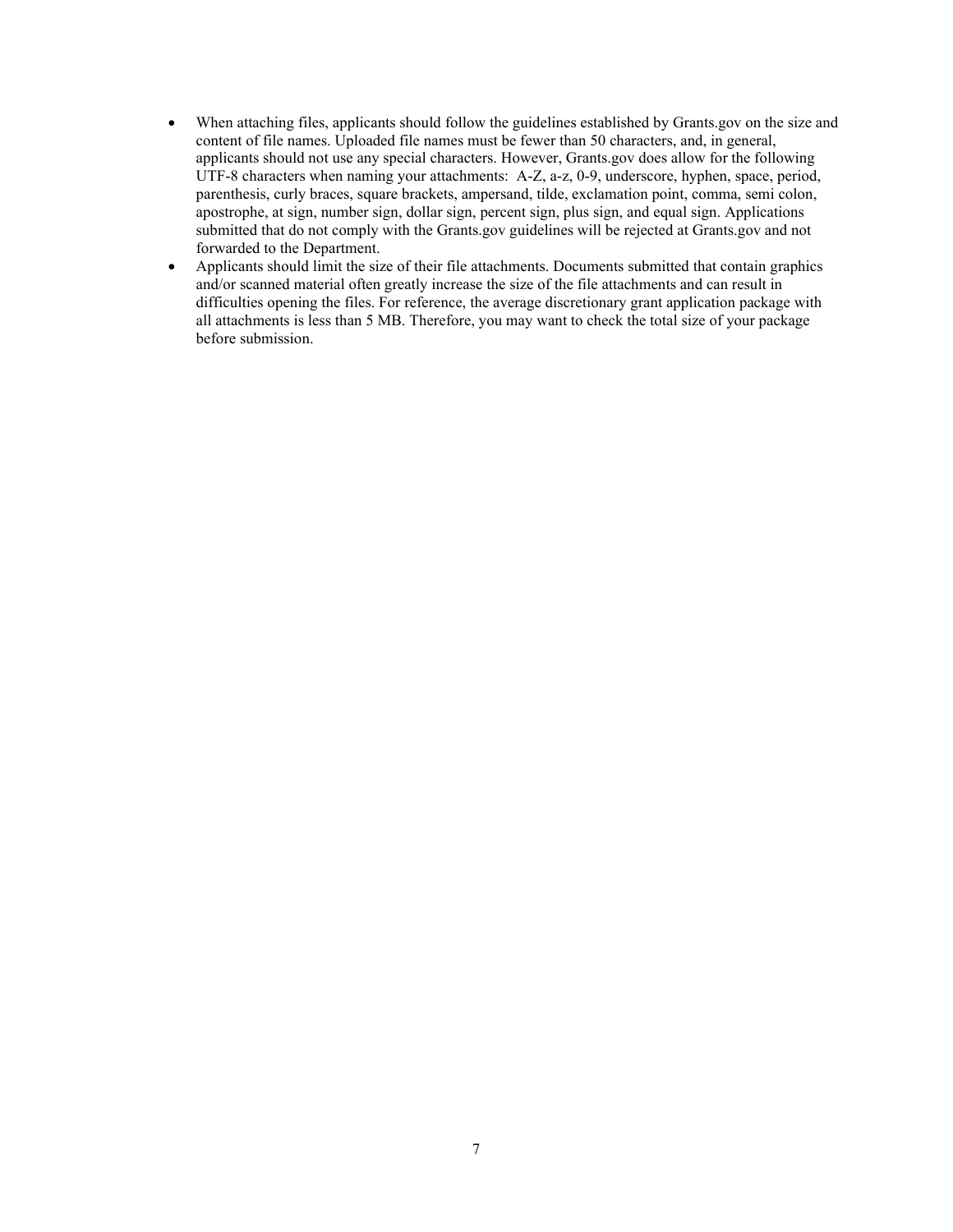#### 4000-01-U

DEPARTMENT OF EDUCATION

Applications for New Awards; Developing Hispanic-Serving Institutions Program

AGENCY: Office of Postsecondary Education, Department of Education.

ACTION: Notice.

SUMMARY: The Department of Education (Department) is issuing a notice inviting applications (NIA) for new awards for fiscal year (FY) 2020 for the Developing Hispanic-Serving Institutions (DHSI) Program, Catalog of Federal Domestic Assistance (CFDA) number 84.031S. This notice relates to the approved information collection under OMB control number 1840-0745.

DATES:

Applications Available: December 27, 2019.

Deadline for Transmittal of Applications: February 10, 2020. Deadline for Intergovernmental Review: April 10, 2020. ADDRESSES: For the addresses for obtaining and submitting an application, please refer to our Common Instructions for Applicants to Department of Education Discretionary Grant Programs, published in the *Federal Register* on February 13, 2019 (84 FR 3768), and available at www.govinfo.gov/content/pkg/FR-2019-02-13/pdf/2019-02206.pdf.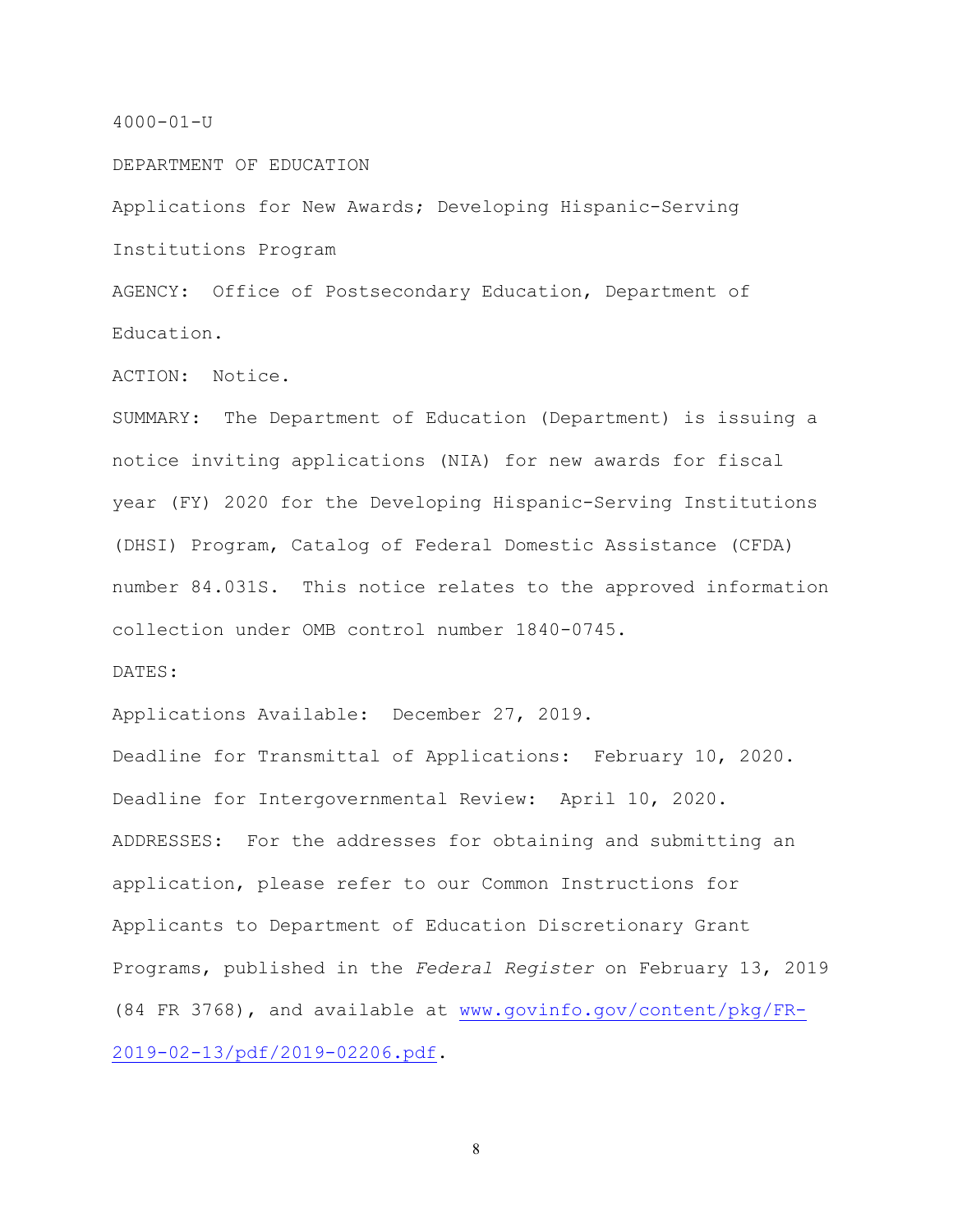FOR FURTHER INFORMATION CONTACT: Njeri Clark, U.S. Department of Education, 400 Maryland Avenue, SW, room 260-14, Washington, DC 20202-4260. Telephone: (202) 453-6224. Email:

#### [Njeri.Clark@ed.gov.](mailto:Njeri.Clark@ed.gov)

If you use a telecommunications device for the deaf (TDD) or a text telephone (TTY), call the Federal Relay Service (FRS), toll free, at 1-800-877-8339.

SUPPLEMENTARY INFORMATION:

#### Full Text of Announcement

I. Funding Opportunity Description

Purpose of Program: The DHSI Program provides grants to assist Hispanic-Serving Institutions (HSIs) to expand educational opportunities for, and improve the academic attainment of, Hispanic students. DHSI Program grants enable HSIs to expand and enhance the academic offerings, program quality, faculty quality, and institutional stability of colleges and universities that are educating the majority of Hispanic college students and help large numbers of Hispanic students and other low-income individuals complete postsecondary degrees. Background: Hispanic students are enrolling in postsecondary institutions at higher rates than ever before, yet their high enrollments are not translating to degree completion.<sup>1</sup> HSIs have

<span id="page-10-0"></span><sup>&</sup>lt;sup>1</sup>Digest of Education Statistics 2017, January 2019, https://nces.ed.gov/pubs2018/2018070.pdf.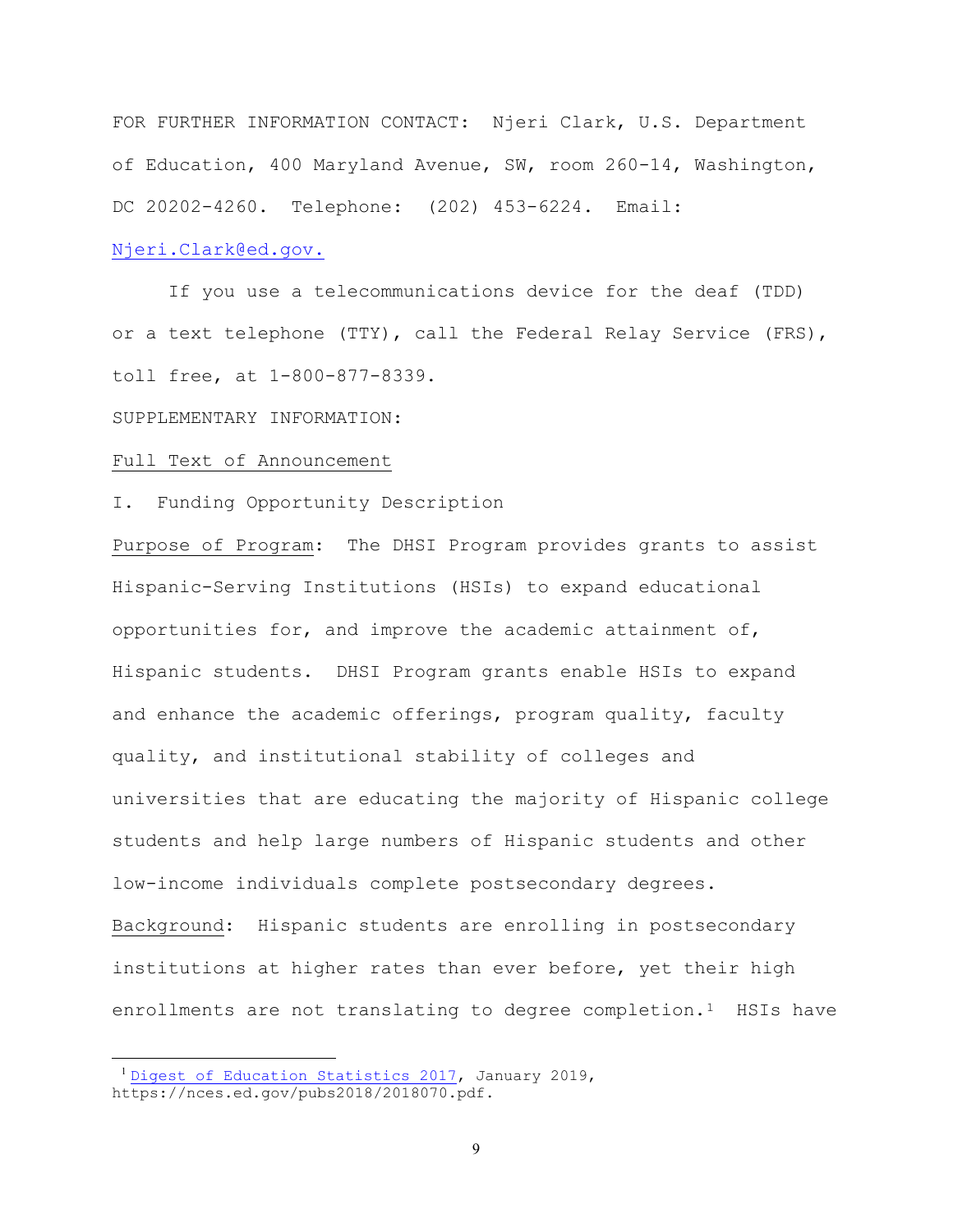an opportunity to both improve individual educational outcomes and support our Nation's economic growth and competitiveness by increasing the number of certificates and degrees attained by Hispanic and low-income students. HSIs' high enrollment of Hispanic and low-income students positions them to serve as models for how best to meet the needs of Hispanic and low-income students. The DHSI program supports HSIs that demonstrate a commitment to developing or enhancing a comprehensive plan that looks to identify and address the strengths and weaknesses of an institution's enrollment, retention, support, and graduation rates of Hispanic and low-income students.

HSIs interested in applying to this grant program can use the development of their comprehensive plan to examine the alignment of their mission and current strategic plan with the needs of the target population and surrounding community to develop, enhance, and implement leadership, practice, and policies that best promote student success. Moreover, HSIs can use their plans as road maps to help all students, especially those with the highest needs, find exciting pathways to employment and career advancement.

To this end, this competition includes two competitive preference priorities that are designed to promote student success.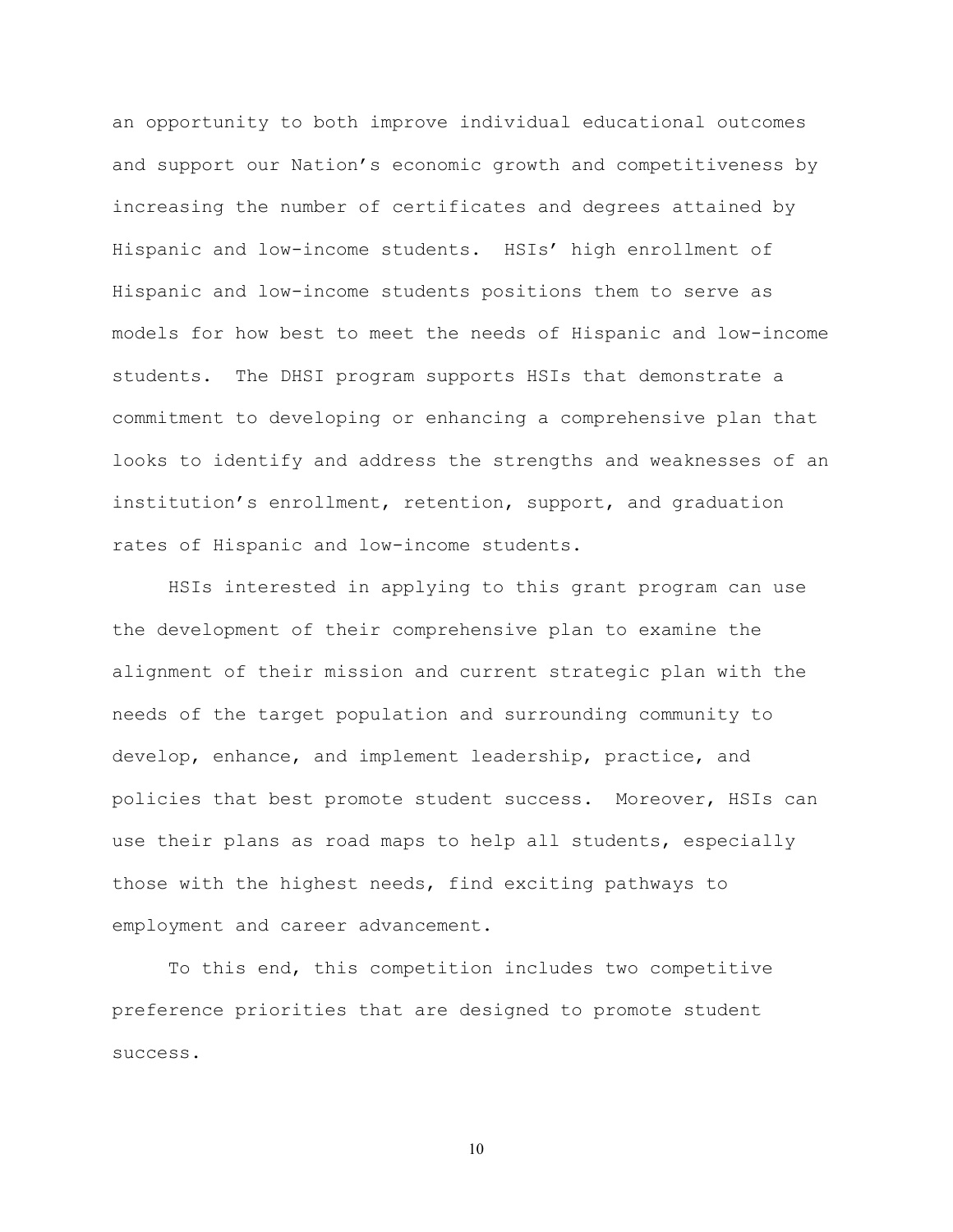Priorities: This notice contains two competitive preference priorities from the Secretary's Final Supplemental Priorities and Definitions for Discretionary Grant Programs, published in the *Federal Register* on March 2, 2018 (83 FR 9096) (Supplemental Priorities).

Competitive Preference Priorities: For FY 2020 and any subsequent year in which we make awards from the list of unfunded applications from this competition, these priorities are competitive preference priorities. Under 34 CFR 75.105(c)(2)(i), we award an application up to 5 additional points, depending on how well the application meets one of these priorities. Applicants may respond to one or both priorities, for a total of up to 10 additional points.

These priorities are:

 Competitive Preference Priority 1--Fostering Flexible and Affordable Paths to Obtaining Knowledge and Skills (up to 5 additional points).

 Projects that are designed to address at least one of the following priority areas:

 (a) Improving collaboration between education providers and employers to ensure student learning objectives are aligned with the skills or knowledge required for employment in in-demand industry sectors or occupations (as defined in section 3(23) of the Workforce Innovation and Opportunity Act of 2014).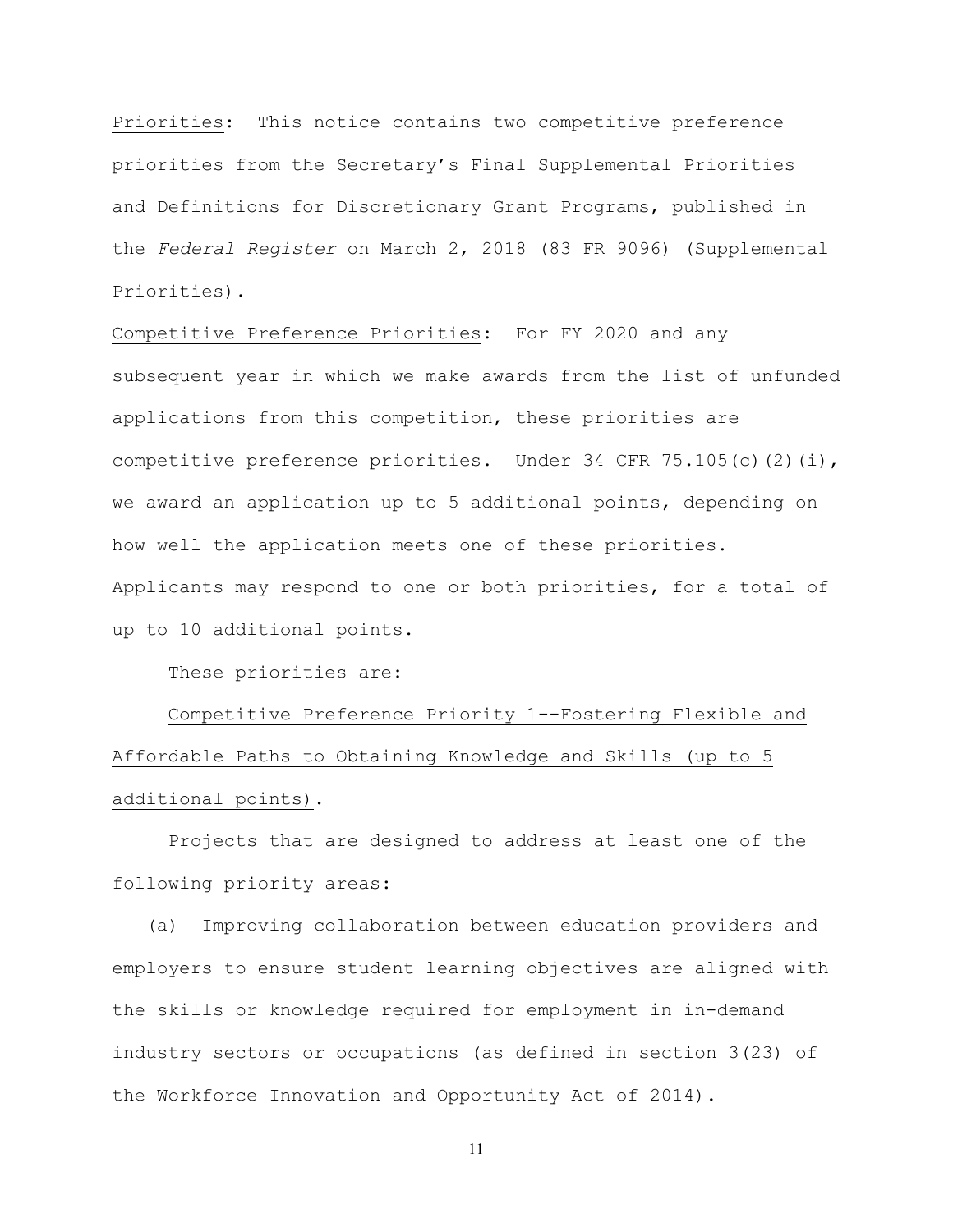(b) Providing work-based learning experiences (such as internships, apprenticeships, and fellowships) that align with in-demand industry sectors or occupations (as defined in section 3(23) of the Workforce Innovation and Opportunity Act of 2014).

 (c) Creating or expanding opportunities for students to obtain recognized postsecondary credentials in science, technology, engineering, mathematics, or computer science (as defined in this notice).

 Competitive Preference Priority 2--Fostering Knowledge and Promoting the Development of Skills That Prepare Students To Be Informed, Thoughtful, and Productive Individuals and Citizens (up to 5 additional points).

 Projects that are designed to support instruction in personal financial literacy, knowledge of markets and economics, knowledge of higher education financing and repayment  $(e,q,$ college savings and student loans), or other skills aimed at building personal financial understanding and responsibility. Definitions: The following definitions are from 34 CFR 77.1 and the Supplemental Priorities and apply to the priorities and selection criteria in this notice:

Baseline means the starting point from which performance is measured and targets are set.

Budget period means an interval of time into which a project period is divided for budgetary purposes.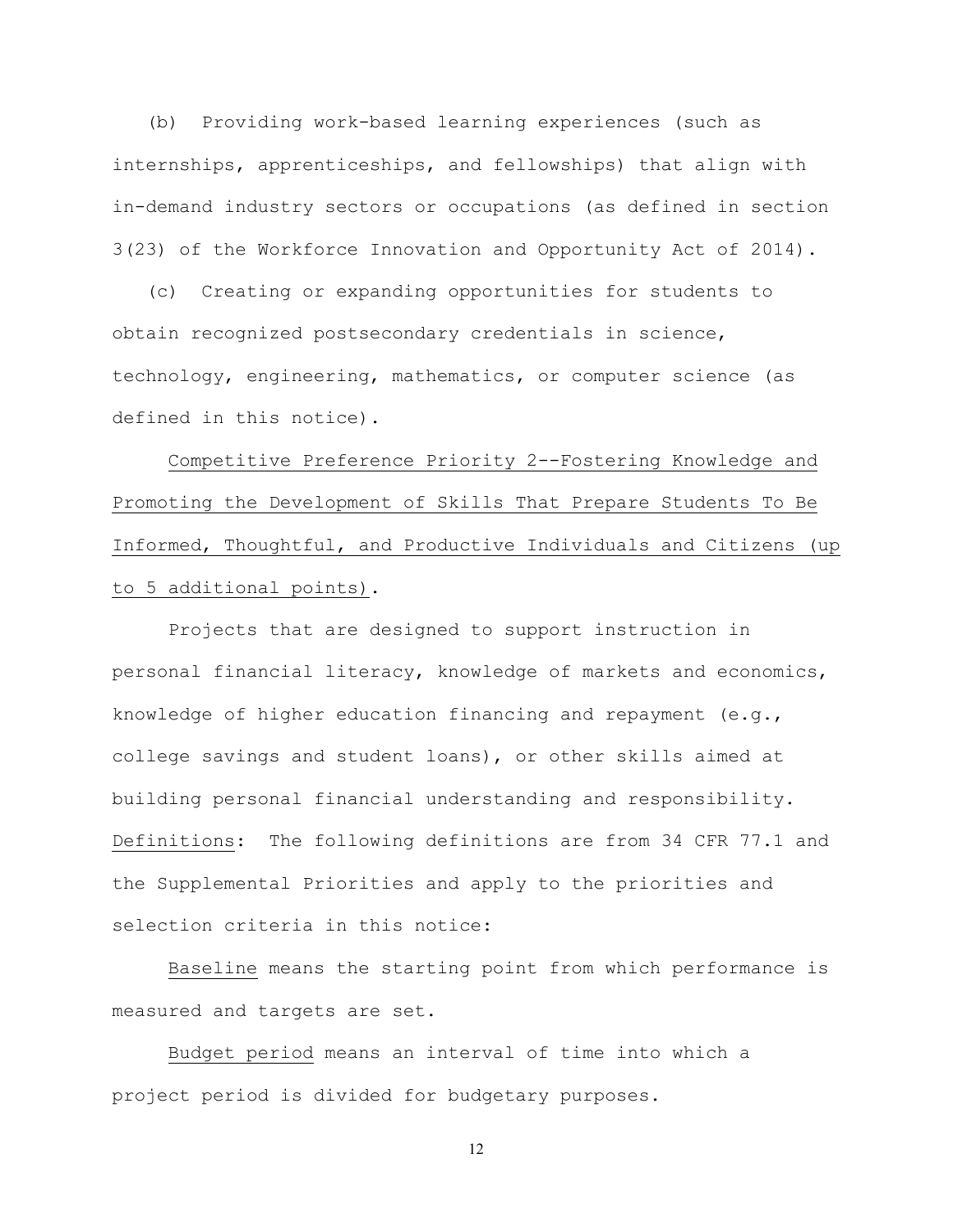Computer science means the study of computers and algorithmic processes and includes the study of computing principles and theories, computational thinking, computer hardware, software design, coding, analytics, and computer applications.

Computer science often includes computer programming or coding as a tool to create software, including applications, games, websites, and tools

to manage or manipulate data; or development and management of computer hardware and the other electronics related to sharing, securing, and using digital information.

In addition to coding, the expanding field of computer science emphasizes computational thinking and interdisciplinary problem-solving to equip students with the skills and abilities necessary to apply computation in our digital world.

Computer science does not include using a computer for everyday activities, such as browsing the internet; use of tools like word processing, spreadsheets, or presentation software; or using computers in the study and

exploration of unrelated subjects.

Demonstrates a rationale means a key project component included in the project's logic model is informed by research or evaluation findings that suggest the project component is likely to improve relevant outcomes.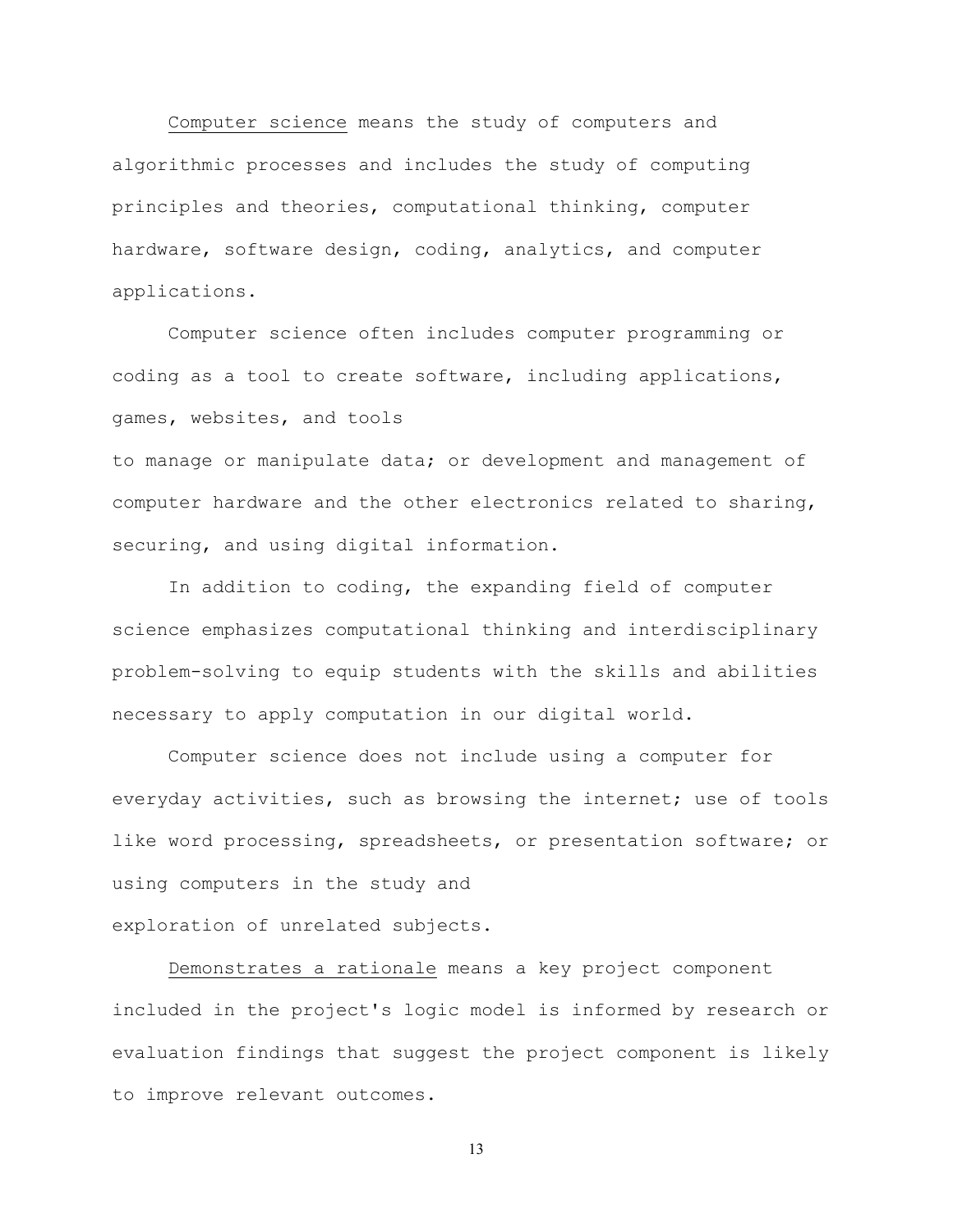Department means the U.S. Department of Education.

Evidence-based means the proposed project component is supported by promising evidence or evidence that demonstrates a rationale.

Experimental study means a study that is designed to compare outcomes between two groups of individuals (such as students) that are otherwise equivalent except for their assignment to either a treatment group receiving a project component or a control group that does not. Randomized controlled trials, regression discontinuity design studies, and single-case design studies are the specific types of experimental studies that, depending on their design and implementation (e.g., sample attrition in randomized controlled trials and regression discontinuity design studies), can meet What Works Clearinghouse (WWC) standards without reservations as described in the WWC Handbook:

(i) A randomized controlled trial employs random assignment of, for example, students, teachers, classrooms, or schools to receive the project component being evaluated (the treatment group) or not to receive the project component (the control group).

(ii) A regression discontinuity design study assigns the project component being evaluated using a measured variable (*e.g.,* assigning students reading below a cutoff score to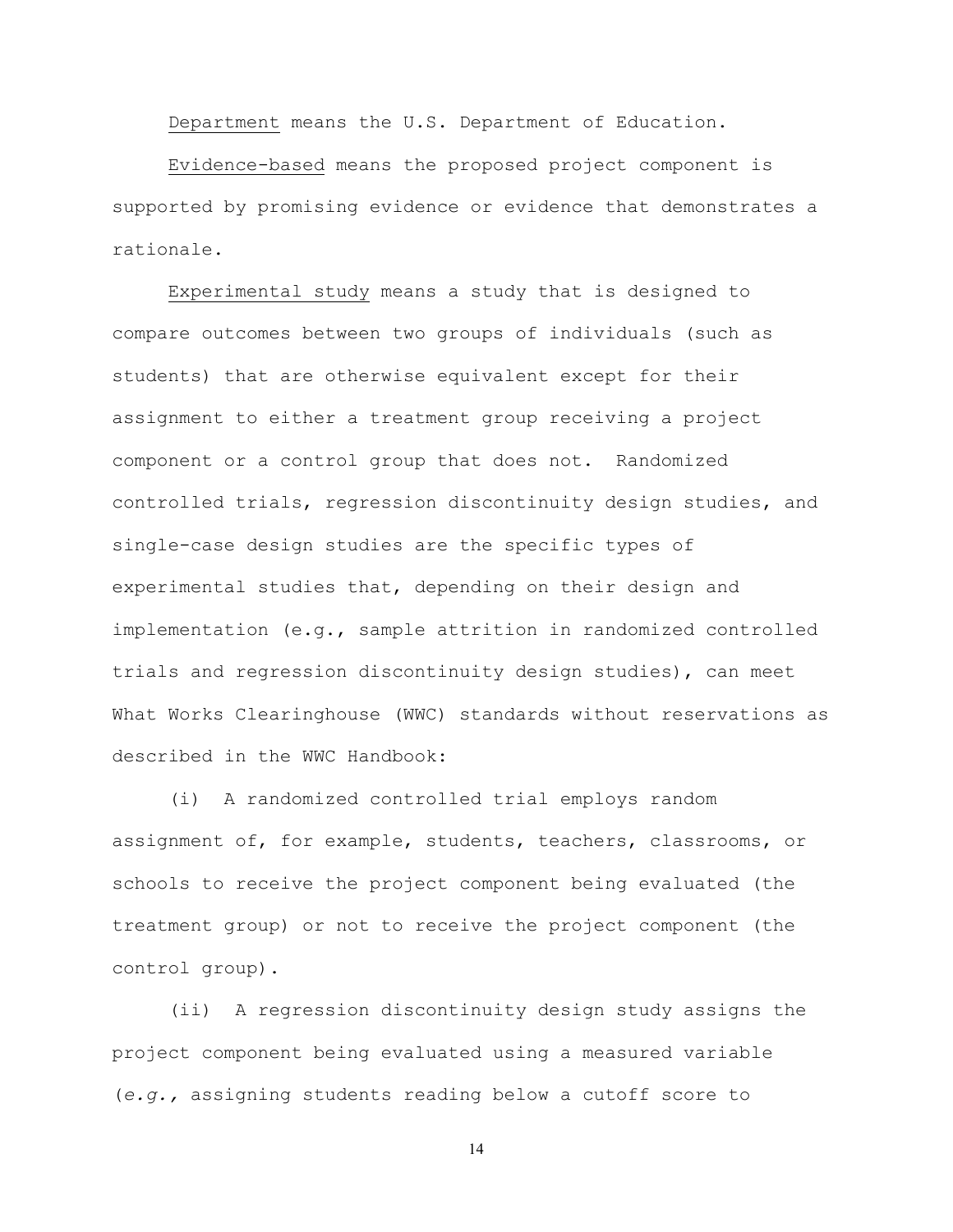tutoring or developmental education classes) and controls for that variable in the analysis of outcomes.

(iii) A single-case design study uses observations of a single case (*e.g.,* a student eligible for a behavioral intervention) over time in the absence and presence of a controlled treatment manipulation to determine whether the outcome is systematically related to the treatment.

Fiscal year means the Federal fiscal year—a period beginning on October 1 and ending on the following September 30.

Grant period means the period for which funds have been awarded.

Grantee means the legal entity to which a grant is awarded and that is accountable to the Federal Government for the use of the funds provided. The grantee is the entire legal entity even if only a particular component of the entity is designated in the grant award notice (GAN). For example, a GAN may name as the grantee one school or campus of a university. In this case, the granting agency usually intends, or actually intends, that the named component assume primary or sole responsibility for administering the grant-assisted project or program. Nevertheless, the naming of a component of a legal entity as the grantee in a grant award document shall not be construed as relieving the whole legal entity from accountability to the Federal Government for the use of the funds provided. (This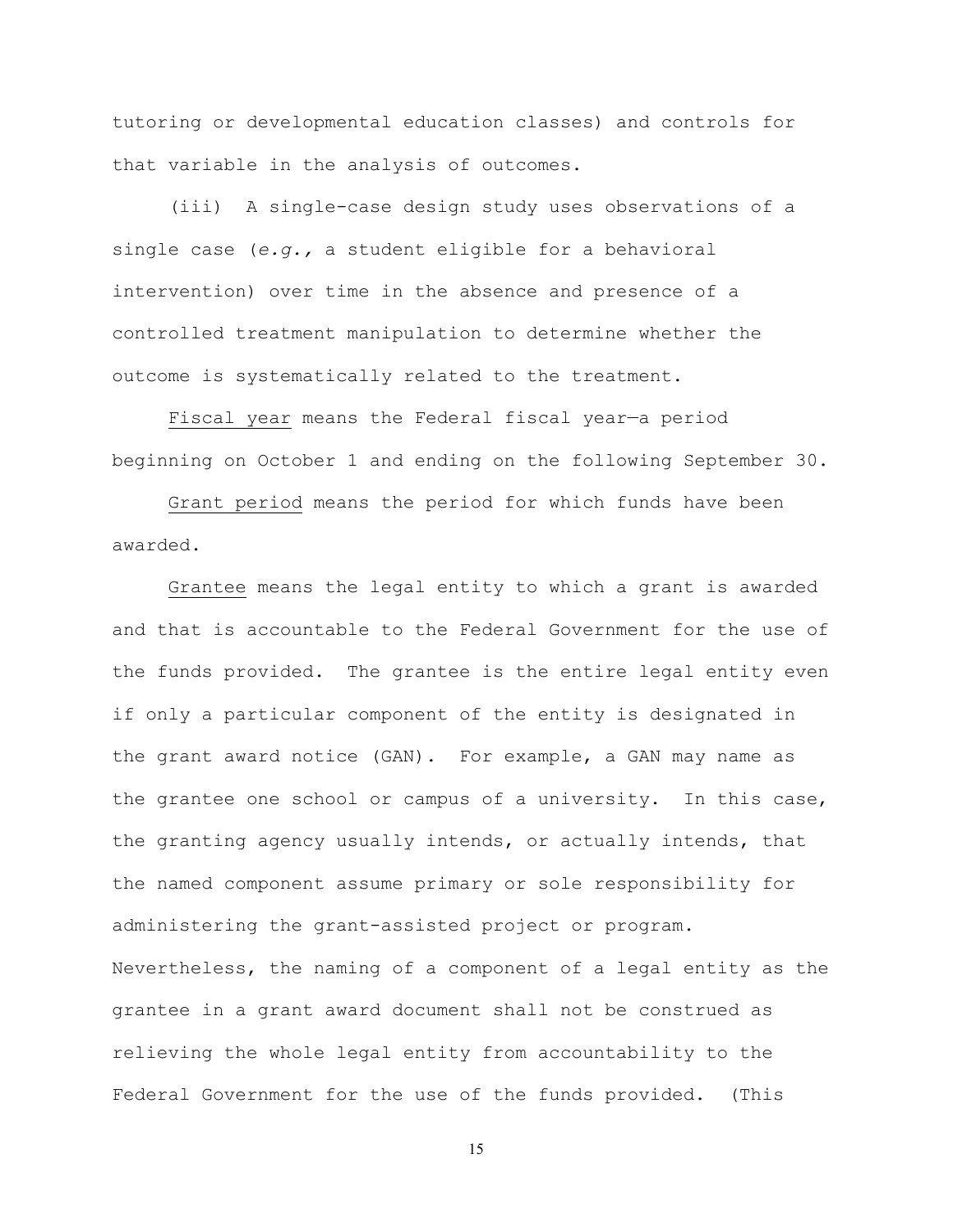definition is not intended to affect the eligibility provision of grant programs in which eligibility is limited to organizations that may be only components of a legal entity.) The term "grantee" does not include any secondary recipients, such as subgrantees and contractors, that may receive funds from a grantee pursuant to a subgrant or contract.

Logic model (also referred to as a theory of action) means a framework that identifies key project components of the proposed project (i.e., the active "ingredients" that are hypothesized to be critical to achieving the relevant outcomes) and describes the theoretical and operational relationships among the key project components and relevant outcomes.

Note: In developing logic models, applicants may want to use resources such as the Pacific Education Laboratory's Logic Model Application (www.ies.ed.gov/ncee/edlabs/regions/pacific/elm.asp).

Performance measure means any quantitative indicator, statistic, or metric used to gauge program or project performance.

Performance target means a level of performance that an applicant would seek to meet during the course of a project or as a result of a project.

Project component means an activity, strategy, intervention, process, product, practice, or policy included in a project. Evidence may pertain to an individual project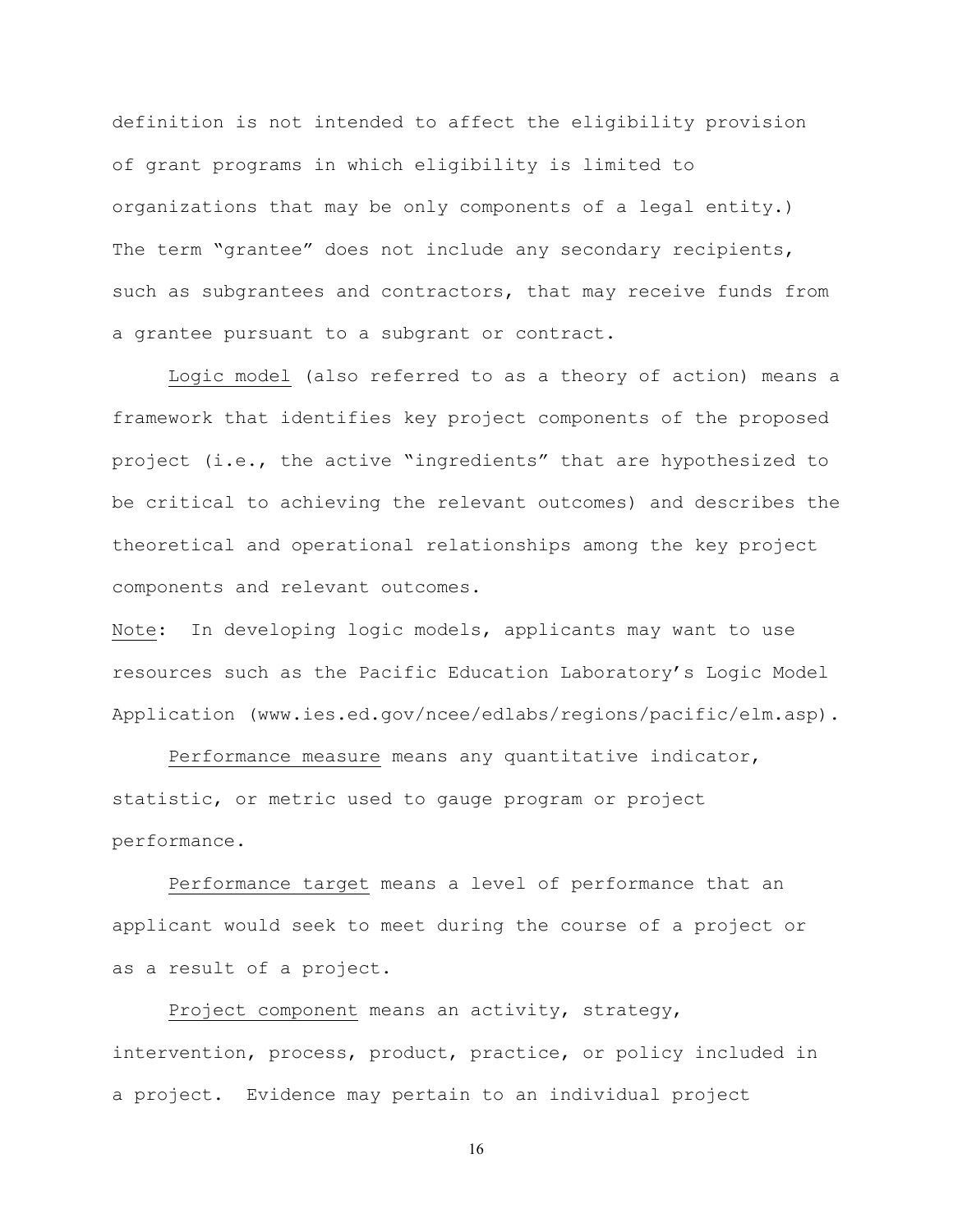component or to a combination of project components (e.g., training teachers on instructional practices for English learners and follow-on coaching for these teachers).

Promising evidence means that there is evidence of the effectiveness of a key project component in improving a relevant outcome, based on a relevant finding from one of the following:

(i) A practice guide prepared by What Works Clearinghouse (WWC) reporting a "strong evidence base" or "moderate evidence base" for the corresponding practice guide recommendation;

(ii) An intervention report prepared by the WWC reporting a "positive effect" or "potentially positive effect" on a relevant outcome with no reporting of a "negative effect" or "potentially negative effect" on a relevant outcome; or

(iii) A single study assessed by the Department, as appropriate, that—

(A) Is an experimental study, a quasi-experimental design study, or a well-designed and well-implemented correlational study with statistical controls for selection bias (e.g., a study using regression methods to account for differences between a treatment group and a comparison group); and

(B) Includes at least one statistically significant and positive (i.e., favorable) effect on a relevant outcome.

Quasi-experimental design study means a study using a design that attempts to approximate an experimental study by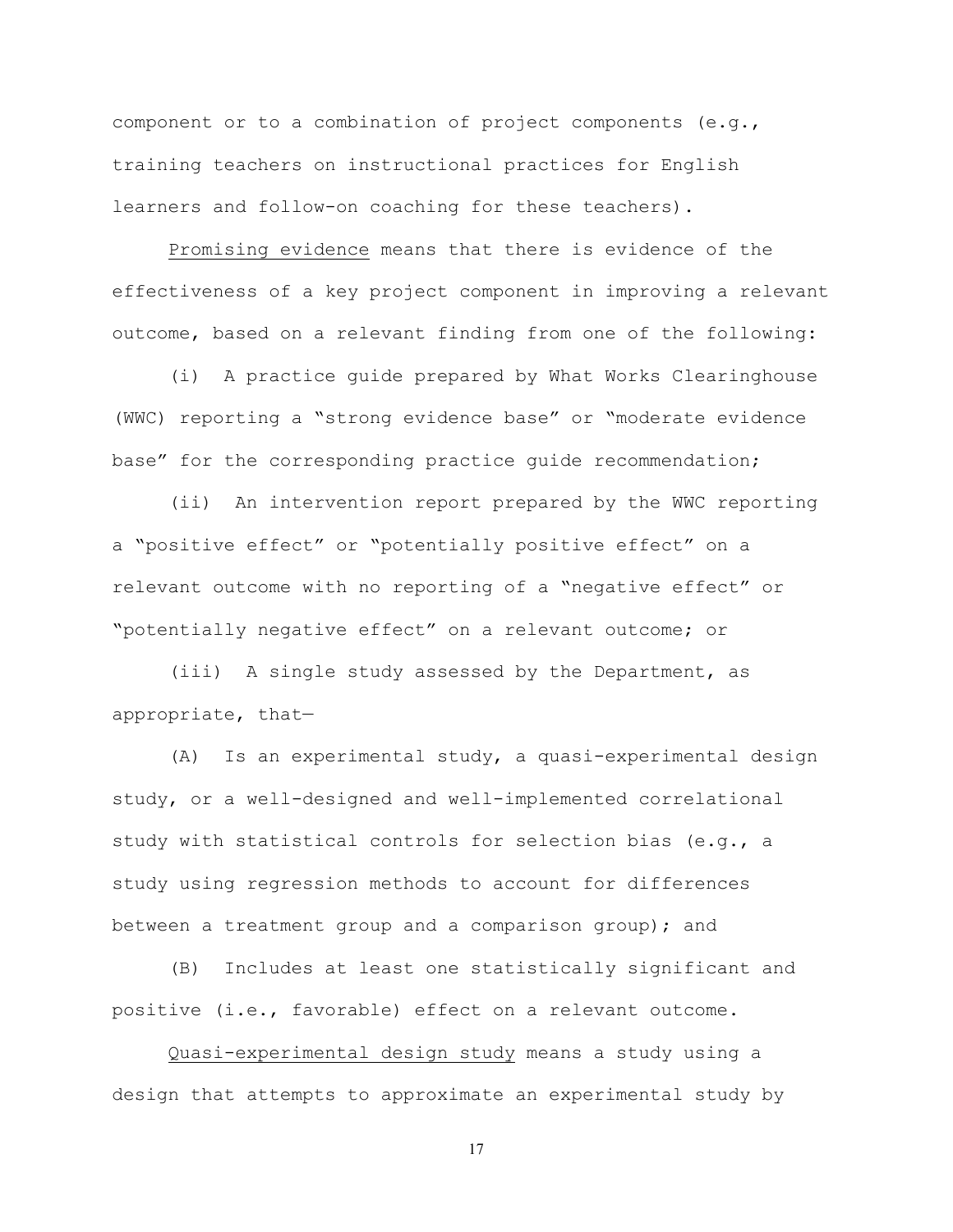identifying a comparison group that is similar to the treatment group in important respects. This type of study, depending on design and implementation (e.g., establishment of baseline equivalence of the groups being compared), can meet WWC standards with reservations, but cannot meet WWC standards without reservations, as described in the WWC Handbook.

Relevant outcome means the student outcome(s) or other outcomes(s) the key project component is designed to improve, consistent with the specific goals of the program.

Subgrant means an award of financial assistance in the form of money, or property in lieu of money, made under a grant by a grantee to an eligible subgrantee. The term includes financial assistance when provided by contractual or any other form of legal agreement, but does not include procurement purchases, nor does it include any form of assistance that is excluded from the definition of "grant or award" in this part (See 2 CFR 200.92, "Subaward").

What Works Clearinghouse Handbook (WWC Handbook) means the standards and procedures set forth in the WWC Procedures and Standards Handbook, Version 3.0 or Version 2.1 (incorporated by reference, see 34 CFR 77.2). Study findings eligible for review under WWC standards can meet WWC standards without reservations, meet WWC standards with reservations, or not meet WWC standards. WWC practice guides and intervention reports include findings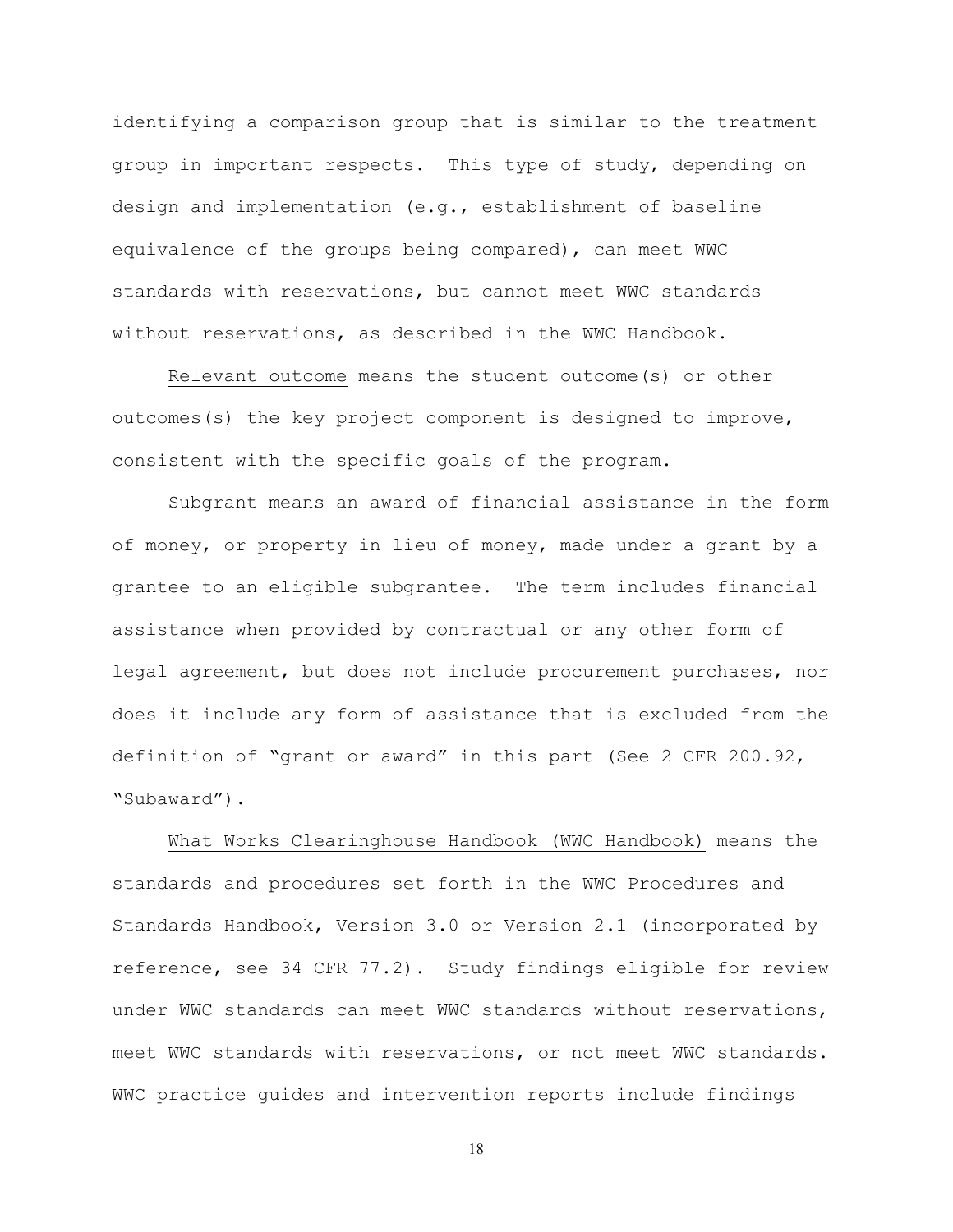from systematic reviews of evidence as described in the Handbook documentation.

Program Authority: 20 U.S.C. 1101-1101d and 1103-1103g. Applicable Regulations: (a) The Education Department General Administrative Regulations in 34 CFR parts 75, 77, 79, 82, 84, 86, 97, 98, and 99. (b) The Office of Management and Budget (OMB) Guidelines to Agencies on Governmentwide Debarment and Suspension (Nonprocurement) in 2 CFR part 180, as adopted and amended as regulations of the Department in 2 CFR part 3485. (c) The Uniform Administrative Requirements, Cost Principles, and Audit Requirements for Federal Awards in 2 CFR part 200, as adopted and amended as regulations of the Department in 2 CFR part 3474. (d) The regulations for this program in 34 CFR part 606. (e) The Supplemental Priorities.

II. Award Information

Type of Award: Discretionary grants. Five-year Individual Development Grants only. Cooperative Arrangement Grants and Planning Grants will not be awarded in FY 2020.

Estimated Available Funds: The Department estimates that \$124,415,000 will be available for the DHSI program in FY 2020, of which approximately \$52,800,000 will be available for new awards. The actual level of funding, if any, depends on final congressional action. However, we are inviting applications to allow enough time to complete the grant process before the end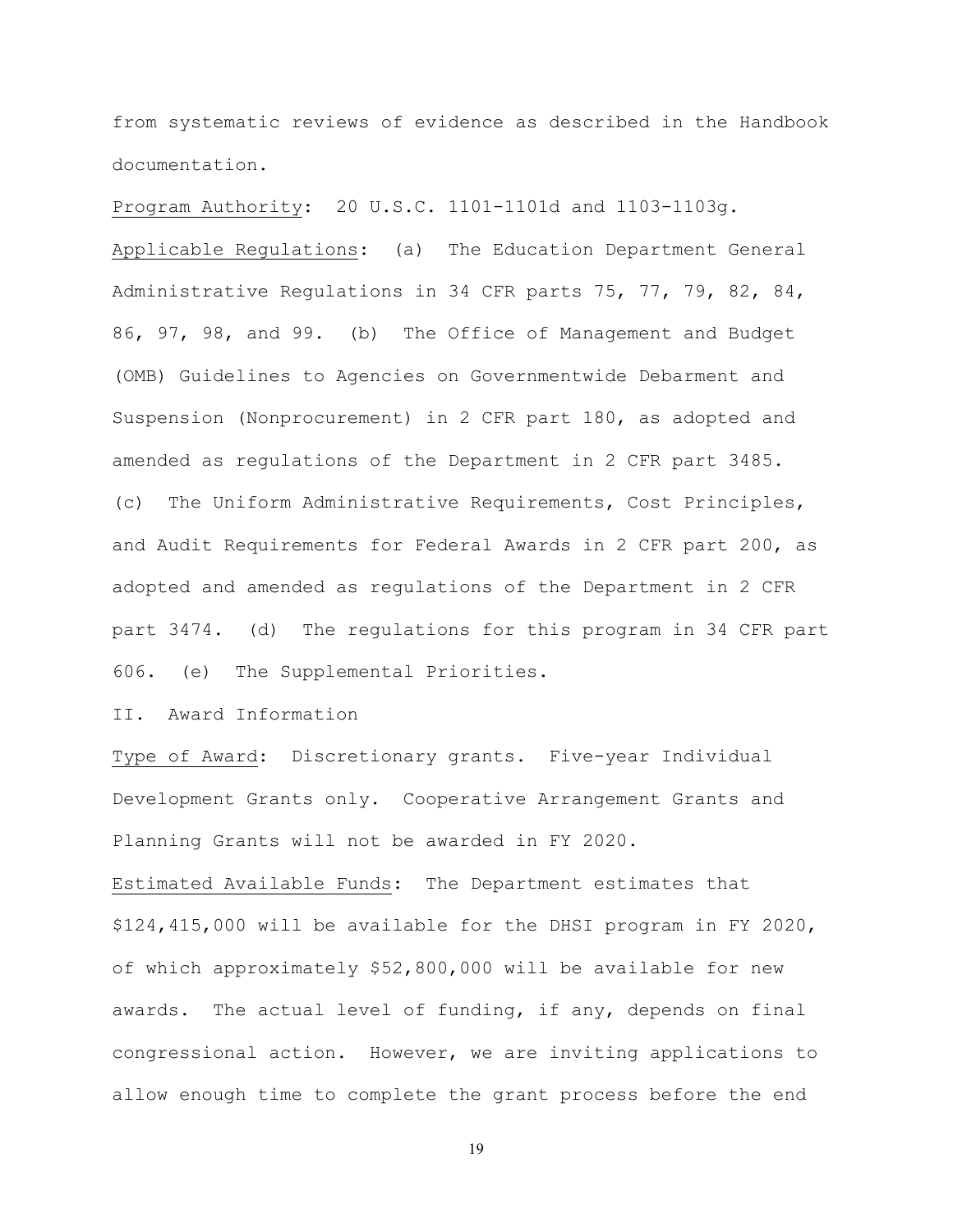of the current fiscal year, if Congress appropriates funds for this program.

Contingent upon the availability of funds and the quality of applications, we may make additional awards in subsequent fiscal years from the list of unfunded applications from this competition.

Estimated Range of Awards: \$500,000-\$600,000.

Maximum Awards: We will not make an award exceeding \$600,000 for a single budget period of 12 months.

Estimated Number of Awards: 96.

Note: The Department is not bound by any estimates in this notice.

Project Period: Up to 60 months.

III. Eligibility Information and Supplemental Requirements

1. Eligible Applicants: (a) Institutions of higher education (IHEs) that qualify as eligible HSIs are eligible to apply for new Individual Development Grants under the DHSI Program. To be an eligible HSI, an IHE must--

(i) Have an enrollment of needy students, as defined in section 502(b) of the HEA (section 502(a)(2)(A)(i) of the HEA; 20 U.S.C. 1101a(a)(2)(A)(i));

(ii) Have, except as provided in section 522(b) of the HEA, average education and general expenditures that are low, per full-time equivalent (FTE) undergraduate student, in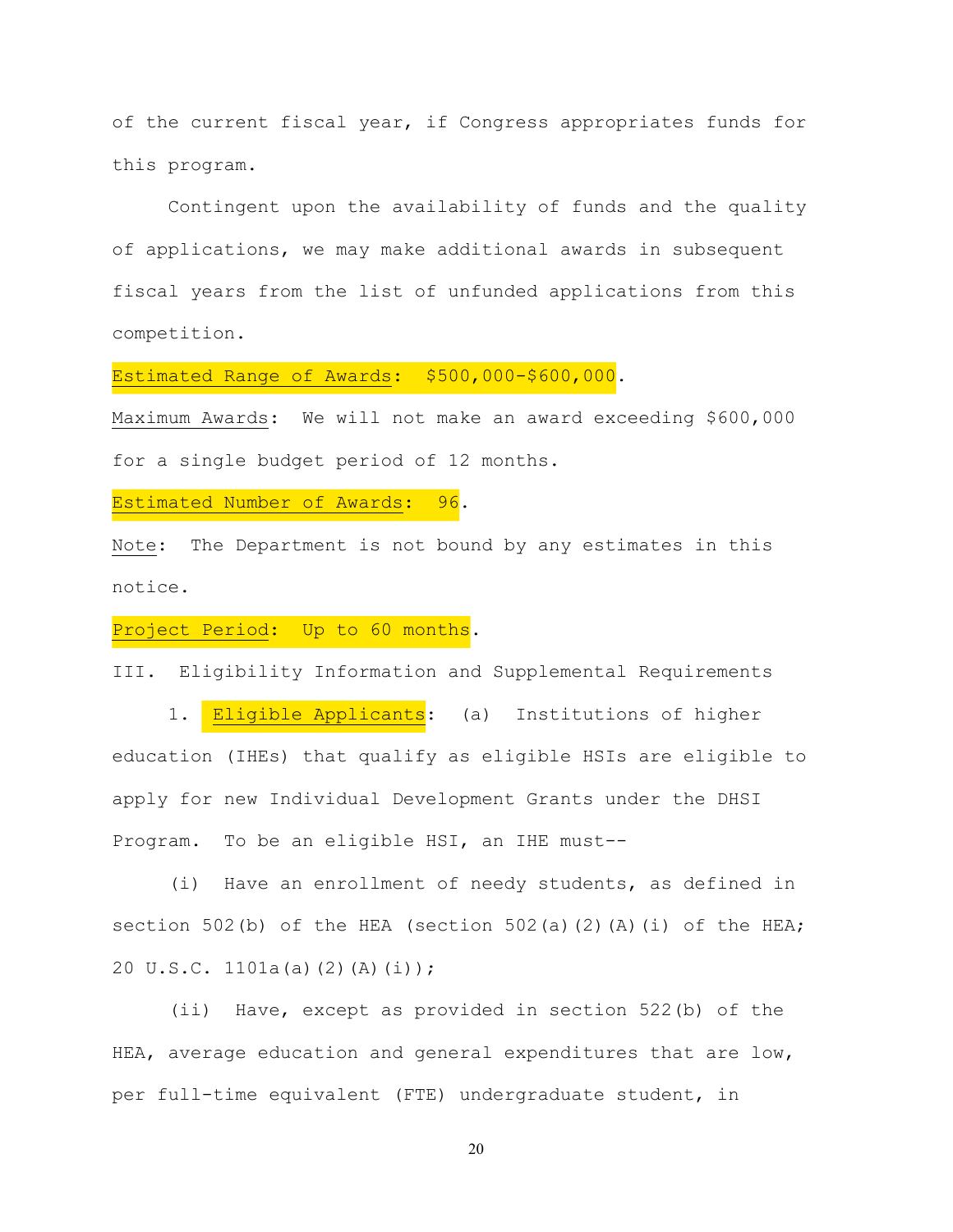comparison with the average education and general expenditures per FTE undergraduate student of institutions that offer similar instruction (section 502(a)(2)(A)(ii) of the HEA; 20 U.S.C. 1101a(a)(2)(A)(ii));

Note:To demonstrate an enrollment of needy students and low average education and general expenditures per FTE undergraduate student, an IHE must be designated as an "eligible institution" in accordance with 34 CFR 606.3 through 606.5 and the notice inviting applications for designation as an eligible institution for the fiscal year for which the grant competition is being conducted.

Note: The notice announcing the FY 2020 process for designation of eligible institutions, and inviting applications for waiver of eligibility requirements, was published in the *Federal Register* on December 16, 2019 (84 FR 68434). Only institutions that the Department determines are eligible, or are granted a waiver, may apply for a grant in this program.

(iii) Be accredited by a nationally recognized accrediting agency or association that the Secretary has determined to be a reliable authority as to the quality of education or training offered, or making reasonable progress toward accreditation, according to such an agency or association (section 502(a)(2)(A)(iv) of the HEA; 20 U.S.C. 1101a(a)(2)(A)(iv));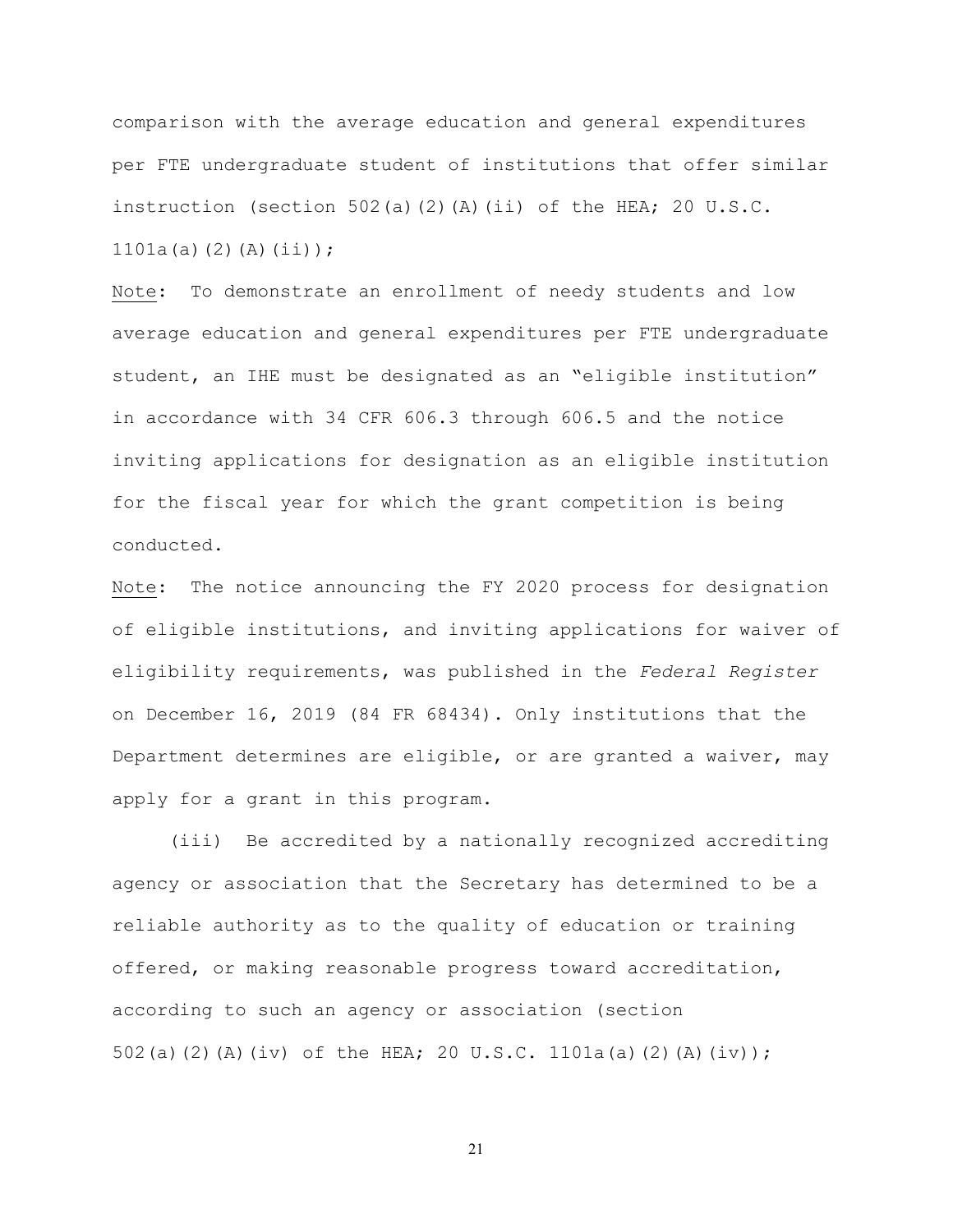(iv) Be legally authorized to provide, and provides within the State, an education program for which the institution awards a bachelor's degree (section 502(a)(2)(A)(iii) of the HEA; 20 U.S.C. 1101a(a)(2)(A)(iii)), or be a junior or community college (section  $502(a)(2)(A)(iii)$  of the HEA; 20 U.S.C. 1101a(a)(2)(A)(iii));

(v) Have an enrollment of undergraduate FTE students that is at least 25 percent Hispanic students at the end of the award year immediately preceding the date of application (section 502(a)(5)(B) of the HEA; 20 U.S.C. 1101a(a)(5)(B)); and

(vi) Provide, as an attachment to the application, the documentation the IHE relied upon in determining that at least 25 percent of the IHE's undergraduate FTE students are Hispanic. The 25 percent requirement applies only to undergraduate Hispanic students and is calculated based upon FTE students as defined in section 502(a)(4) of the HEA. Instructions for formatting and submitting the verification documentation to Grants.gov are in the application package for this competition.

(b)For this program, the "end of the award year immediately preceding the date of application" refers to the end of the fiscal year prior to the application due date. For purposes of this competition, the data that we will use to determine percent enrollment is for academic year 2018-2019.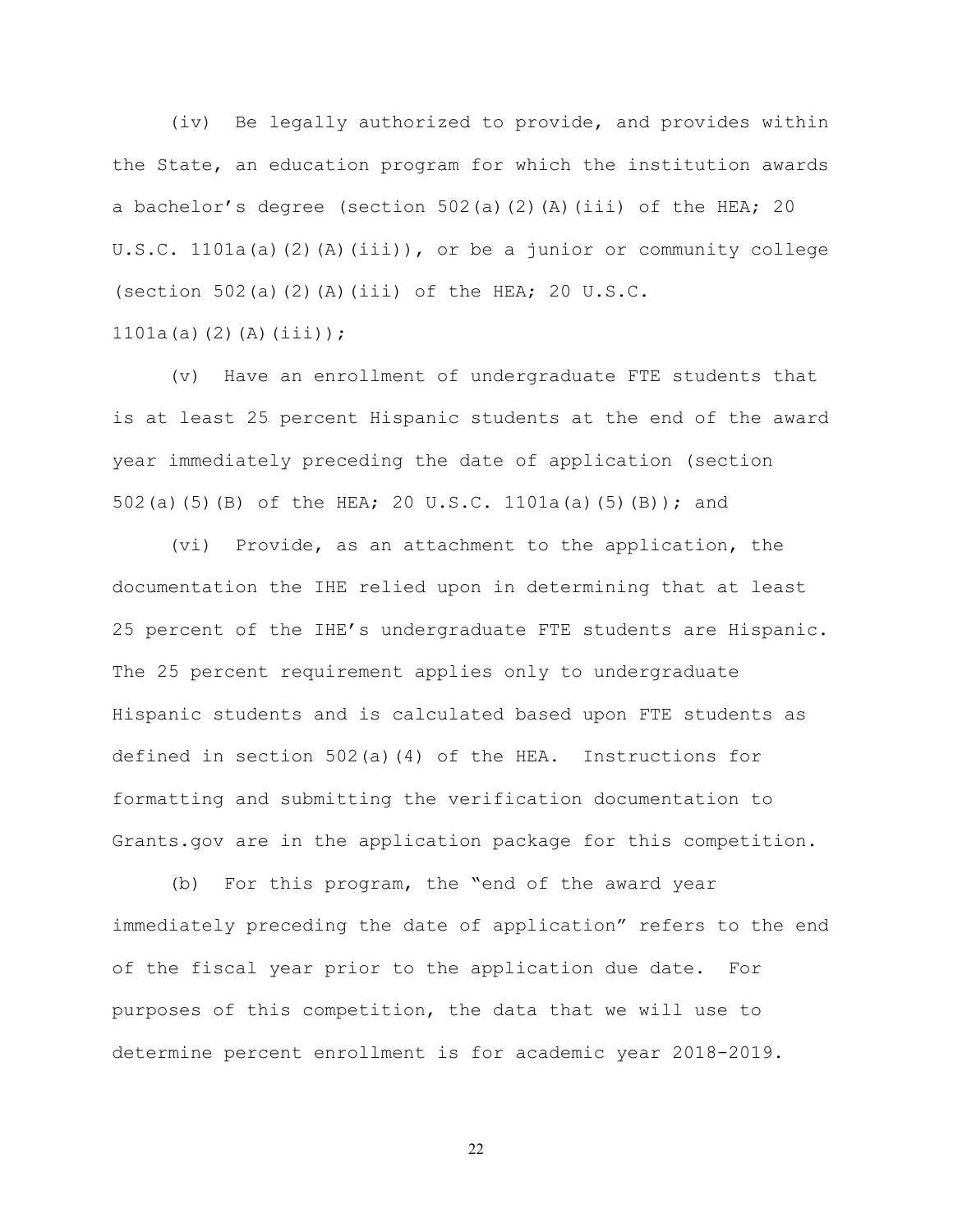(c)In considering applications for grants under this program, the Department will compare the data and documentation the institution relied on in its application with data reported to the Department's Integrated Postsecondary Education Data System (IPEDS), the IHE's State-reported enrollment data, and the institutional annual report. If different percentages or data are reported in these various sources, the institution must, as part of the 25 percent assurance verification, explain the reason for the differences. If the IPEDS data show that less than 25 percent of the institution's undergraduate FTE students are Hispanic, the burden is on the institution to show that the IPEDS data are inaccurate. If the IPEDS data indicate that the institution has an undergraduate FTE less than 25 percent, and the institution fails to demonstrate that the IPEDS data are inaccurate, the institution will be considered ineligible.

(d) A grantee under the DHSI Program, which is authorized by title V of the HEA, may not receive a grant under any HEA, title III, part A or part B program (section 505 of the HEA; 20 U.S.C. 1101d). The title III, part A programs include: the Strengthening Institutions Program; the American Indian Tribally Controlled Colleges and Universities Program; the Alaska Native and Native Hawaiian-Serving Institutions Programs; the Asian American and Native American Pacific Islander-Serving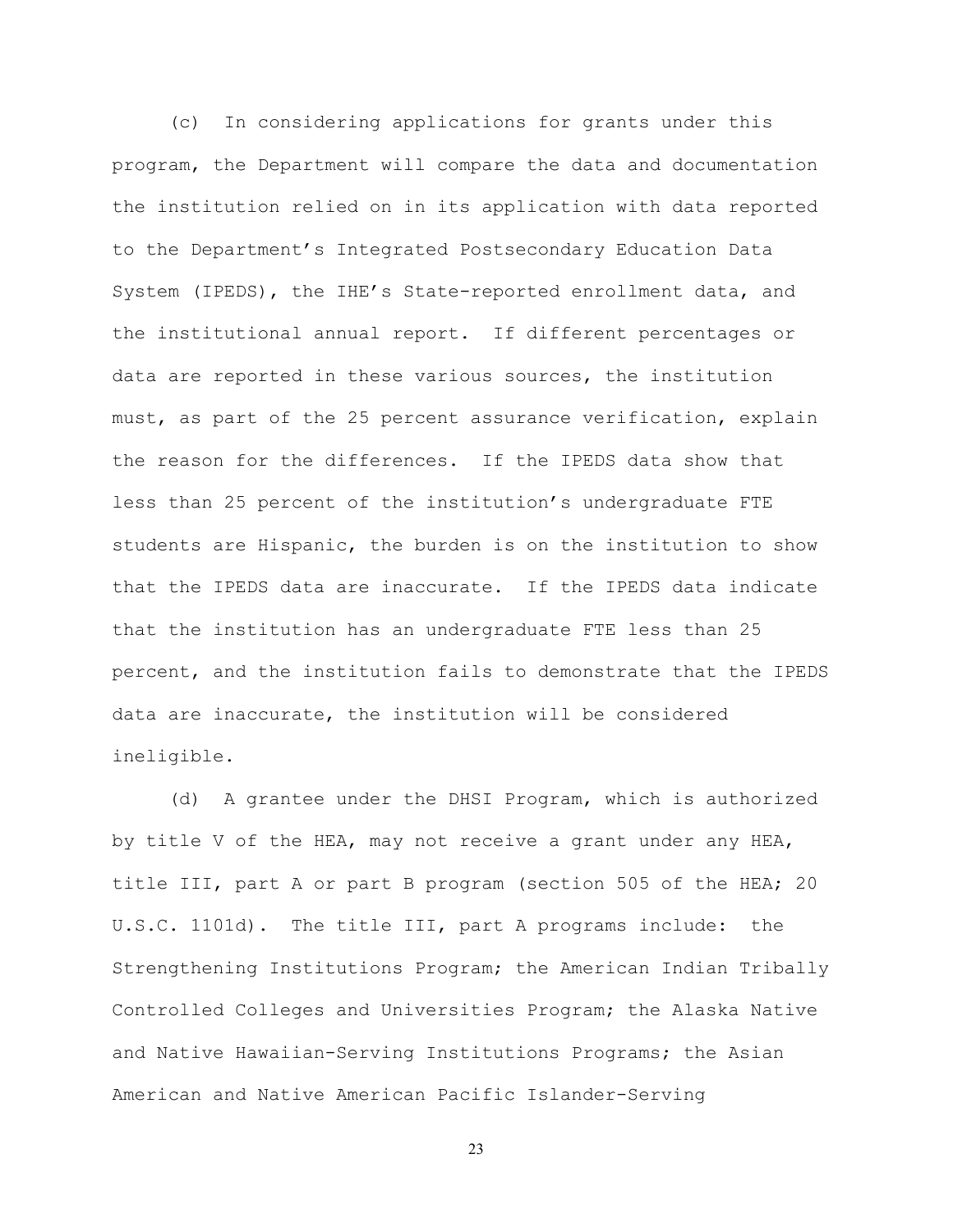Institutions Program; the Predominantly Black Institutions program; and the Native American-Serving Non-Tribal Institutions Program. Furthermore, a current DHSI Program grantee may not give up its HSI grant in order to receive a grant under any title III, part A program (34 CFR 606.2(c)(1)).

(e) An eligible HSI may only submit one Individual Development Grant application.

(f) Nothing in this notice alters a grantee's obligations to comply with nondiscrimination requirements in the U.S. Constitution and Federal civil rights laws, including on the basis of race or ethnicity, among others.

2. Cost Sharing or Matching: This program does not require cost sharing or matching unless the grantee uses a portion of its grant for establishing or improving an endowment fund. If a grantee uses a portion of its grant for endowment fund purposes, it must match or exceed those grant funds with non-Federal funds (section 503(c)(2) of the HEA; 20 U.S.C.  $1101b(c)(2)$ .

3. Supplement-Not Supplant: This program involves supplement-not-supplant funding requirements. Grant funds shall be used so that they supplement and, to the extent practical, increase the funds that would otherwise be available for the activities to be carried out under the grant and in no case supplant those funds. (34 CFR 606.30(b)).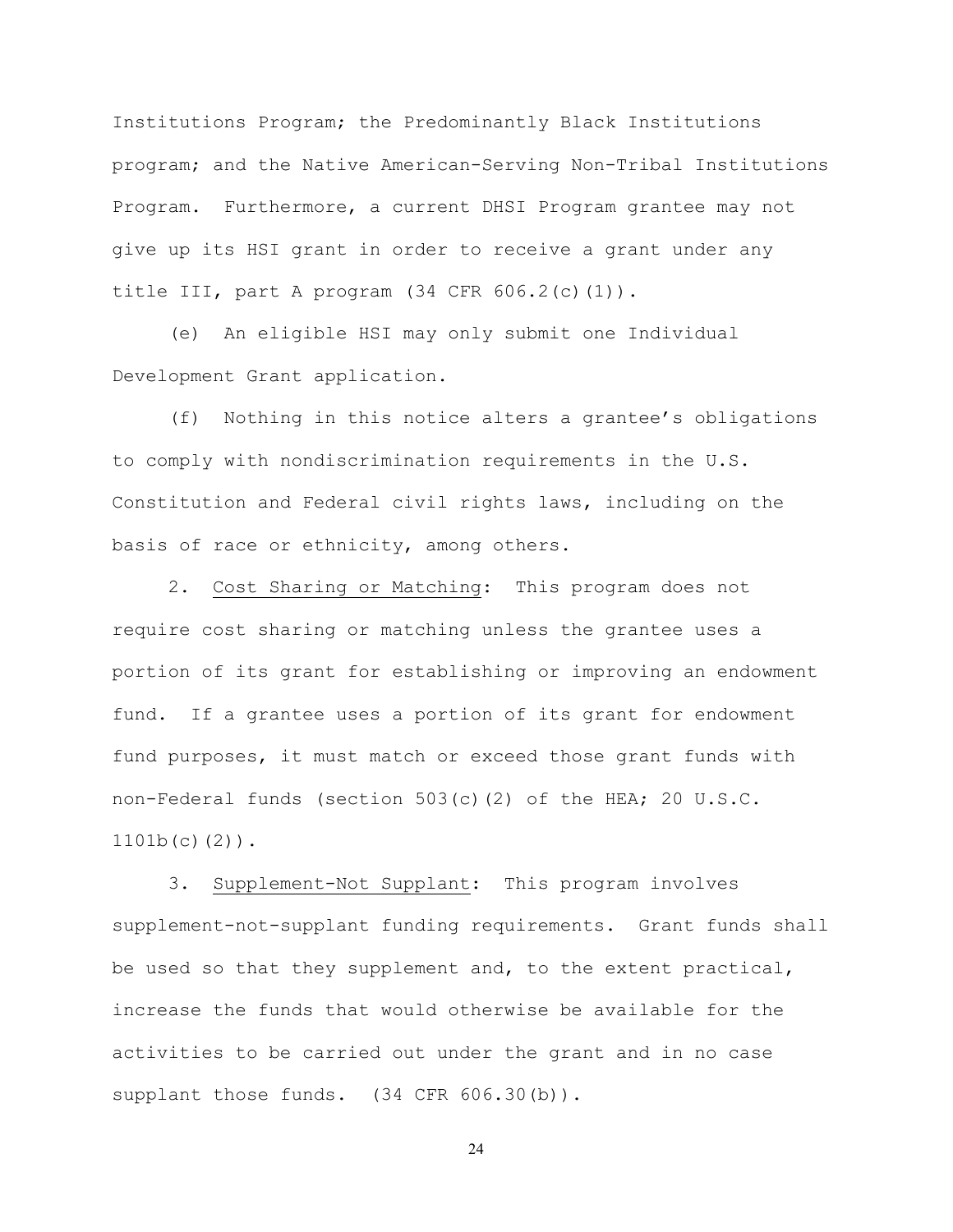4. Subgrantees: Under 34 CFR 75.708(b) and (c), a grantee under this competition may award subgrants--to directly carry out project activities described in its application--to the following types of entities: local educational agencies; State educational agencies; IHEs; nonprofit organizations. The grantee may award subgrants to entities it has identified in an approved application or that it selects through a competition under procedures established by the grantee.

IV. Application and Submission Information

1. Application Submission Instructions: Applicants are required to follow the Common Instructions for Applicants to Department of Education Discretionary Grant Programs, published in the *Federal Register* on February 13, 2019 (84 FR 3768), and available at www.govinfo.gov/content/pkg/FR-2019-02-13/pdf/2019- 02206.pdf, which contain requirements and information on how to submit an application.

2. Submission of Proprietary Information: Given the types of projects that may be proposed in applications for the DHSI Program, your application may include business information that you consider proprietary. In 34 CFR 5.11 we define "business information" and describe the process we use in determining whether any of that information is proprietary and, thus, protected from disclosure under Exemption 4 of the Freedom of Information Act (5 U.S.C. 552, as amended).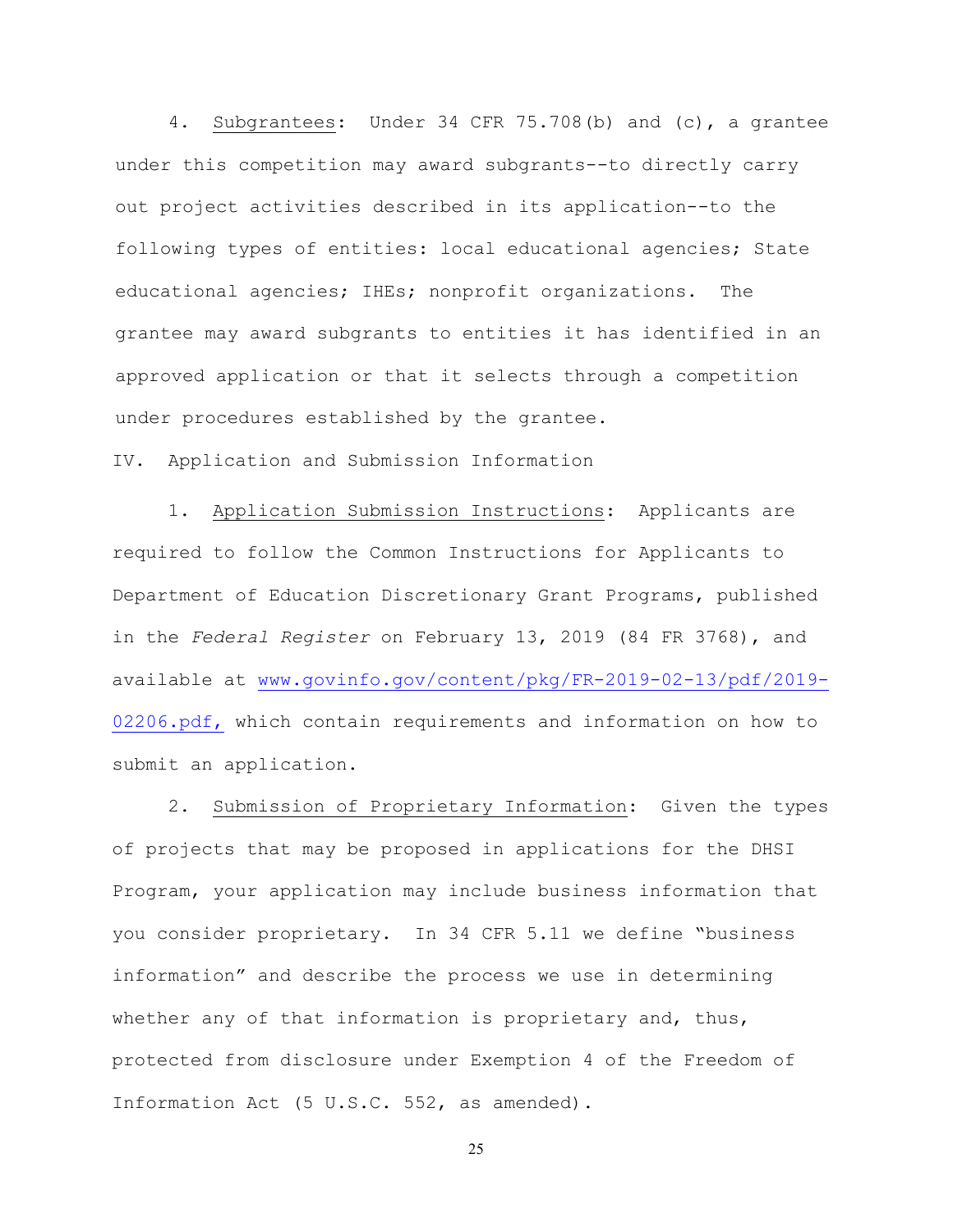An applicant may wish to request confidentiality of business information because successful applications may be made available to the public, if requested.

Consistent with Executive Order 12600, please designate in your application any information that you believe is exempt from disclosure under Exemption 4. In the appropriate Appendix section of your application, under "Other Attachments Form," please list the page number or numbers on which we can find this information. For additional information please see 34 CFR 5.11(c).

3. Intergovernmental Review: This program is subject to Executive Order 12372 and the regulations in 34 CFR part 79. Information about Intergovernmental Review of Federal Programs under Executive Order 12372 is in the application package for this program.

4. Funding Restrictions: We specify unallowable costs in 34 CFR 606.10(c). We reference additional regulations outlining funding restrictions in the Applicable Regulations section of this notice.

5. Recommended Page Limit: The application narrative is where you, the applicant, address the selection criteria that reviewers use to evaluate your application. We recommend that you (1) limit the application narrative to no more than 55 pages and (2) use the following standards: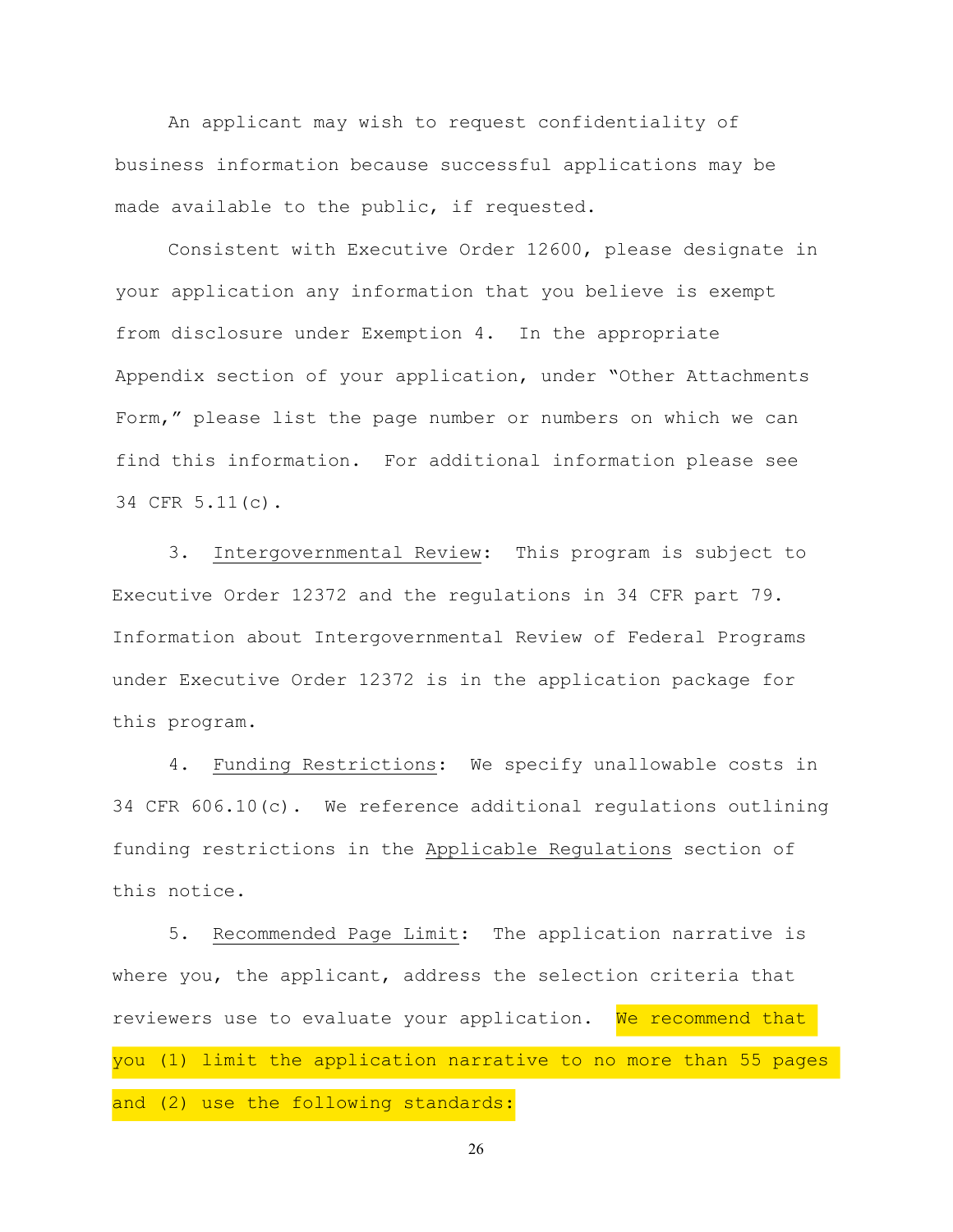A "page" is 8.5" x 11", on one side only, with 1" margins at the top, bottom, and both sides.

Double-space (no more than three lines per vertical inch) all text in the application narrative, including titles, headings, footnotes, quotations, references, and captions, as well as all text in charts, tables, figures, and graphs.

Use a font that is either 12 point or larger, and no smaller than 10 pitch (characters per inch).

Use one of the following fonts: Times New Roman,

Courier, Courier New, or Arial.

The recommended page limit applies to the Project Narrative, which is your complete response to the selection criteria, and any response to the competitive preference priorities, if applicable. However, the page limit does not apply to the Application for Federal Assistance form (SF-424); the ED SF-424 Supplement form; the Budget Information--Non-Construction Programs form (ED 524); the assurances and certifications; or the one-page project abstract, the program profile form, and supporting budget narrative.

 6. Notice of Intent to Apply: The Department will be able to review grant applications more efficiently if we know the approximate number of applicants that intend to apply. Therefore, we strongly encourage each potential applicant to notify us of their intent to submit an application. To do so,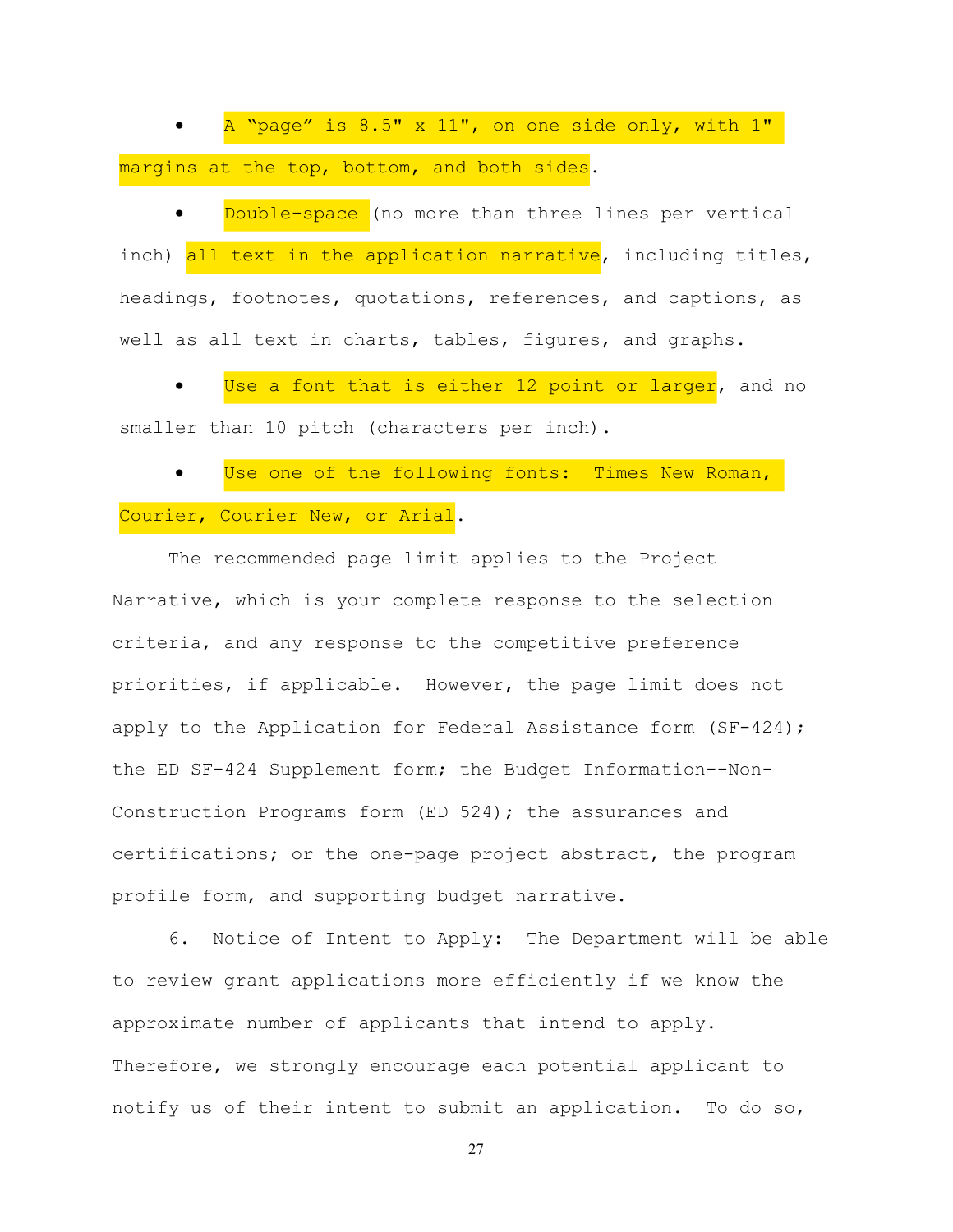please email the program contact person listed under FOR FURTHER INFORMATION CONTACT with the subject line "Intent to Apply," and include the applicant's name and a contact person's name and email address. Applicants that do not submit a notice of intent to apply may still apply for funding; applicants that do submit a notice of intent to apply are not bound to apply or bound by the information provided.

V. Application Review Information

1. Selection Criteria: The selection criteria for this competition are from 34 CFR 75.210, 606.8, and 606.22 and are as follows:

(a) Quality of the applicant's comprehensive development plan. (up to 25 points)

The extent to which--

(1) The strengths, weaknesses, and significant problems of the institution's academic programs, institutional management, and fiscal stability are clearly and comprehensively analyzed and result from a process that involved major constituencies of the institution (up to 5 points);

(2) The goals for the institution's academic programs, institutional management, and fiscal stability are realistic and based on comprehensive analysis (up to 5 points);

(3) The objectives stated in the plan are measurable, related to institutional goals, and, if achieved, will contribute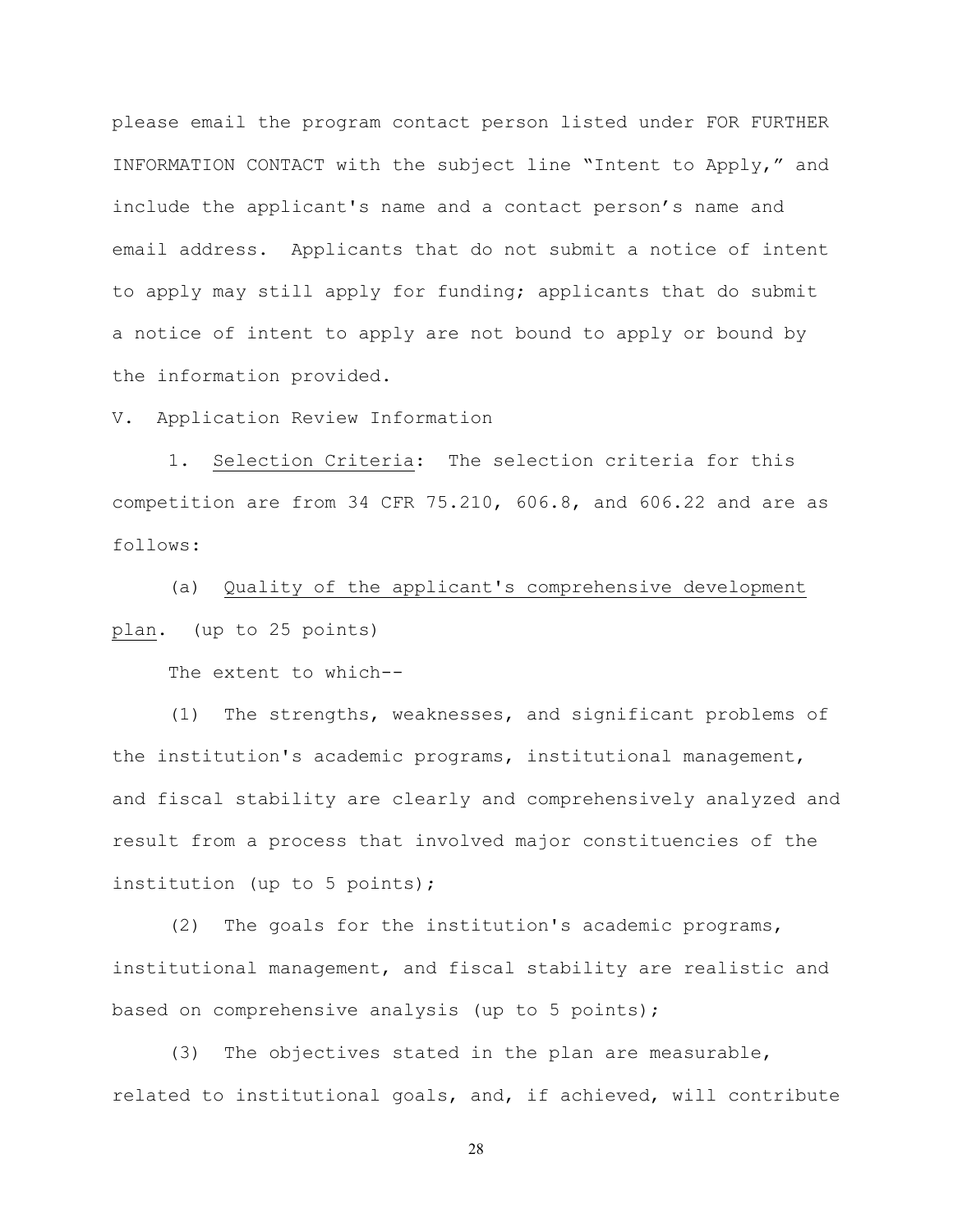to the growth and self-sufficiency of the institution (up to 5 points);

(4) The plan clearly and comprehensively describes the methods and resources the institution will use to institutionalize practice and improvements developed under the proposed project, including, in particular, how operational costs for personnel, maintenance, and upgrades of equipment will be paid with institutional resources (up to 5 points); and

(5) The plan clearly and comprehensively describes the five-year plan to improve its services to Hispanic and other lowincome students (up to 5 points).

Note: A comprehensive development plan is an institution's strategy for achieving growth and self-sufficiency by strengthening its--

- (1) Academic programs;
- (2) Institutional management; and
- (3) Fiscal stability.
- (b) Quality of the project design. (up to 15 points)

The Secretary considers the quality of the design of the proposed project. In determining the quality of the design of the proposed project, the Secretary considers the following:

(1) The extent to which the proposed project demonstrates a rationale (as defined in this notice) (up to 10 points); and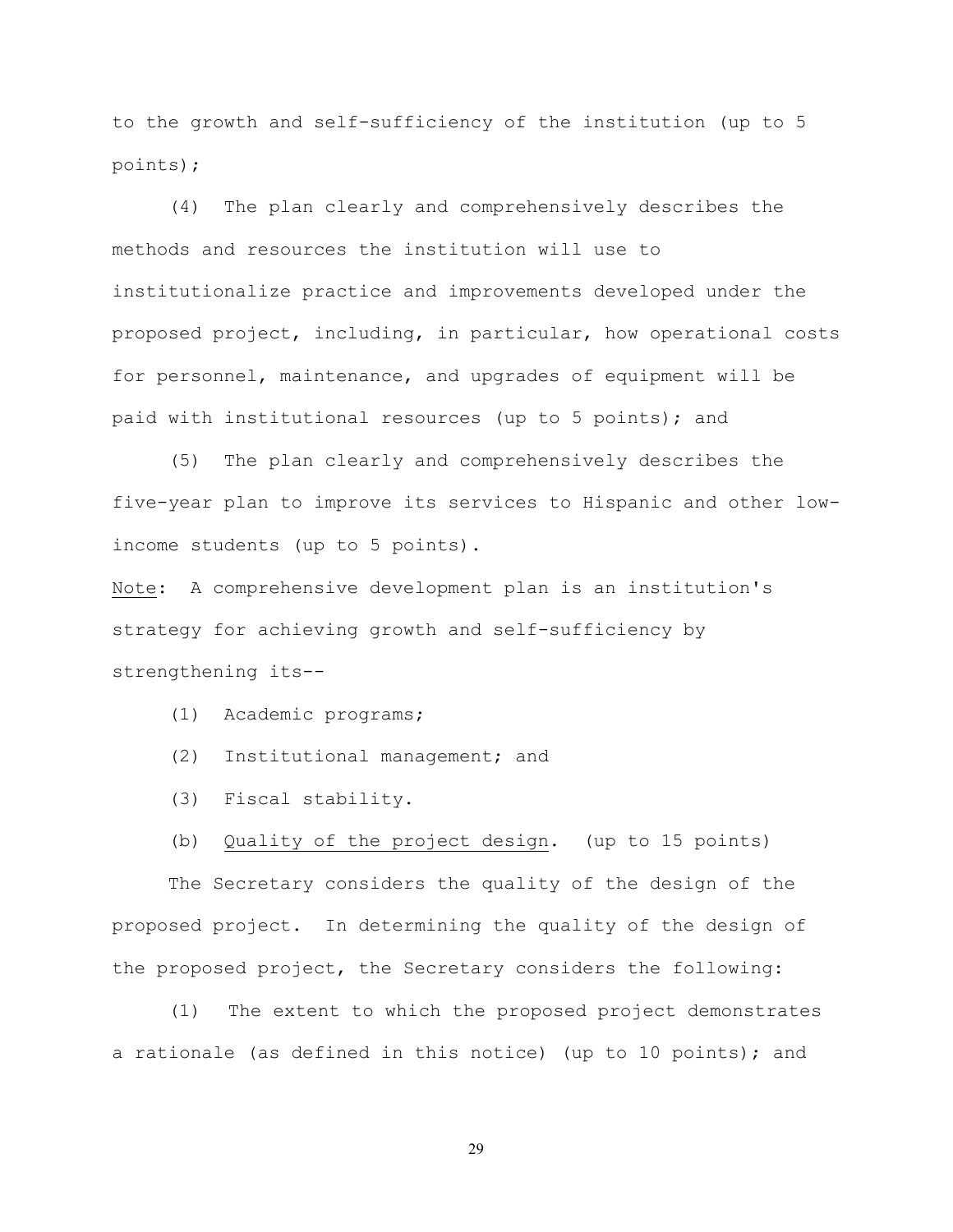(2) The extent to which the proposed project is supported by promising evidence (as defined in this notice) (up to 5 points).

Note: To establish that their projects "demonstrate a rationale," applicants must use a logic model (as defined in this notice). To establish that their projects are supported by "promising evidence," applicants should cite the supporting study or studies that meets the conditions in the definition of "promising evidence" and attach the studies as part of the application attachments. In addressing "promising evidence," applicants are encouraged to align the direct student services proposed in this application to evidence-based practices identified in the selected studies.

(c) Quality of activity objectives. (up to 10 points) The extent to which the objectives for each activity are--

(1) Realistic and defined in terms of measurable results (up to 5 points); and

(2) Directly related to the problems to be solved and to the goals of the comprehensive development plan (up to 5 points).

(d) Quality of implementation strategy*.* (up to 20 points) The extent to which--

(1) The implementation strategy for each activity is comprehensive (up to 10 points);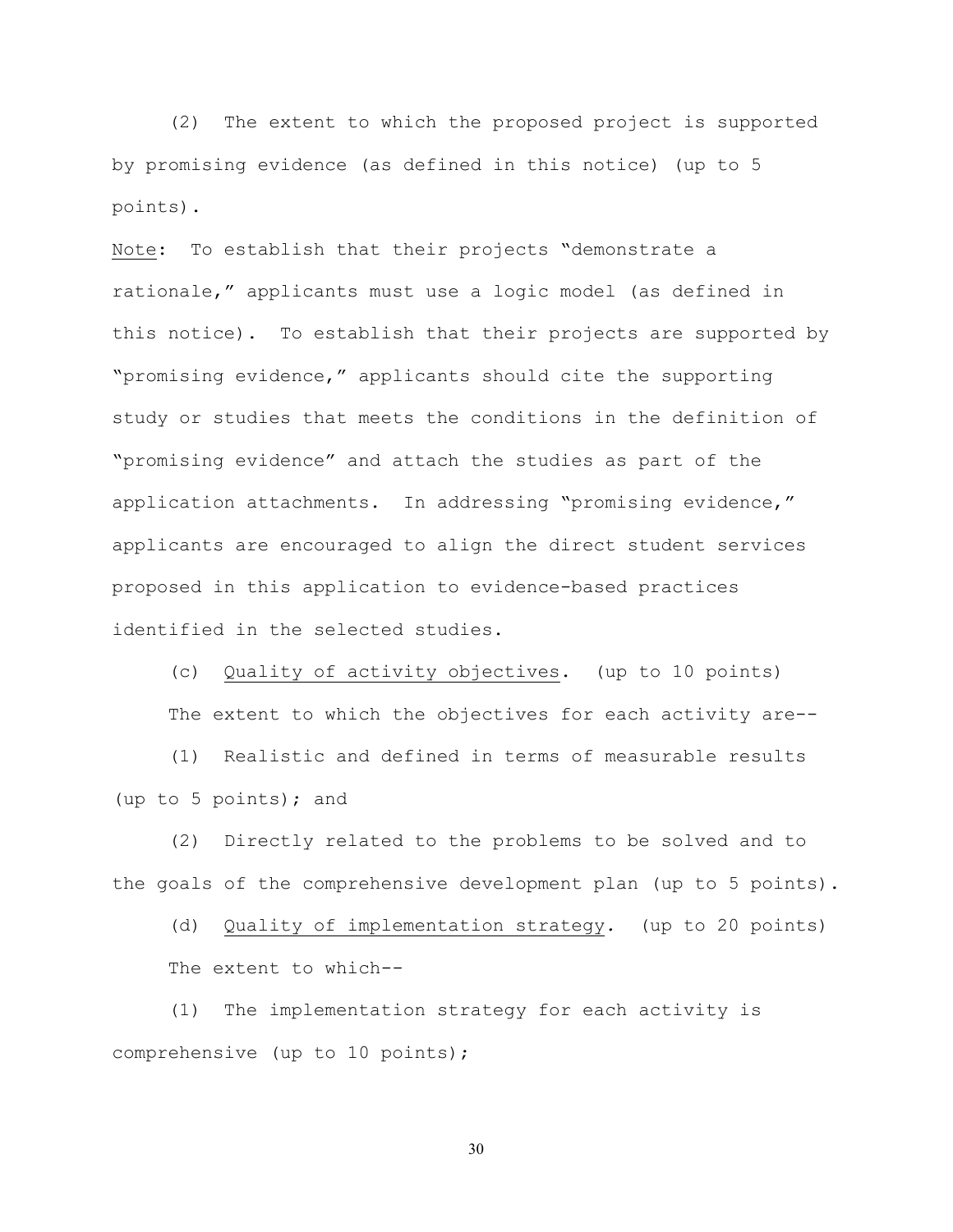(2) The rationale for the implementation strategy for each activity is clearly described and is supported by the results of relevant studies or projects (up to 5 points); and

(3) The timetable for each activity is realistic and likely to be attained (up to 5 points).

(e) Quality of project management plan*.* (up to 10 points) The extent to which--

(1) Procedures for managing the project are likely to ensure efficient and effective project implementation (up to 5 points); and

(2) The project coordinator and activity directors have sufficient authority to conduct the project effectively, including access to the president or chief executive officer (up to 5 points).

(f) Quality of key personnel*.* (up to 5 points) The extent to which--

(1) The past experience and training of key professional personnel are directly related to the stated activity objectives (up to 2 points); and

(2) The time commitment of key personnel is realistic (up to 3 points).

(g) Quality of evaluation plan*.* (up to 10 points) The extent to which--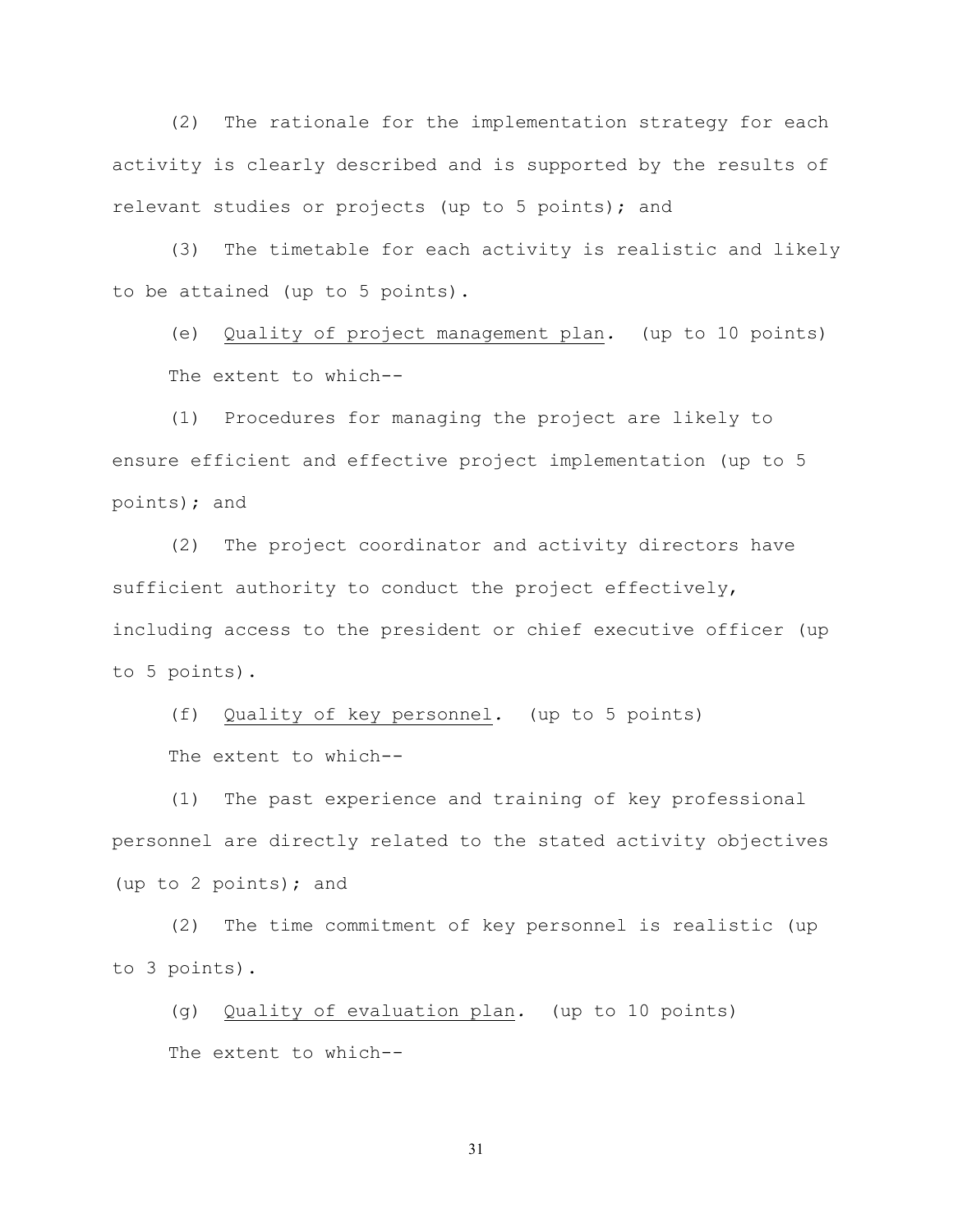(1) The data elements and the data collection procedures are clearly described and appropriate to measure the attainment of activity objectives and to measure the success of the project in achieving the goals of the comprehensive development plan (up to 5 points); and

(2) The data analysis procedures are clearly described and are likely to produce formative and summative results on attaining activity objectives and measuring the success of the project on achieving the goals of the comprehensive development plan (up to 5 points).

(h) Budget*.* (up to 5 points)

The extent to which the proposed costs are necessary and reasonable in relation to the project's objectives and scope.

2. Review and Selection Process: We remind potential applicants that in reviewing applications in any discretionary grant competition, the Secretary may consider, under 34 CFR 75.217(d)(3), the past performance of the applicant in carrying out a previous award, such as the applicant's use of funds, achievement of project objectives, and compliance with grant conditions. The Secretary may also consider whether the applicant failed to submit a timely performance report or submitted a report of unacceptable quality.

In addition, in making a competitive grant award, the Secretary requires various assurances, including those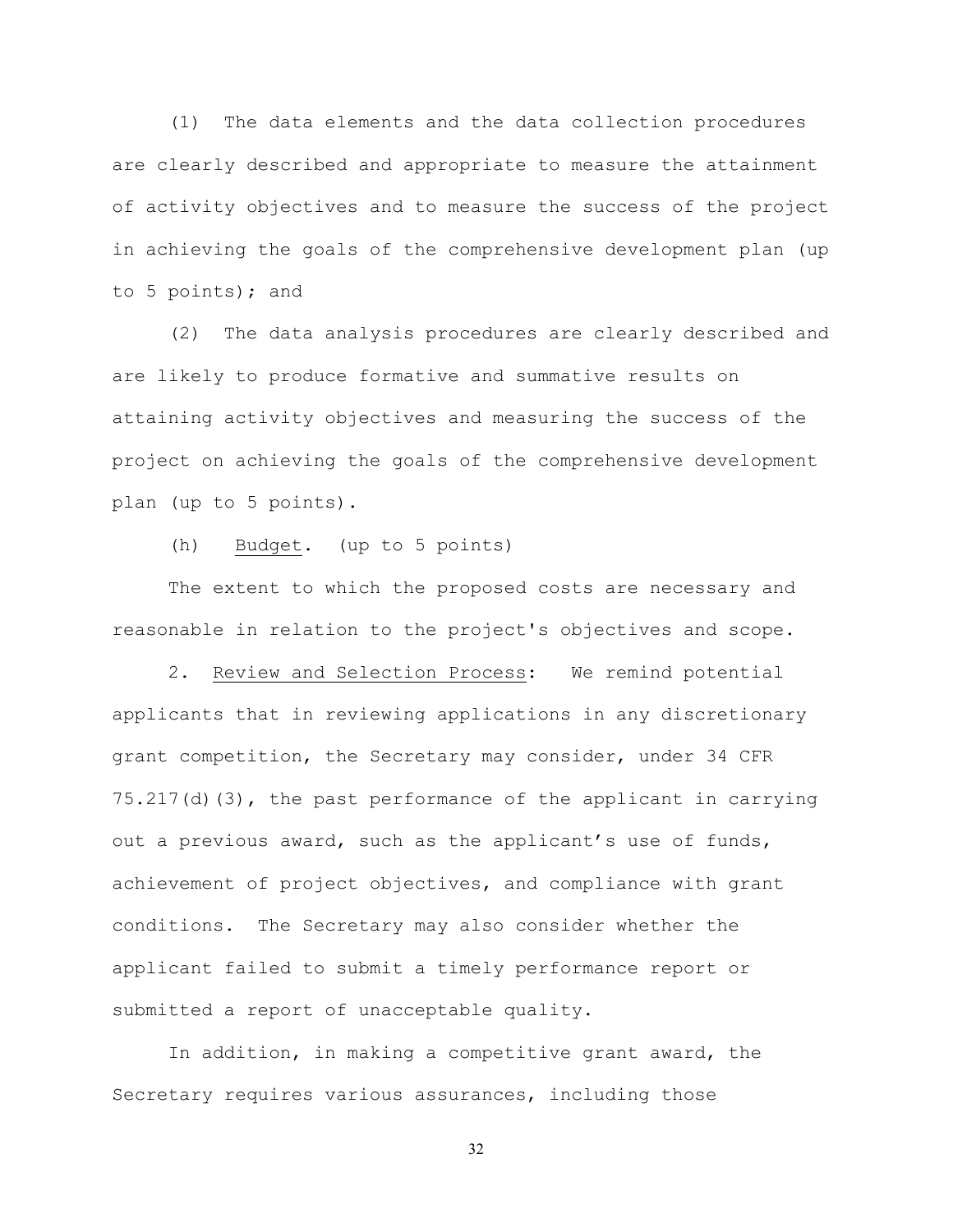applicable to Federal civil rights laws that prohibit discrimination in programs or activities receiving Federal financial assistance from the Department (34 CFR 100.4, 104.5, 106.4, 108.8, and 110.23).

A panel of three non-Federal reviewers will review and score each application in accordance with the selection criteria in this notice, as well as the competitive preference priorities. A rank order funding slate will be made from this review. Awards will be made in rank order according to the average score received from the peer review.

Tiebreaker: In tie-breaking situations for development grants described in 34 CFR 606.23(b), the DHSI Program regulations in 34 CFR part 606, subpart C require that we award additional points to an application from an IHE that--

(1) Has an endowment fund of which the current market value, per FTE enrolled student, is less than the average current market value of the endowment funds, per FTE enrolled student, at comparable institutions that offer similar instruction;

(2) Has expenditures for library materials per FTE enrolled student that are less than the average expenditures for library materials per FTE enrolled student at comparable institutions that offer similar instruction; or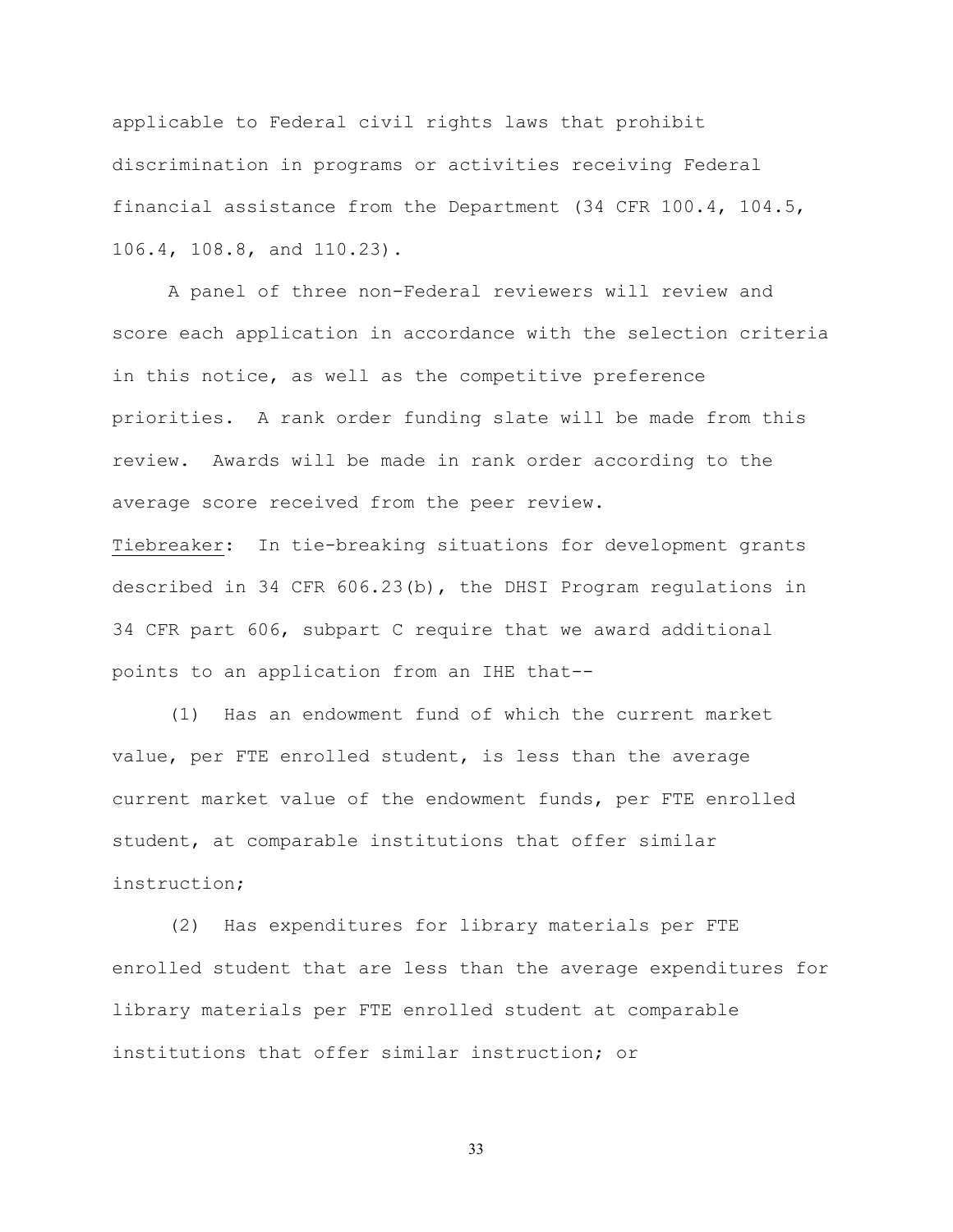(3) Proposes to carry out one or more of the following activities--

(i) Faculty development (1 point);

(ii) Funds and administrative management (1 point);

(iii) Development and improvement of academic programs (2 points);

(iv) Acquisition of equipment for use in strengthening management and academic programs (1 point);

(v) Joint use of facilities (2 points); or

(vi) Student services (2 points).

If a tie remains after applying the tiebreaker mechanism above, priority will be given to applicants that addressed the statutory priority found in section 521(d) of the HEA (20 U.S.C. 1071).

If a tie still remains after applying the additional point(s) and the relevant statutory priority, we will determine the ranking of applicants based on the applicant that scores the highest under the selection criteria, quality of the applicant's comprehensive development plan, followed by quality of implementation strategy.

3. Risk Assessment and Specific Conditions: Consistent with 2 CFR 200.205, before awarding grants under this program, the Department conducts a review of the risks posed by applicants. Under 2 CFR 3474.10, the Secretary may impose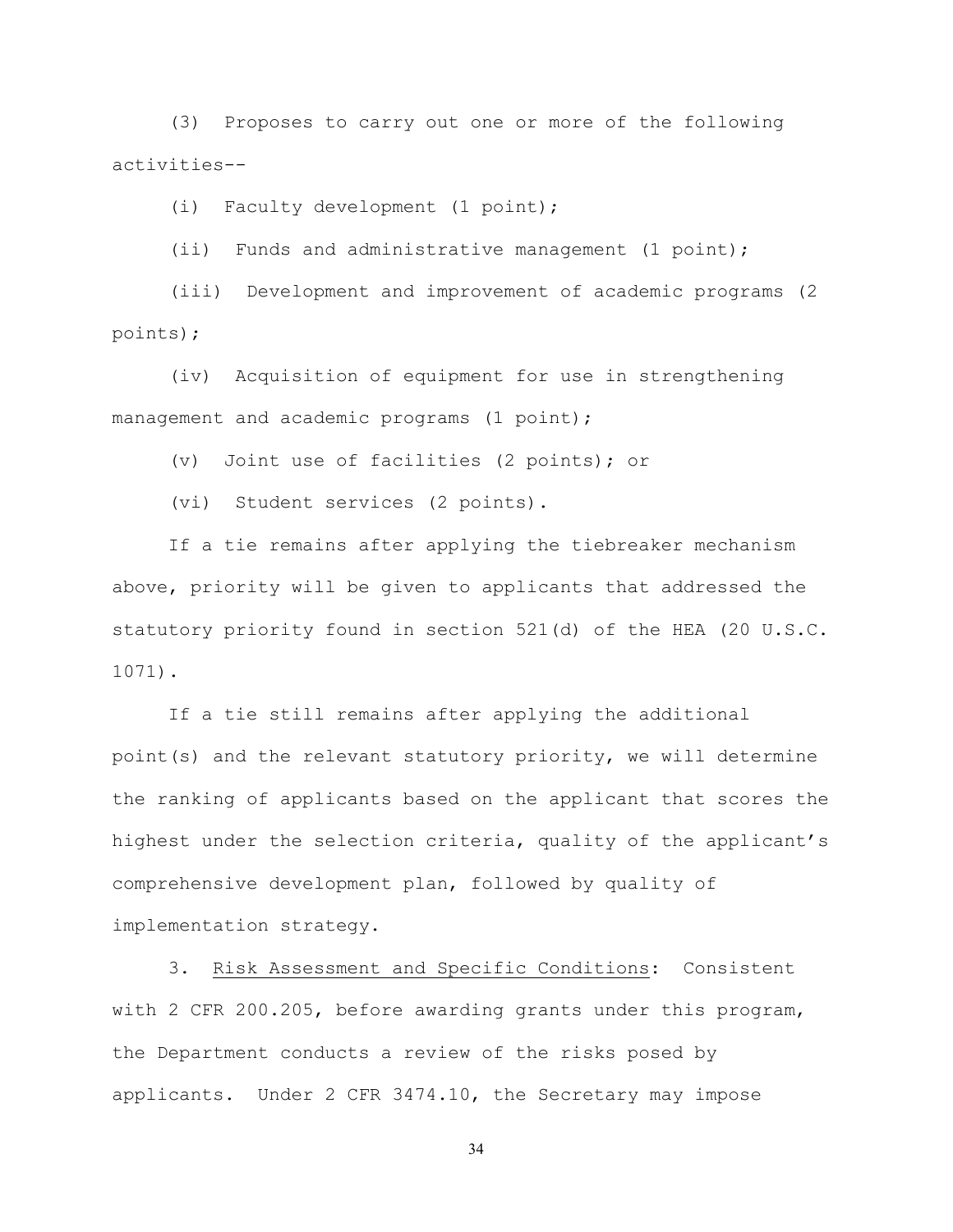specific conditions and, in appropriate circumstances, high-risk conditions on a grant if the applicant or grantee is not financially stable; has a history of unsatisfactory performance; has a financial or other management system that does not meet the standards in 2 CFR part 200, subpart D; has not fulfilled the conditions of a prior grant; or is otherwise not responsible.

4. Integrity and Performance System: If you are selected under this competition to receive an award that over the course of the project period may exceed the simplified acquisition threshold (currently \$250,000), under 2 CFR 200.205(a)(2) we must make a judgment about your integrity, business ethics, and record of performance under Federal awards--that is, the risk posed by you as an applicant--before we make an award. In doing so, we must consider any information about you that is in the integrity and performance system (currently referred to as the Federal Awardee Performance and Integrity Information System (FAPIIS)), accessible through the System for Award Management. You may review and comment on any information about yourself that a Federal agency previously entered and that is currently in FAPIIS.

Please note that, if the total value of your currently active grants, cooperative agreements, and procurement contracts from the Federal Government exceeds \$10,000,000, the reporting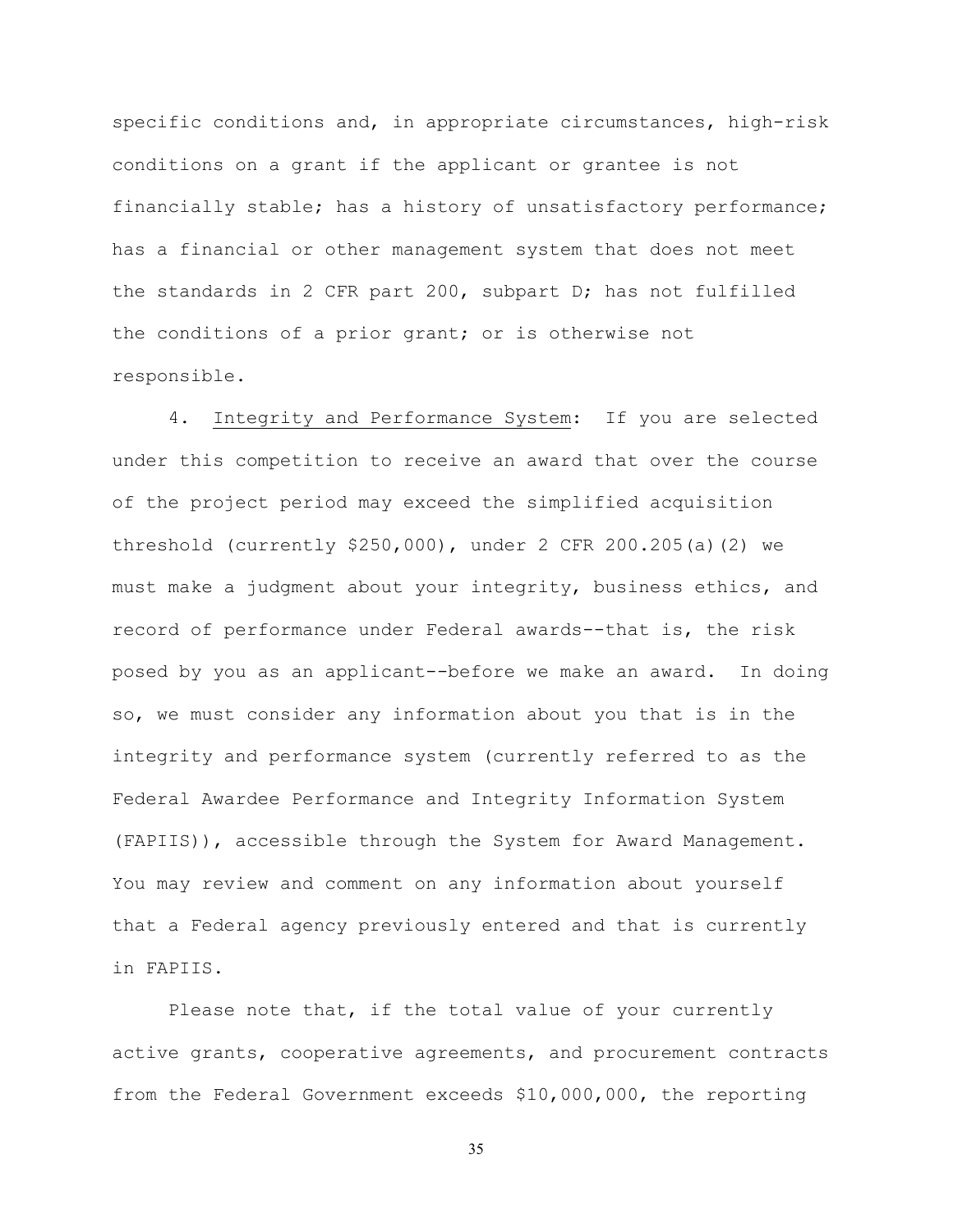requirements in 2 CFR part 200, Appendix XII, require you to report certain integrity information to FAPIIS semiannually. Please review the requirements in 2 CFR part 200, Appendix XII, if this grant plus all the other Federal funds you receive exceed \$10,000,000.

VI. Award Administration Information

1. Award Notices: If your application is successful, we notify your U.S. Representative and U.S. Senators and send you a GAN; or we may send you an email containing a link to access an electronic version of your GAN. We may notify you informally, also.

If your application is not evaluated or not selected for funding, we notify you.

2. Administrative and National Policy Requirements: We identify administrative and national policy requirements in the application package and reference these and other requirements in the Applicable Regulations section of this notice.

We reference the regulations outlining the terms and conditions of an award in the Applicable Regulations section of this notice and include these and other specific conditions in the GAN. The GAN also incorporates your approved application as part of your binding commitments under the grant.

3. Open Licensing Requirements: Unless an exception applies, if you are awarded a grant under this competition, you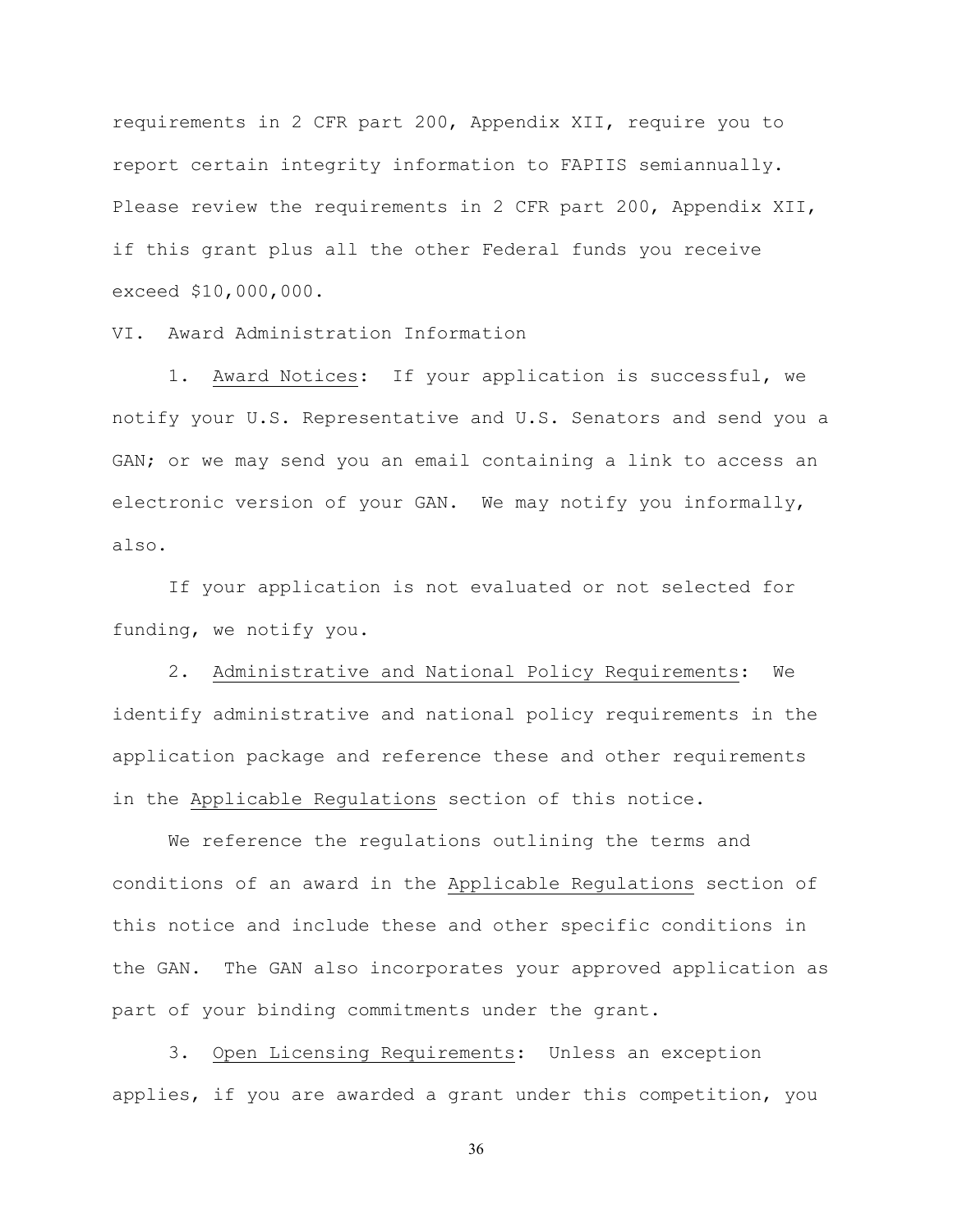will be required to openly license to the public grant deliverables created in whole, or in part, with Department grant funds. When the deliverable consists of modifications to preexisting works, the license extends only to those modifications that can be separately identified and only to the extent that open licensing is permitted under the terms of any licenses or other legal restrictions on the use of pre-existing works. Additionally, a grantee or subgrantee that is awarded competitive grant funds must have a plan to disseminate these public grant deliverables. This dissemination plan can be developed and submitted after your application has been reviewed and selected for funding. For additional information on the open licensing requirements, please refer to 2 CFR 3474.20.

4. Reporting: (a) If you apply for a grant under this competition, you must ensure that you have in place the necessary processes and systems to comply with the reporting requirements in 2 CFR part 170 should you receive funding under the competition. This does not apply if you have an exception under 2 CFR 170.110(b).

(b) At the end of your project period, you must submit a final performance report, including financial information, as directed by the Secretary. If you receive a multiyear award, you must submit an annual performance report that provides the most current performance and financial expenditure information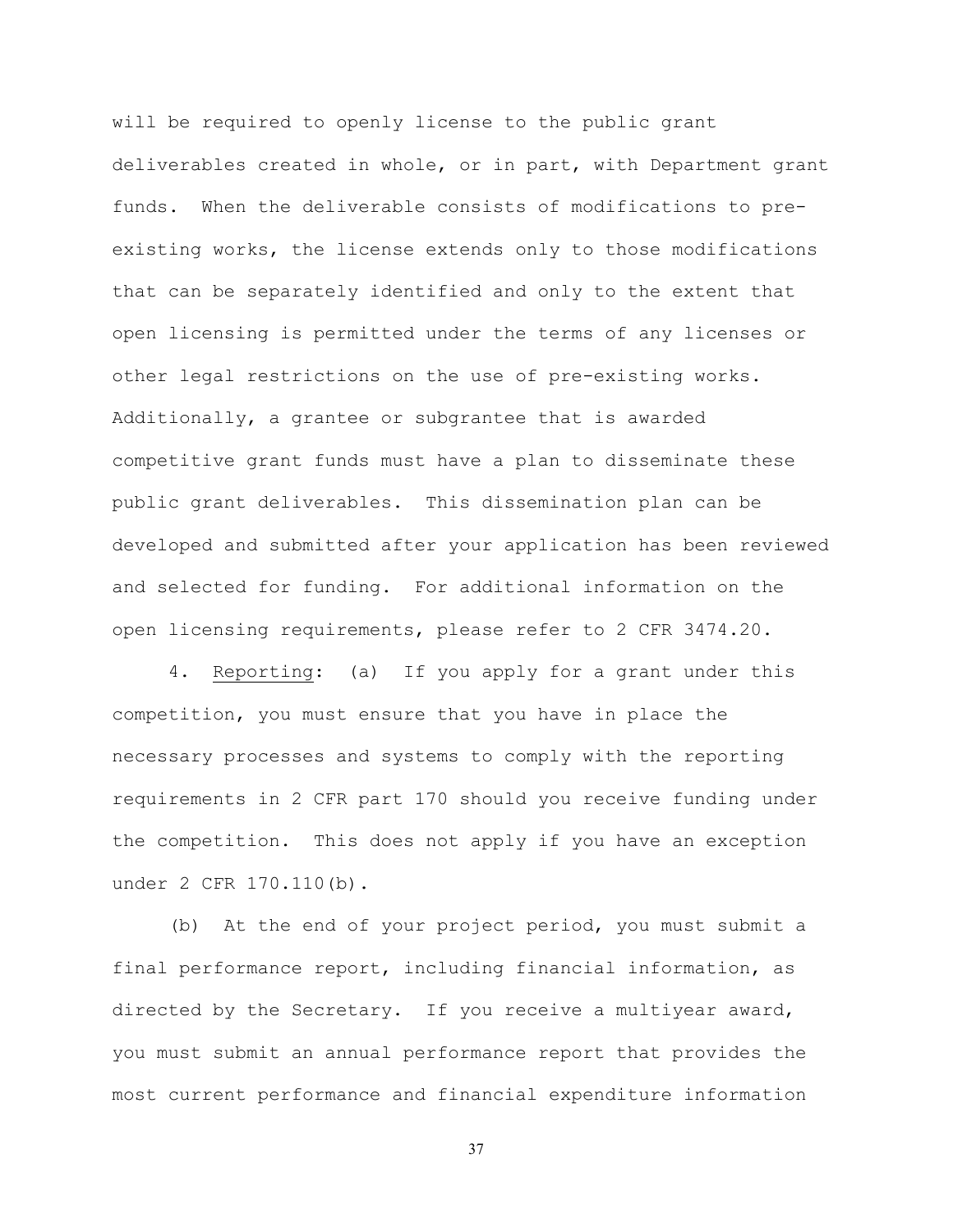as directed by the Secretary under 34 CFR 75.118. The Secretary may also require more frequent performance reports under 34 CFR 75.720(c). For specific requirements on reporting, please go to [www.ed.gov/fund/grant/apply/appforms/appforms.html.](http://www.ed.gov/fund/grant/apply/appforms/appforms.html) (c) Under 34 CFR 75.250(b), the Secretary may provide a grantee with additional funding for data collection analysis and reporting. In this case, the Secretary establishes a data collection period.

5. Performance Measures: The Secretary has established the following key performance measures for assessing the effectiveness of the DHSI Program:

(a) The annual rate of degree or certificate completion for all students, and specifically for Hispanic students, at DHSI grantee institutions.

(b) The annual persistence rate at DHSI grantee institutions for all students, and for Hispanic students in particular, from one year to the next.

(c) The percentage of all students, and of Hispanic students in particular, that transfer from a two-year HSI to a four-year institution.

(d) The number of all students, and the number of Hispanic students in particular, served by any direct student service supported by the grant.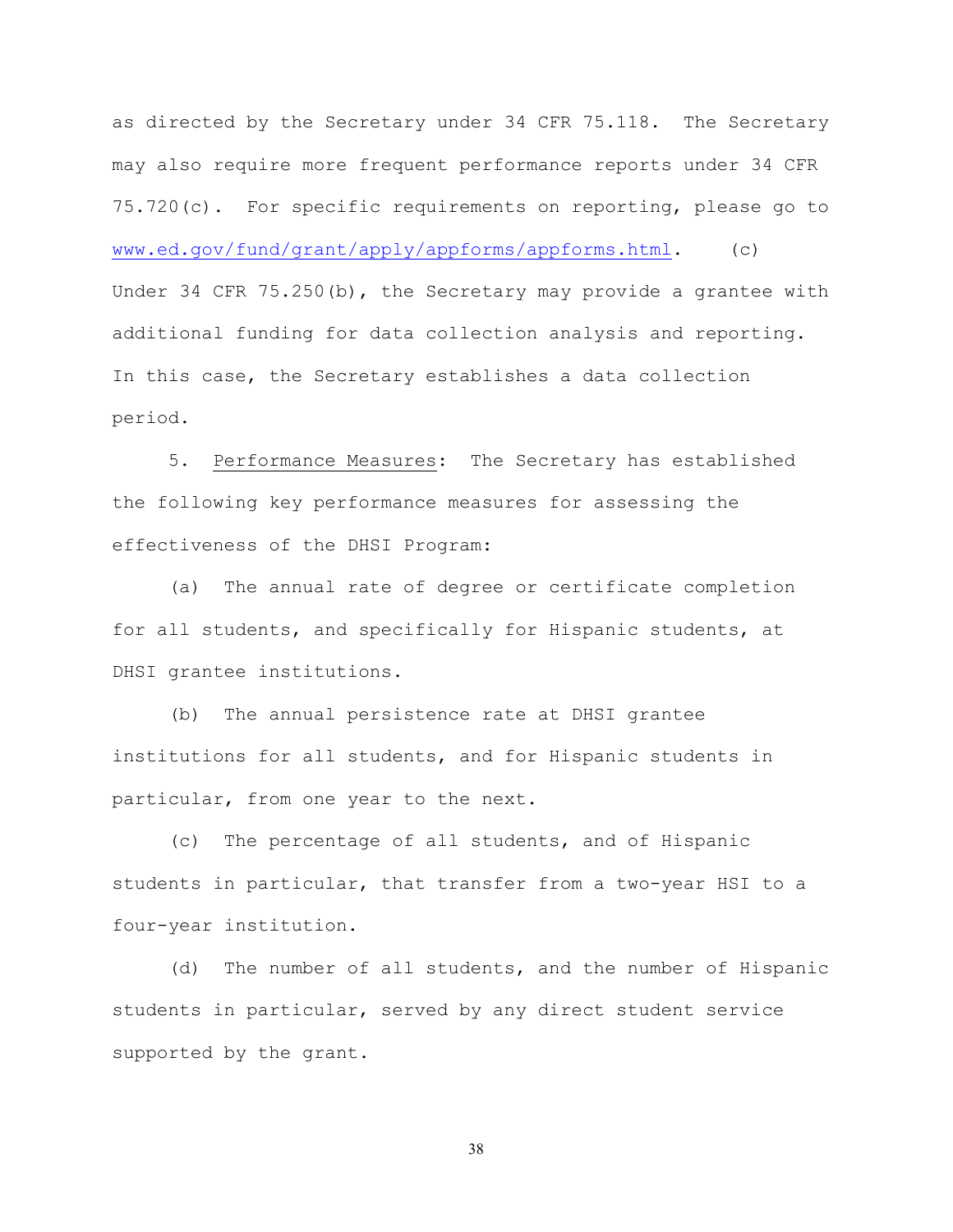(e) The Federal cost per undergraduate and graduate degree at institutions in the DHSI program.

6. Continuation Awards: In making a continuation award under 34 CFR 75.253, the Secretary considers, among other things: whether a grantee has made substantial progress in achieving the goals and objectives of the project; whether the grantee has expended funds in a manner that is consistent with its approved application and budget; and, if the Secretary has established performance measurement requirements, the performance targets in the grantee's approved application.

In making a continuation award, the Secretary also considers whether the grantee is operating in compliance with the assurances in its approved application, including those applicable to Federal civil rights laws that prohibit discrimination in programs or activities receiving Federal financial assistance from the Department (34 CFR 100.4, 104.5, 106.4, 108.8, and 110.23).

VII. Other Information

Accessible Format: Individuals with disabilities can obtain this document and a copy of the application package in an accessible format (e.g., braille, large print, audiotape, or compact disc) on request to the program contact person listed under FOR FURTHER INFORMATION CONTACT.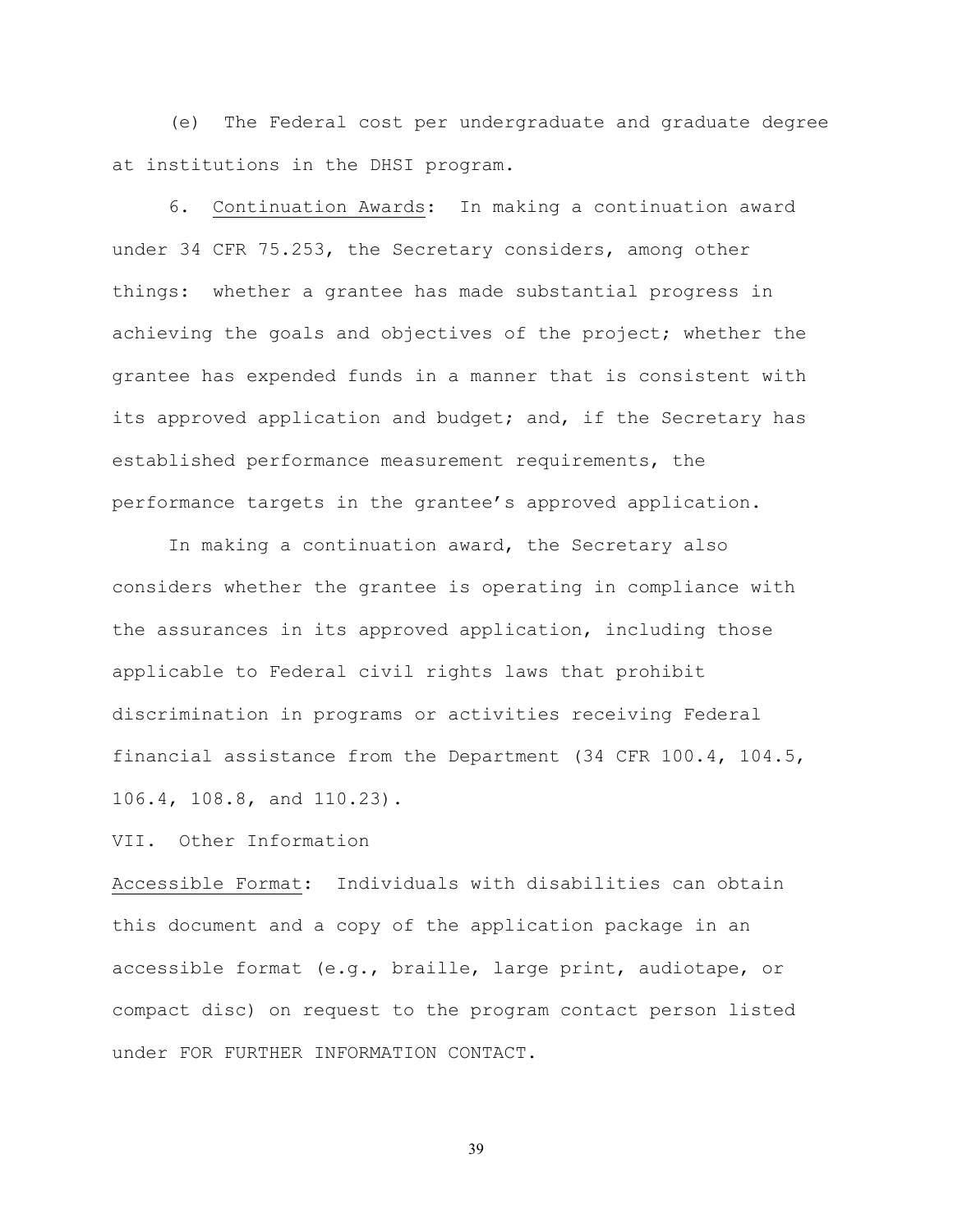Electronic Access to This Document: The official version of this document is the document published in the *Federal Register*. You may access the official edition of the *Federal Register* and the Code of Federal Regulations at www.govinfo.gov. At this site, you can view this document, as well as all other documents of this Department published in the *Federal Register*, in text or Portable Document Format (PDF). To use PDF, you must have Adobe Acrobat Reader, which is available free at the site.

You may also access documents of the Department published in the *Federal Register* by using the article search feature at www.federalregister.gov. Specifically, through the advanced search feature at this site, you can limit your search to documents published by the Department.

Dated:

Robert L. King, *Assistant Secretary for Postsecondary Education*.

\_\_\_\_\_\_\_\_\_\_\_\_\_\_\_\_\_\_\_\_\_\_\_\_\_\_\_\_\_\_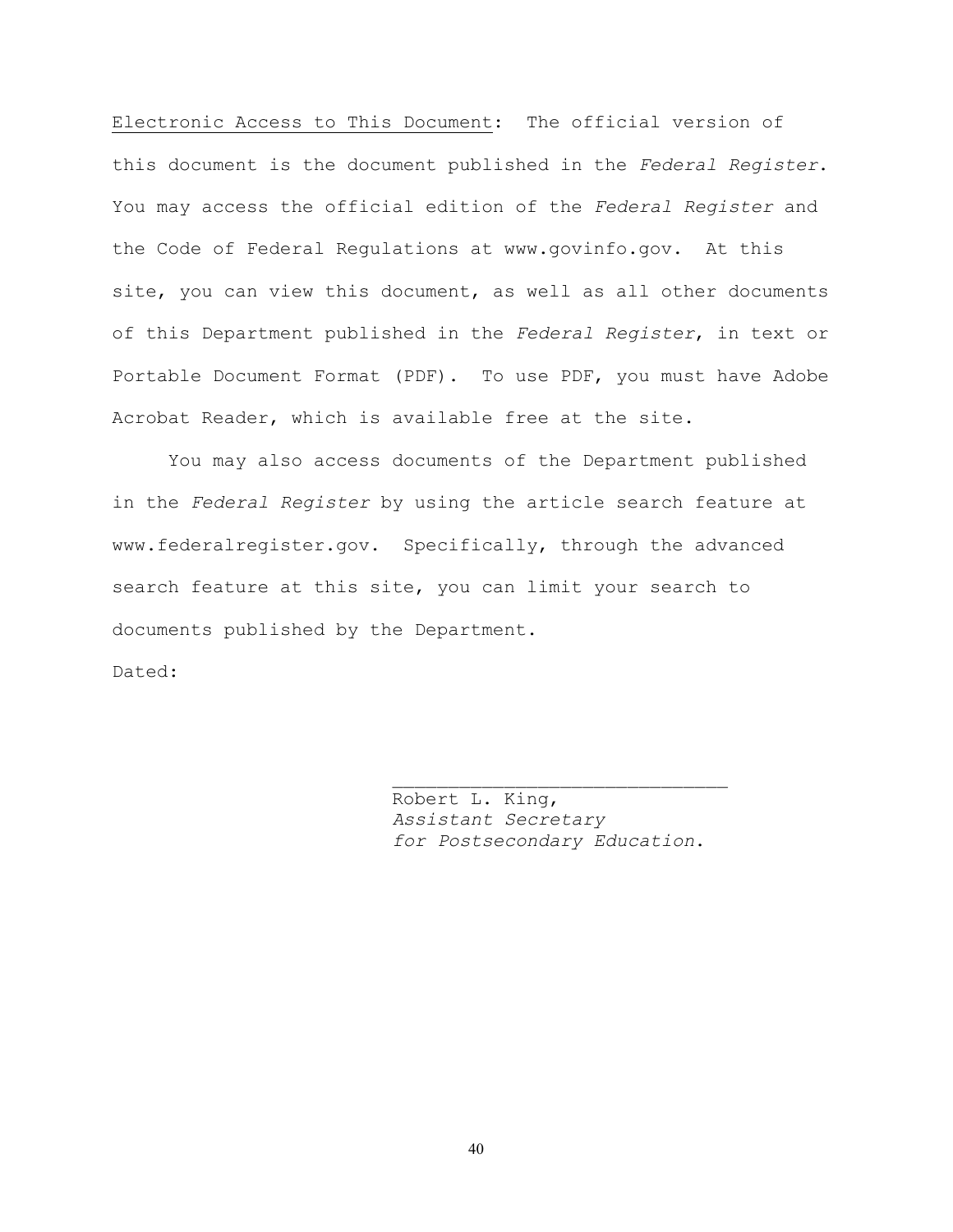### Title V Program Statute

### **TITLE V—DEVELOPING INSTITUTIONS PART A—HISPANIC-SERVING INSTITUTIONS**

### SEC. 501. FINDINGS; PURPOSE; AND PROGRAM AUTHORITY.

(a) FINDING. -- Congress makes the following findings:

(1) Hispanic Americans are at high risk of not enrolling or graduating from institutions of higher education.

(2) Disparities between the enrollment of non-Hispanic white students and Hispanic students in postsecondary education are increasing. Between 1973 and 1994, enrollment of white secondary school graduate in 4-year institutions of higher education increased at a rate two times higher than that of Hispanic secondary school graduates.

(3) Despite significant limitations in resources, Hispanic-serving institutions provide a significant proportion of postsecondary opportunities for Hispanic students.

(4) Relative to other institutions of higher education, Hispanic-serving institutions are under funded. Such institutions receive significantly less in State and local funding, per full-time equivalent student, than other institutions of higher education.

(5) Hispanic-serving institutions are succeeding in educating Hispanic students despite significant resources problems that--

(A) limit the ability of such institutions to expand and improve the academic programs of such institutions; and

(B) could imperil the financial and administrative stability of such institutions.

(6) There is a national interest in remedying the disparities described in paragraphs (2) and (4) and ensuring that Hispanic students have an equal opportunity to pursue postsecondary opportunities.

(b) Purpose. -- The purpose of this title is to--

(1) expand educational opportunities for, and improve the academic attainment of Hispanic students, and;

(2) expand and enhance the academic offerings, program quality, and institutional stability of colleges and universities that are educating the majority of Hispanic college students and helping large number of Hispanic students and other low-income individuals complete postsecondary degrees.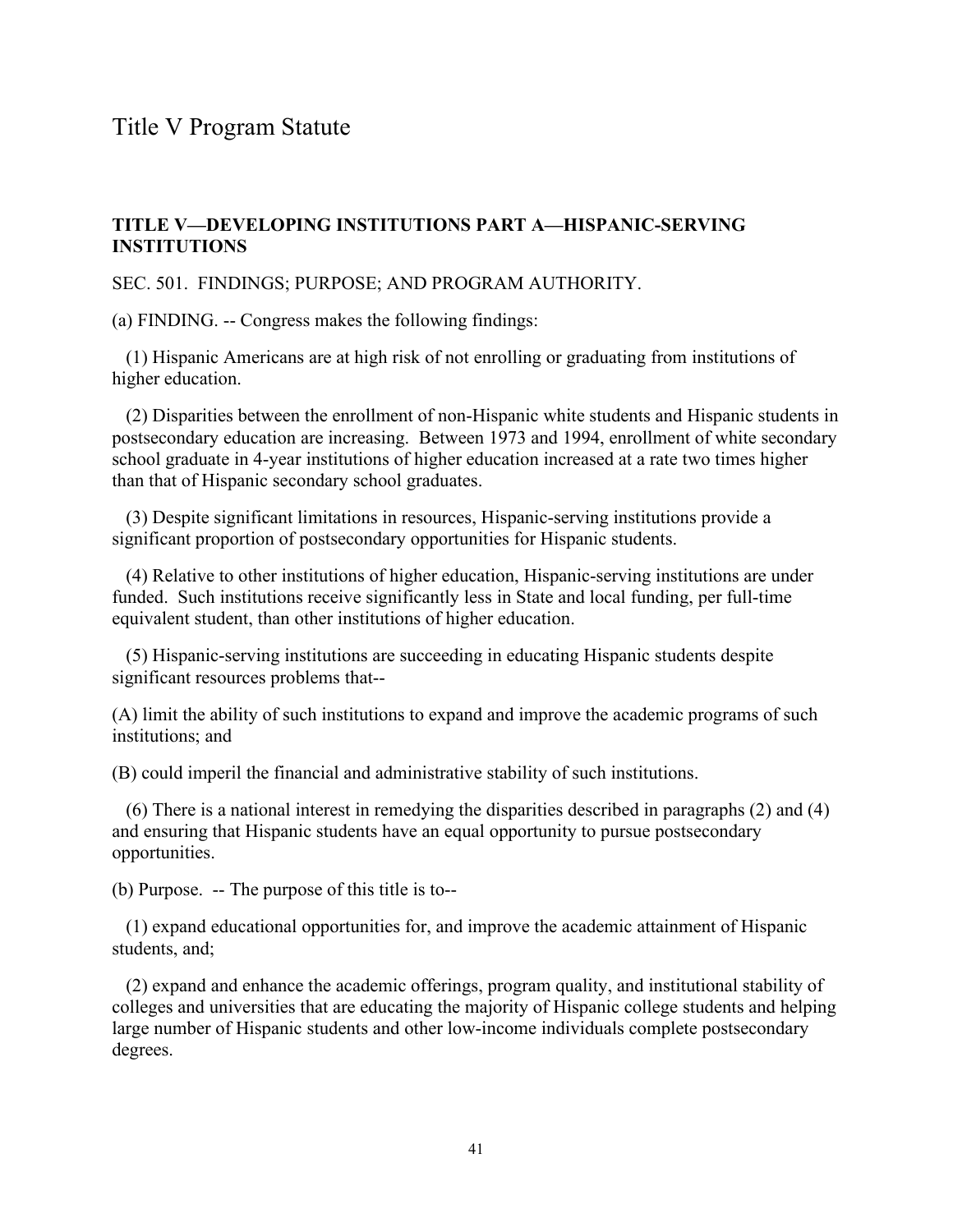(c) Program Authority. -- The Secretary shall provide grants and related assistance to Hispanicserving institutions to enable such institutions to improve and expand their capacity to serve Hispanic students and other low-income individuals.

#### SEC. 502. DEFINITIONS; ELIGIBILITY.

(a) Definitions. For the purpose of this title:

(1) EDUCATIONAL AND GENERAL EXPENDITURES. The term "educational and general expenditures" means the total amount expended by an institution for instruction, research, public service, academic support (including library expenditures), student services, institutional support, scholarships and fellowships, operation and maintenance expenditures for the physical plant, and an mandatory transfers that the institution is required to pay by law.

(2) ELIGIBLE INSTITUTION. The term "eligible institution" means--

(A) an institution of higher education--

(i) has an enrollment of needy students as required by subsection (b);

(ii) except as provided in section 512(b), the average educational and general expenditures of which are low, per full time equivalent undergraduate student, in comparison with the average educational and general expenditures per full time equivalent undergraduate student of institutions that offer similar instruction:

(iii) that is--

(I) legally authorized to provide, and provides within the State, an education program for which the institution awards a bachelor's degree or

(II) a junior or community college;

(iv) that is accredited by a nationally recognized accrediting agency or association determined by the Secretary to be reliable authority as to the quality of training offered or that is, according to such an agency or association, making reasonable progress toward accreditation;

(v) that meets such other requirements as the Secretary may prescribe; and

(vi) that is located in a State; and

(B) any branch of any institution of higher education described under subparagraph (A) that by itself satisfies the requirements contained in clauses (I) and (ii) of such subparagraph. For purposes of the determination of whether an institution is an eligible institution under this paragraph, the factor described under subparagraph  $(A)(I)$  shall be given twice the weight of the factor described under subparagraph (A)(ii).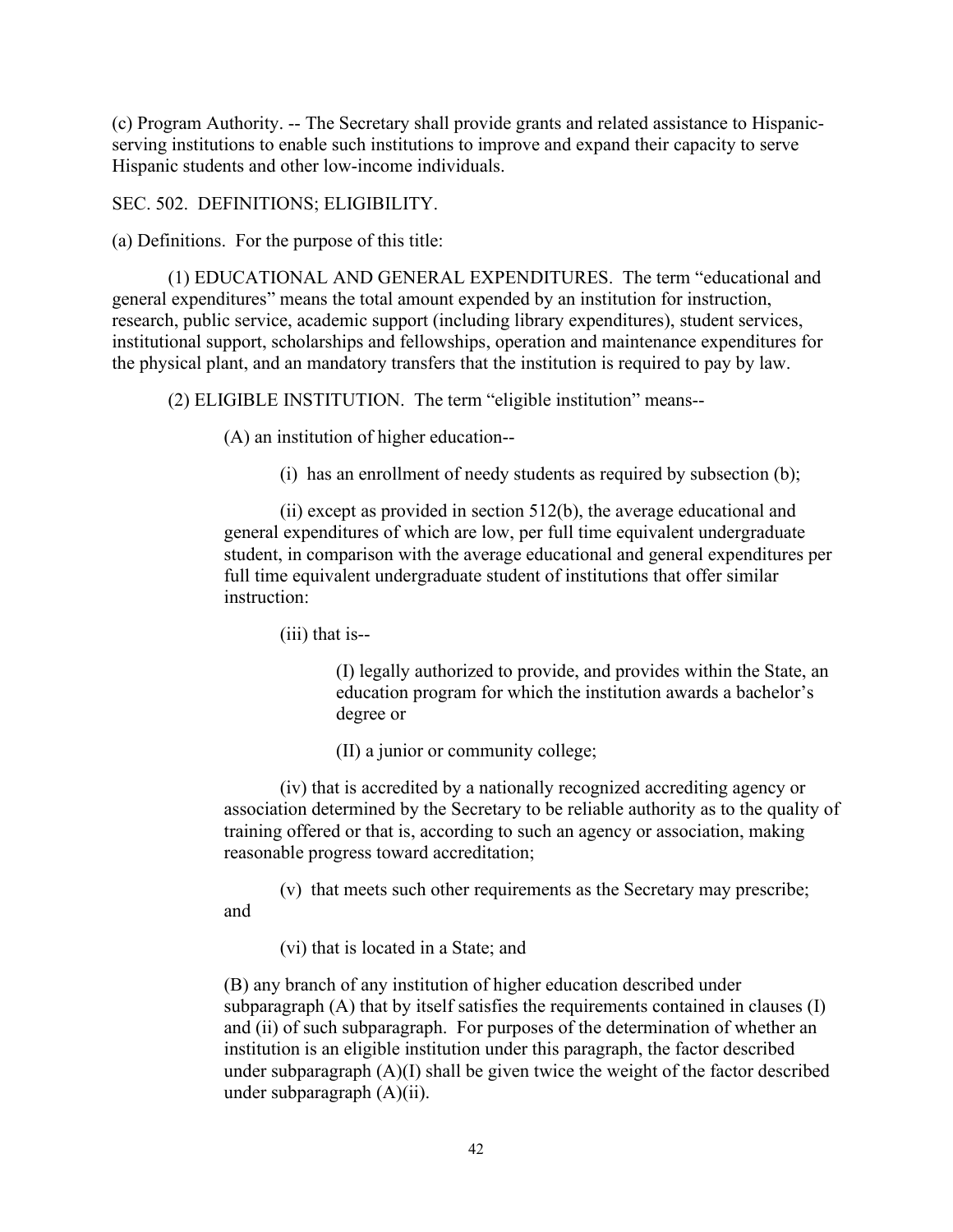(3) ENDOWMENT FUND.-- The term "endowment fund" means a fund that

(A) is established by State law, by a Hispanic-serving institution, or by a foundation that is exempt from Federal income taxation;

(B) is maintained for the purpose of generating income for the support of the institution; and

(C) does not include real estate.

(4) FULL-TIME EQUIVALENT STUDENTS.--The term "full-time equivalent students" means the sum of the number of students enrolled full time at an institution, plus the full-time equivalent of the number of students enrolled part time (determined on the basis of the quotient of the sum of the credit hours or all part-time student divided by 12) at such institution.

(5) HISPANIC-SERVING INSTITUTION.-- The term "Hispanic-Serving institution" means an institution of higher education that—

(A) is an eligible institution; and

(B) has an enrollment of undergraduate full-time equivalent students that is at least 25 percent Hispanic students at the end of the award year immediately preceding the date of application.

(6) JUNIOR OR COMMUNITY COLLEGE. The term "junior or community college" means an institution of higher education--

(A) that admits as regular students persons who are beyond the age of compulsory school attendance in the State in which the institution is located and who have the ability to benefit from the training offered by the institution;

(B) that does not provide an educational program for which the institution awards a bachelor's degree (or an equivalent degree); and

 $(C)$  that--

(i) provides an educational program of not less than 2 years in duration that is acceptable for full credit toward such a degree; or

(ii) offers a 2-year program in engineering, mathematics or the physical or biological sciences, designed to prepare a student to work as a technician or a the semiprofessional level in engineering, scientific, or other technological fields requiring the understanding the application of basic engineering, scientific, or mathematical principles of knowledge.

(b) Enrollment of Needy Students.-- For the purpose of this title, the term "enrollment of needy students" means an enrollment at an institution with respect to which--

> (1) at least 50 percent of the degree students so enrolled are receiving need-based assistance under title IV in the second fiscal year preceding the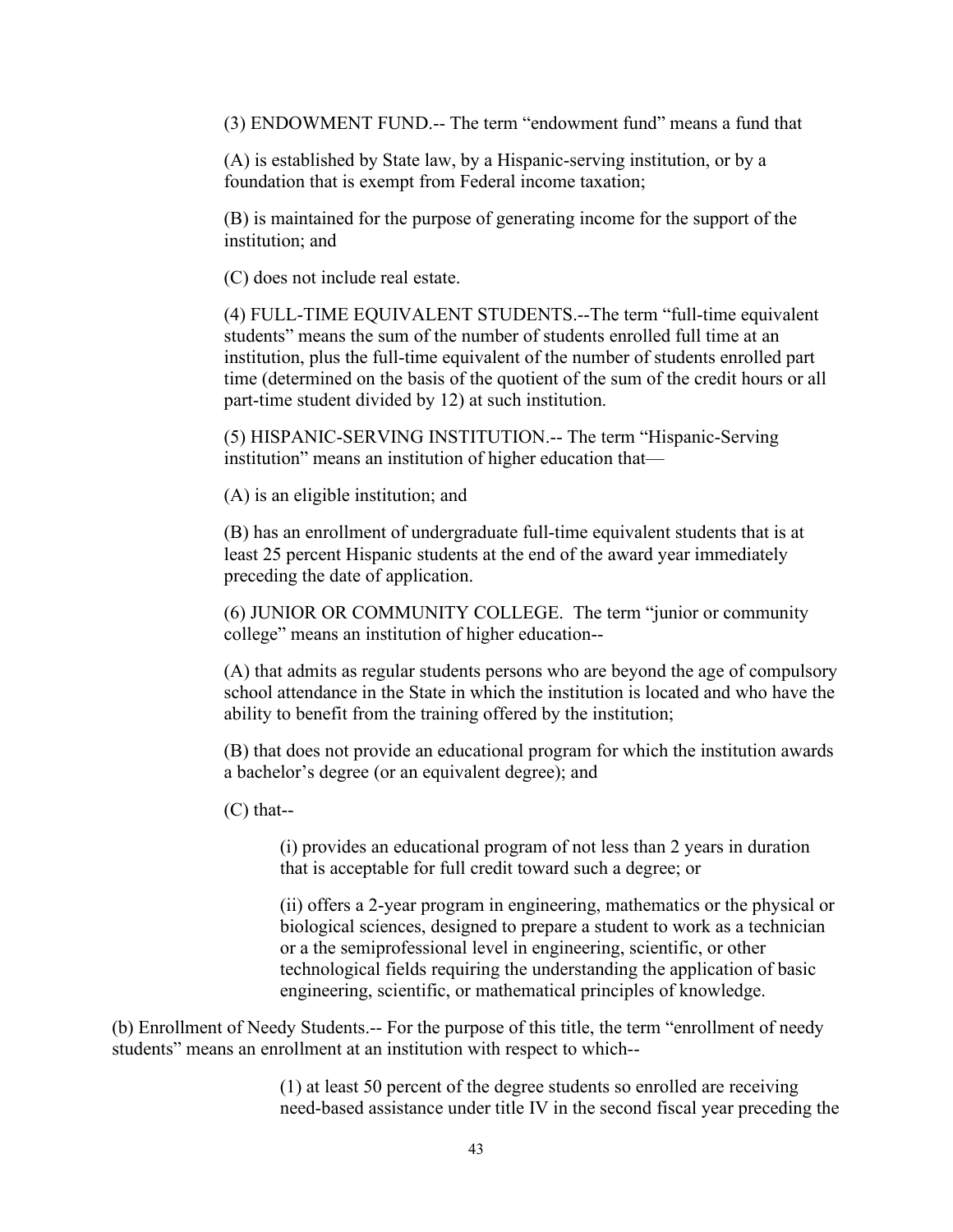fiscal year for which the determination is made (other than loans for which an interest subsidy is paid pursuant to section 428); or

(2) a substantial percentage of the students so enrolled are receiving Federal Pell Grants in the second fiscal year preceding the fiscal year for which determination is made compared to the percentage of students receiving Federal Pell Grants at all such institutions in the second fiscal year preceding the fiscal year for which the determination is made, unless the requirement of this paragraph is waived under section 512(a).

### SEC. 503. AUTHORIZED ACTIVITIES.

(a) TYPES OF ACTIVITIES AUTHORIZED. Grants awarded under this title shall be used by Hispanic-serving institutions of higher education to assist the institutions to plan, develop, undertake, and carry out programs to improve and expand such institutions' capacity to serve Hispanic students and other low-income students.

(b) AUTHORIZED ACTIVITIES. Grants awarded under this section shall be used for one or more of the following activities:

(1) Purchase, rental or lease of scientific or laboratory equipment for educational purposes, including instructional and research purposes.

(2) Construction, maintenance, renovation, and improvement in classrooms, libraries, laboratories, and other instructional facilities.

(3) Support of faculty exchanges, faculty development, curriculum development, academic instruction, and faculty fellowships to assist in attaining advanced degrees in the fellow's field of instruction.

(4) Purchase of library books, periodicals, and other educational materials, including telecommunications program material.

(5) Tutoring, counseling, and student service programs designed to improve academic success.

(6) Funds management, administrative management, and acquisition of equipment for use in strengthening funds management.

(7) Joint use of facilities, such as laboratories and libraries.

(8) Establishing or improving a development office to strengthen or improve contributions from alumni and the private sector.

(9) Establishing or improving an endowment fund.

(10) Creating or improving facilities for Internet or other distance learning academic instruction capabilities, including purchase or rental of telecommunications technology equipment or services.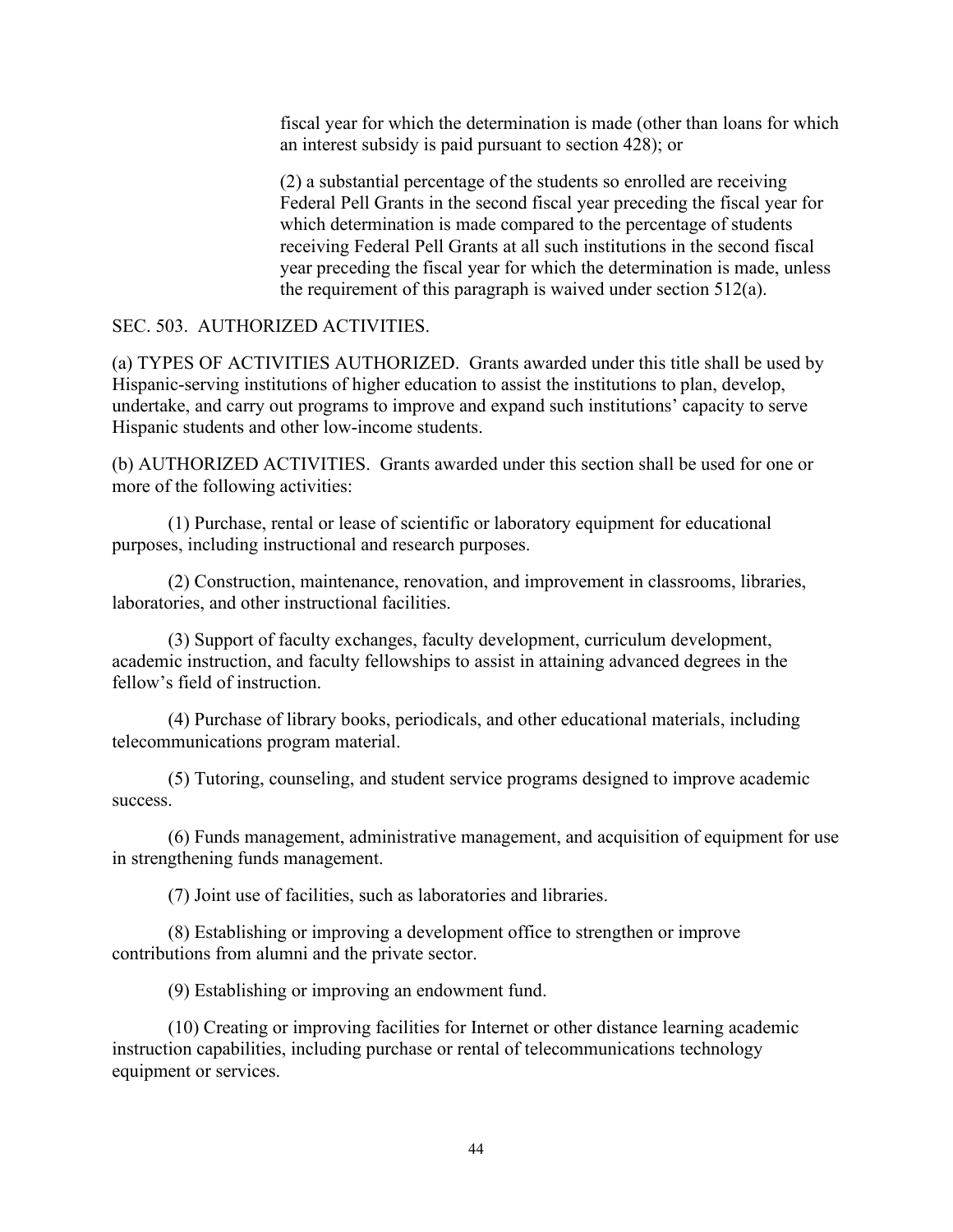(11) Establishing or enhancing a program or teacher education designed to qualify students to teach in public elementary schools and secondary schools.

(12) Establishing community outreach programs that will encourage elementary school and secondary school students to develop the academic skills and the interest to pursue postsecondary education.

(13) Expanding the number of Hispanic and other underrepresented graduate and professional students that can be served by the institution by expanding courses and institutional resources.

(14) Other activities proposed in the application submitted pursuant to section 504 that --

(A) that contribute to carrying out the purposes of this title

(B) are approved by the Secretary as part of the review and acceptance of such application.

(c) Endowment fund limitations. –

(1) Portion of a grant. -- A Hispanic-serving institution may not use more than 20 percent of the grant funds provided under this title for any fiscal year for establishing or improving an endowment fund.

(2) Matching required. -- A Hispanic-serving institution that uses any portion of the grant funds provided under this title for any fiscal year for establishing or improving and endowment fund shall provide from non-Federal funds an amount equal to or greater than the portion.

(3) Comparability. -- The provisions of part C of subchapter III of this chapter regarding the establishment or increase of an endowment fund, that the Secretary determines are not inconsistent with this subsection, shall apply to funds used under paragraph (1).

### SEC. 504. DURATION OF GRANT

(a) Award Period - The Secretary may award a grant to a Hispanic-serving institution under this title for 5 years.

(b) Planning grants. Notwithstanding subsection (a), the Secretary may award a grant to a Hispanic-serving institution under this part for a period of one year for the purpose of preparation of plans and applications for a grant under this title.

#### SEC. 505. SPECIAL RULE

No Hispanic-serving institution that is eligible for and receives funds under this title may concurrently receive other funds under part A or B of Title III during the period for which funds under this title are awarded.

### **PART B--GENERAL PROVISIONS**

SEC. 511. ELIGIBILITY; APPLICATION.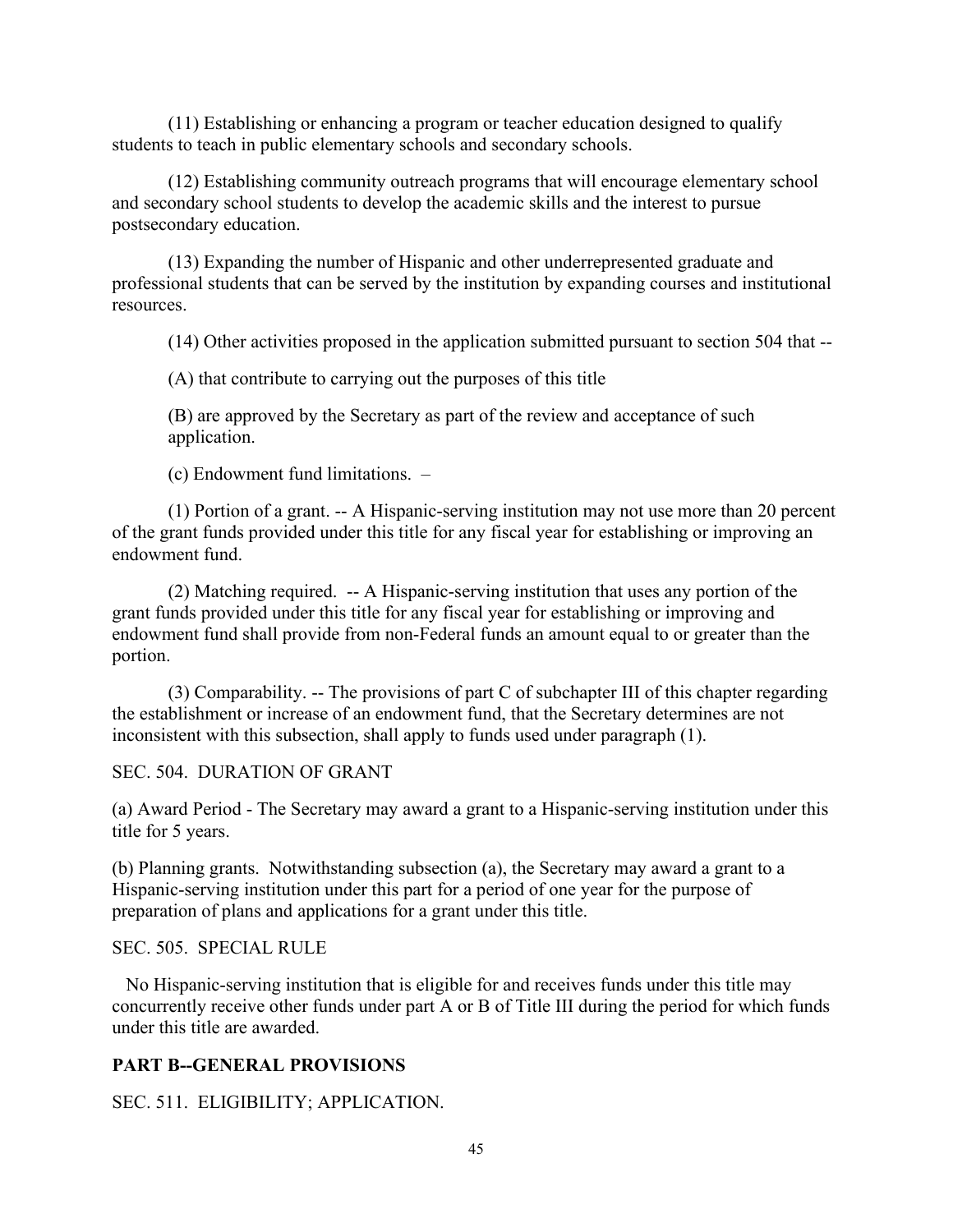(a) Institutional Eligibility. Each Hispanic-serving institution desiring to receive assistance under this title shall submit to the Secretary such enrollment data as may be necessary to demonstrate that the institution is a Hispanic-serving institution as defined in section 502, along with such other data and information as the Secretary may be regulation require.

(b) Applications.

(1) Applications required. Any institution which is eligible for assistance under this subchapter shall submit to the Secretary an application for assistance at such time, in such form, and containing such information, as may be necessary to enable the Secretary to evaluate the institution's need for assistance. Subject to the availability of appropriations to carry out this title, the Secretary may approve an application for a grant under this title only if the Secretary determines that-

(A) the application meets the requirements of subsection (b); and

(B) the institution is eligible for assistance in accordance with the provisions of this title under which the assistance is sought.

(2) Preliminary Applications. -- In carrying out paragraph (1), the Secretary may develop a preliminary application for use by Hispanic-serving institutions applying under this title prior to the submissions of the principal application.

(c) Contents. A Hispanic-serving institution, in the institution's application for a grant, shall -

(1) set forth, or describe how the institution will develop, a comprehensive development plan to strengthen the institution's academic quality and institutional management, and otherwise provide for institutional self-sufficiency and growth (including measurable objectives for the institution and the Secretary to use in monitoring the effectiveness of activities under this subchapter);

(2) include a 5-year plan for improving the assistance provided by the Hispanic-serving institution to Hispanic students and other low-income individuals;

(3) set forth policies and procedures to ensure that Federal funds made available under this subchapter for any fiscal year will be used to supplement and, to the extent practical, increase the funds that would otherwise be made available for the purposes of section 501(b), and in no case supplant those funds;

(4) set forth policies and procedures for evaluating the effectiveness in accomplishing the purpose of the activities for which a grant is sought under this title;

(5) provide for such fiscal control and fund accounting procedures as may be necessary to ensure proper disbursement of and accounting for funds made available to the applicant under this title;

(6) provide that the institution will comply with the limitations set forth in Section 516;

(7) describe in a comprehensive manner any proposed project for which funds are sought under the application and include--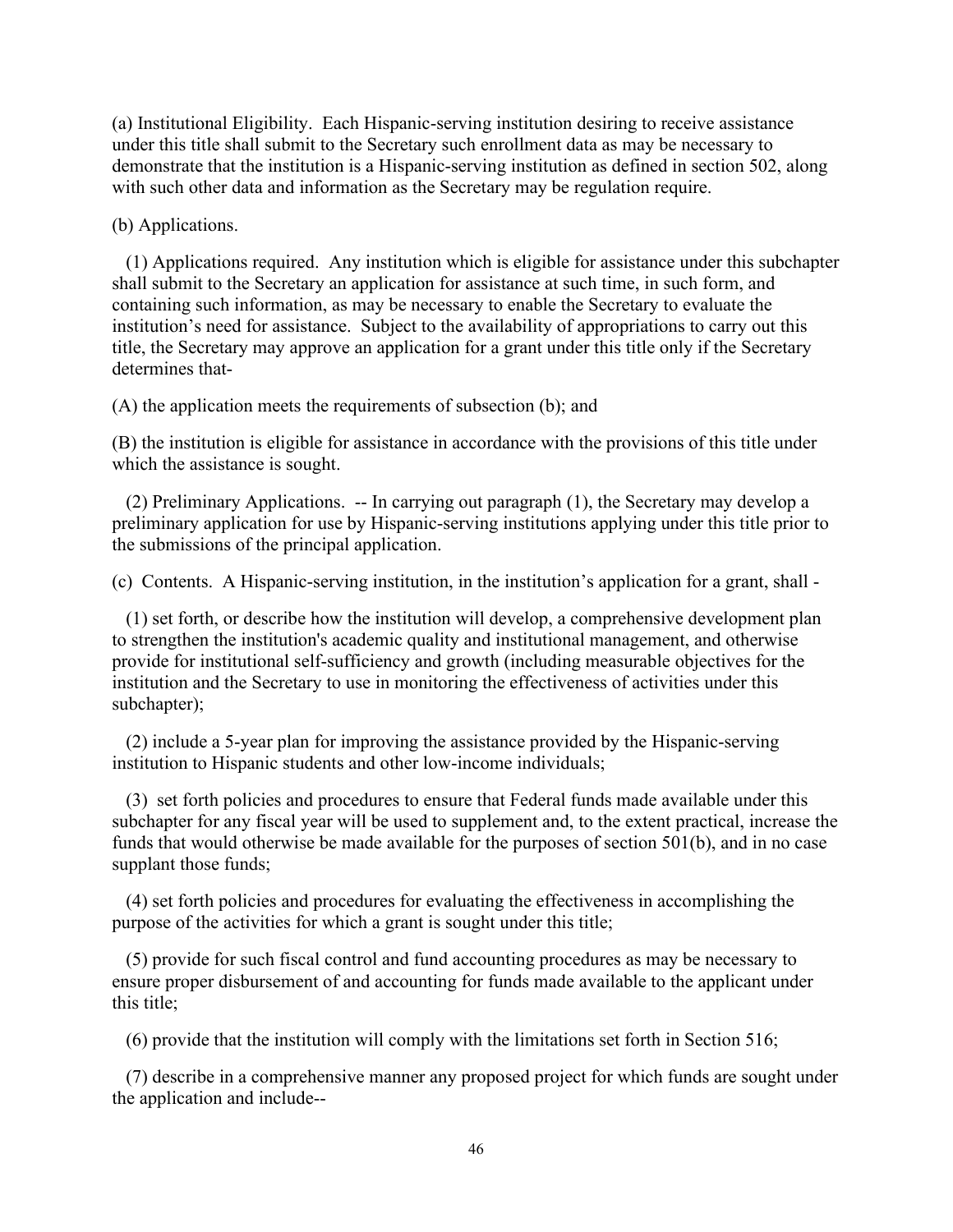(A) a description of the various components of the proposed project, including the estimated time required to complete each such component;

(B) in the case of any development project that consists of several components (as described by the institution pursuant to subparagraph (A)), a statement identifying those components which, if separately funded, would be sound investments of Federal funds only if funded under this title in conjunction with other parts of the development project (as specified by the institution);

(C) an evaluation by the applicant of the priority given any proposed project for which funds are sought in relation to any other projects for which funds are sought by the applicant under this title, and a similar evaluation regarding priorities among the components of any single proposed project (as described by the applicant pursuant to subparagraph (A));

(D) a detailed budget showing the manner in which funds for any proposed project would be spent by the applicant; and

(E) a detailed description of any activity which involves the expenditure of more than \$25,000, as identified in the budget referred to in subparagraph (E); and

(8) provide for making reports, in such form and containing such information, as the Secretary may require to carry out the Secretary's functions under this title, including not less than one report annually setting forth the institution's progress toward achieving the objectives for which the funds were awarded and for keeping such records and affording such access to such records, as the Secretary may find necessary to assure the correctness and verification of such reports; and

(9) include such other information as the Secretary may prescribe.

(d) Priority. With respect to applications for assistance under this section, the Secretary shall give priority to an application that contains satisfactory evidence that the Hispanic-serving institution has entered into or will enter into a collaborative arrangement with at least one local education agency or community-based organization to provide such agency or organization with assistance (from funds other than funds provided under this title) in reducing dropout rates for Hispanic students, improving rates of academic achievement for Hispanic students, and increasing the rates at which Hispanic secondary school graduates enroll in higher education.

(e) Eligibility Data. The Secretary shall use the most recent and relevant data concerning the number and percentage of students receiving need-based assistance under IV in making eligibility determinations and shall advance the base-year for the determinations forward following each annual grant cycle.

### SEC. 512. WAIVER AUTHORITY AND REPORTING REQUIREMENT

(a) Waiver requirements; need-based assistance students. The Secretary may waive the requirements set forth in section  $502(a)(2)(A)(I)$  in the case of an institution

(1) that is extensively subsidized by the State in which it is located and charges low or no tuition;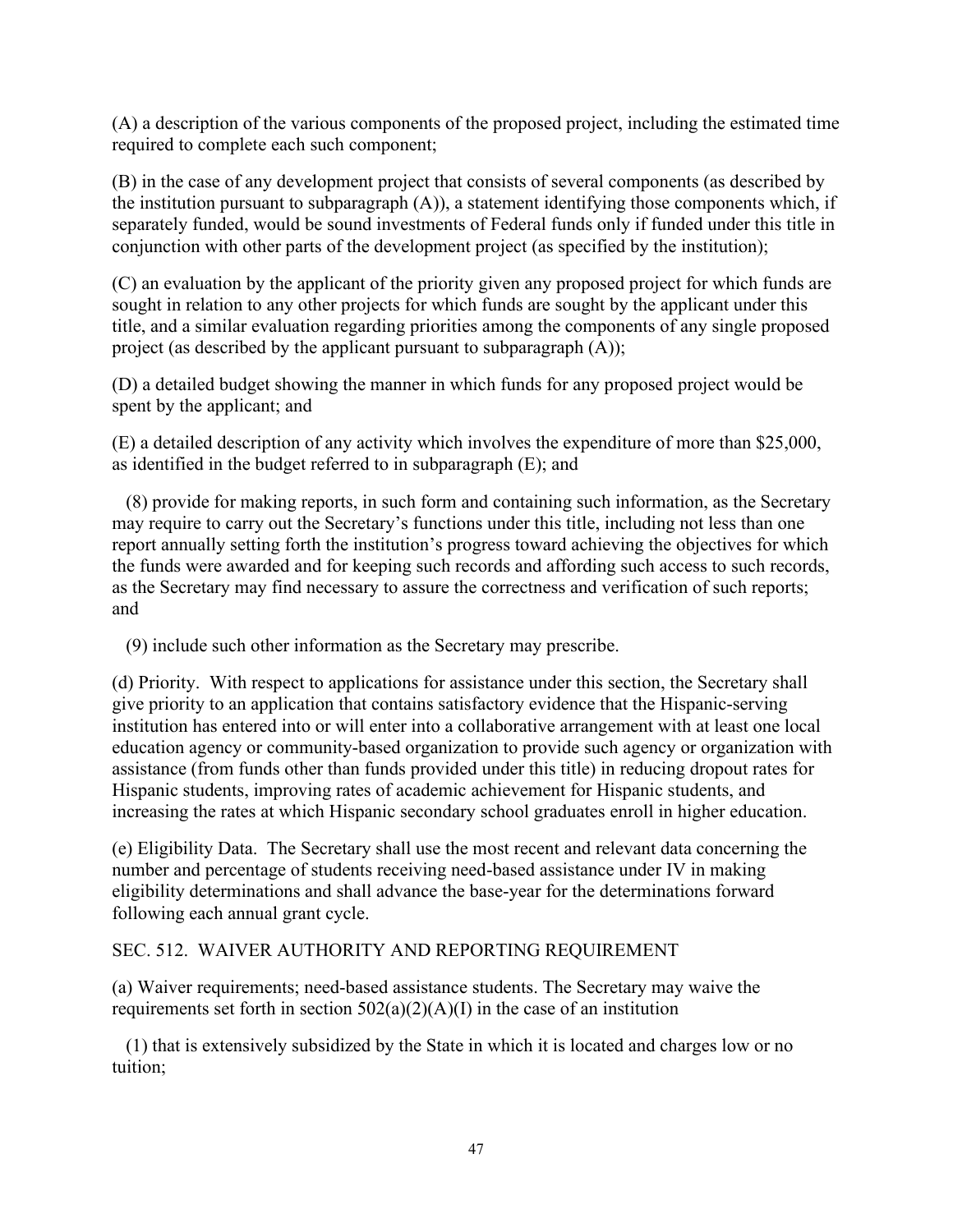(2) which serves a substantial number of low-income students as a percentage of its total student population;

(3) that is contributing substantially to increasing higher education opportunities for educationally disadvantaged, underrepresented, or minority students, who are low-income individuals;

(4) which is substantially increasing higher educational opportunities for individuals in rural or other isolated areas which are unserved by postsecondary institutions;

(5) wherever located, if the Secretary determines that the waiver will substantially increase higher education opportunities appropriate to the needs of Hispanic Americans.

(b) Waiver determinations; expenditures-- (1) The Secretary may waive the requirements set forth in section  $502(a)(2)(A)(ii)$  if the Secretary determines, based on persuasive evidence submitted by the institution, that the institution's failure to meet that criterion is due to factors which, when used in the determination of compliance with such criterion, distort such determination, and that the institution's designation as an eligible institution under part A is otherwise consistent with the purposes of this title.

(2) Expenditures--The Secretary shall submit to the Congress every other year a report concerning the institutions that, although not satisfying the requirements of section  $502(a)(2)(A)(ii)$ , have been determined to be eligible institutions under part A. Such report shall-

(A) identify the factors referred to in paragraph (1) which were considered by the Secretary as factors that distorted the determination of compliance with clauses (I) and (ii) of section  $502(a)(2)(A)$ ; and

(B) contain a list of each institution determined to be an eligible institution under part A including a statement of the reasons for each such determination.

### SEC. 513. APPLICATION REVIEW PROCESS

(a) Review panel.-- All applications submitted under this title by Hispanic serving institutions of higher education shall be read by a panel of readers composed of individuals selected by the Secretary and who include individuals representing Hispanic-serving institutions. The Secretary shall ensure that no individual assigned under this section to review any application has any conflict of interest with regard to that application which might impair the impartiality with which that individual conducts the review under this section.

(b) Instruction.-- All readers selected by the Secretary shall receive thorough instruction from the Secretary regarding the evaluation process for applications submitted under this title that are consistent with the provisions of this title, including--

(1) an enumeration of the factors to be used to determine the quality of applications submitted under this title; and

(2) an enumeration of the factors to be used to determine whether a grant should be awarded for a project under this title, the Secretary shall take into consideration the amount of any such grant, and the duration of any such grant.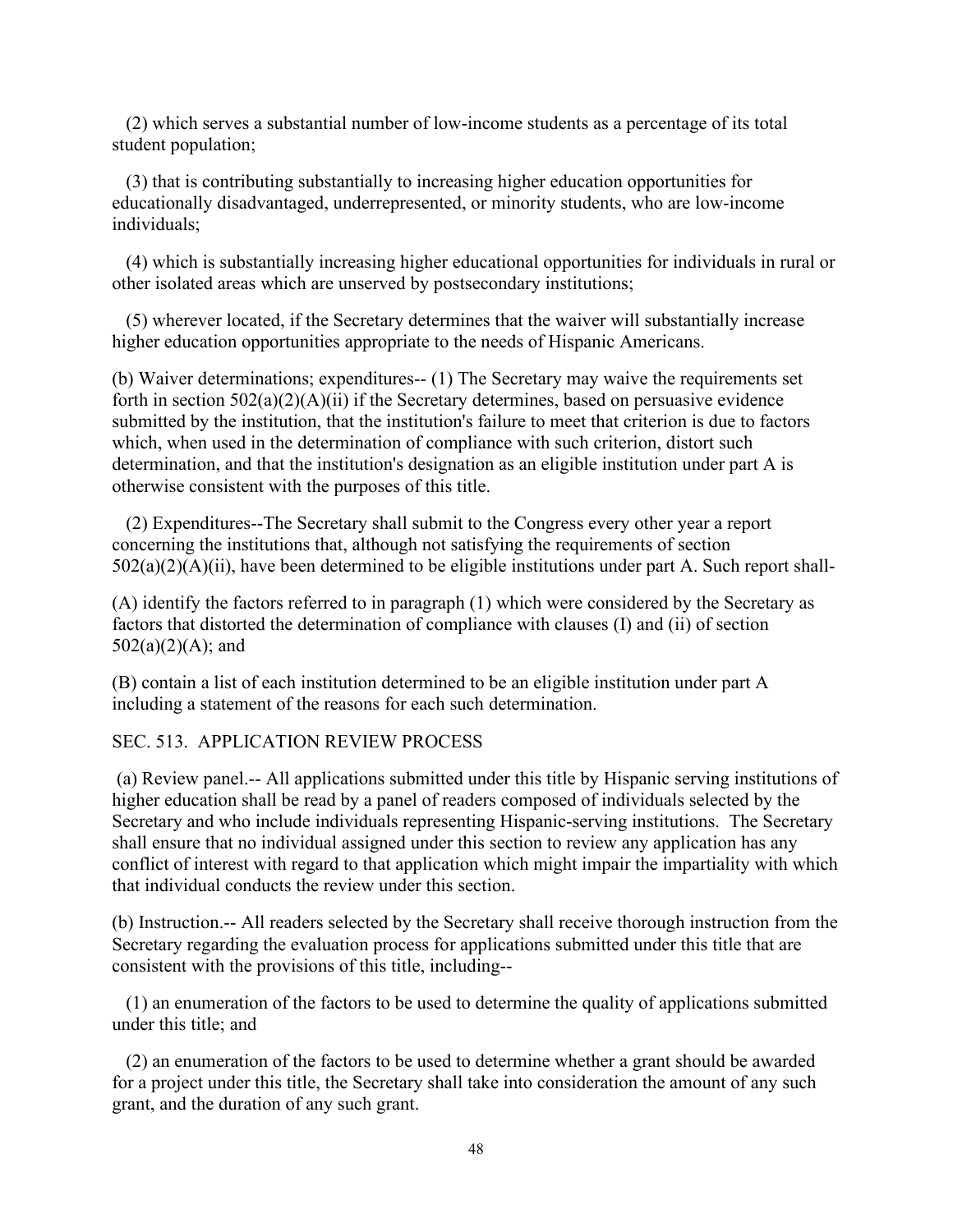(c) Recommendations of panel. In awarding grants under this title, the Secretary shall take into consideration the recommendations of the panel made under subsection (a).

(d) Notification. Not later than June 30 of each year, the Secretary shall notify each Hispanicserving institution making an application under this title of

(1) the scores given the applicant by the panel pursuant to this section;

(2) the recommendations of the panel with respect to such application; and

(3) the reasons for the decision of the Secretary in awarding or refusing to award a grant under this title, and any modifications, if any, in the recommendations of the panel made by the Secretary.

SEC. 514. COOPERATIVE ARRANGEMENTS

(a) General authority. The Secretary may make grants to encourage cooperative arrangements with funds available to carry out this title, between Hispanic-serving institutions eligible for assistance under this title and between such institutions and institutions not receiving assistance under this title, for assistance under this title, for the activities described in section 503 so that the resources of the cooperating institutions might be combined and shared in order to achieve the purposes of this title, to avoid costly duplicative efforts and to enhance the development of part A and part B eligible institutions.

(b) Priority. The Secretary shall give priority to grants for the purposes described under subsection (a) whenever the Secretary determines that the cooperative arrangement is geographically and economically sound or will benefit the applicant Hispanic-serving institution.

(c) Duration. Grants to Hispanic-serving institutions having a cooperative arrangement may be made under this section for a period as determined under section 505.

### SEC. 515. ASSISTANCE TO INSTITUTIONS UNDER OTHER PROGRAMS

(a) Assistance eligibility. Each Hispanic-serving institution that the Secretary determines to be an institution eligible under this title may be eligible for waivers in accordance with subsection (b).

(b) Waiver applicability

(1) In General-Subject to, and in accordance with, regulations promulgated for the purposes of this section, in the case of any application by a Hispanic-serving institution referred to in subsection (a) for assistance under any programs specified in paragraph (2), the Secretary is authorized, if such application is otherwise approvable, to waive any requirement for a non-Federal share of the cost of the program or project, or, to the extent not inconsistent with other law, to give, or require to be given, priority consideration of the application in relation to applications from other institutions.

(2) The provisions of this section shall apply to any program authorized by Title IV or section 604.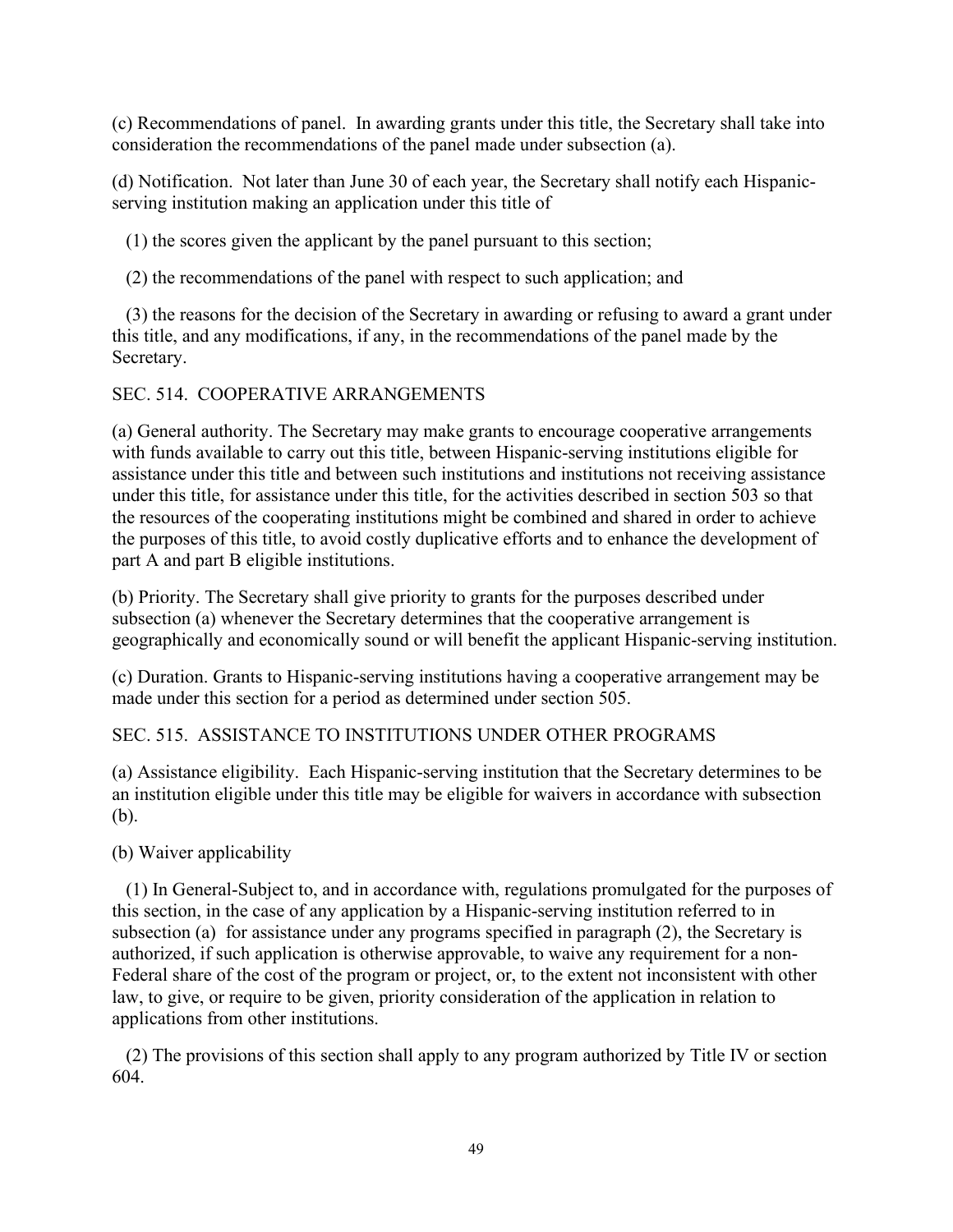(c) Limitation. The Secretary shall not waive, under subsection (b) of this section, the non-Federal share requirement for any program for applications which, if approved, would require the expenditure of more than 10 percent of the appropriations for the program for any fiscal year.

### SEC. 516. LIMITATIONS

The funds appropriated under section 518 may not be used

(1) for a school or department of divinity or any religious worship or sectarian activity;

(2) for an activity that is inconsistent with a State plan for desegregation of higher education applicable to a Hispanic-serving institution;

(3) for an activity that is inconsistent with a State plan of higher education applicable to a Hispanic-serving institution; or

(4) for purposes other than the purposes set forth in the approved application under which the funds were made available to a Hispanic-serving institution.

### SEC. 517. PENALTIES

Whoever, being an officer, director, agent, or employee of, or connected in any capacity with, any recipient of Federal financial assistance or grant pursuant to this subchapter embezzles, willfully misapplies, steals, or obtains by fraud any of the funds which are the subject of such grant or assistance, shall be fined not more than \$10,000 or imprisoned for not more than 2 years, or both.

### SEC. 518. AUTHORIZATIONS OF APPROPRIATIONS

(a) Authorizations. -- There are authorized to be appropriated to carry out this title \$62,500,000 for fiscal year 1999, and such sums as may be necessary for each of the 4 succeeding fiscal years.

(b) Use of multiple year awards. In the event of a multiple year award to any Hispanic-serving institution under this title, the Secretary shall make funds available for such award from funds appropriated for this title for the fiscal year in which such funds are to be used by the institution.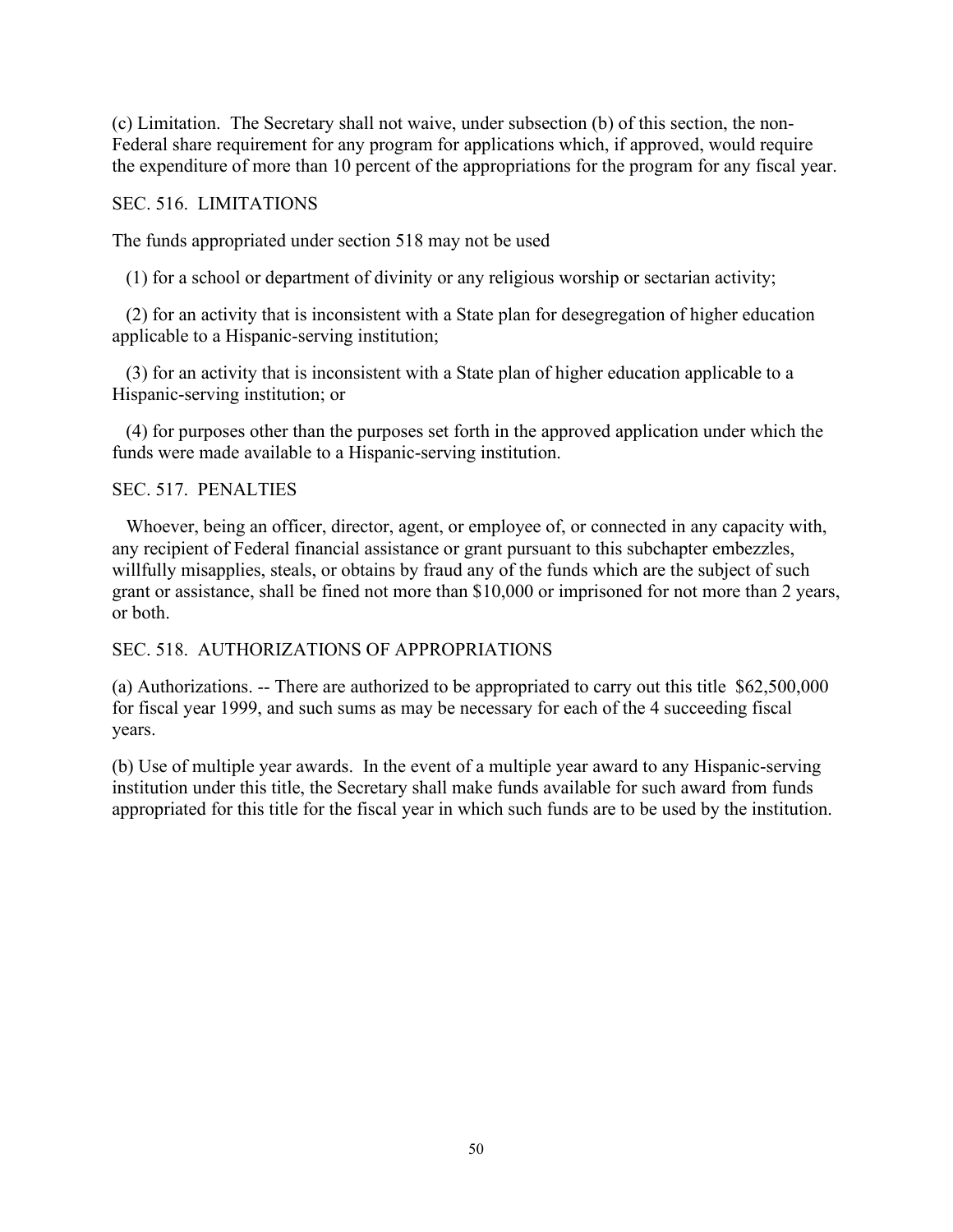### **EXECUTIVE ORDER 12372 (Intergovernmental Review of Federal Programs)**

This program falls under the rubric of Executive Order 12372 (Intergovernmental Review of Federal Programs) and the regulations in 34 CFR Part 79. One of the objectives of the Executive order is to strengthen federalism—or the distribution of responsibility between localities, States, and the Federal government—by fostering intergovernmental partnerships. This idea includes supporting processes that State or local governments have devised for coordinating and reviewing proposed Federal financial grant applications.

The process for doing this requires grant applicants to contact State Single Points of Contact for information on how this works. Multi-state applicants should follow procedures specific to each state.

Further information about the State Single Point of Contact process and a list of names by State can be found at:

### <http://www.whitehouse.gov/omb/grants/spoc.pdf>

Absent specific State review programs, applicants may submit comments directly to the Department. All recommendations and comments must be mailed or hand-delivered by the date indicated in the actual application notice to the following address: The Secretary, EO 12372— CFDA# 84.031S, U.S. Department of Education, room 7E200, 400 Maryland Avenue, SW., Washington, DC 20202.

Proof of mailing will be determined on the same basis as applications (see 34 CFR 75.102). Recommendations or comments may be hand-delivered until 4:30 p.m. (Eastern Time) on the closing date indicated in this notice.

**Important note**: The above address is not the same address as the one to which the applicant submits its completed applications. *Do not send applications to the above address.*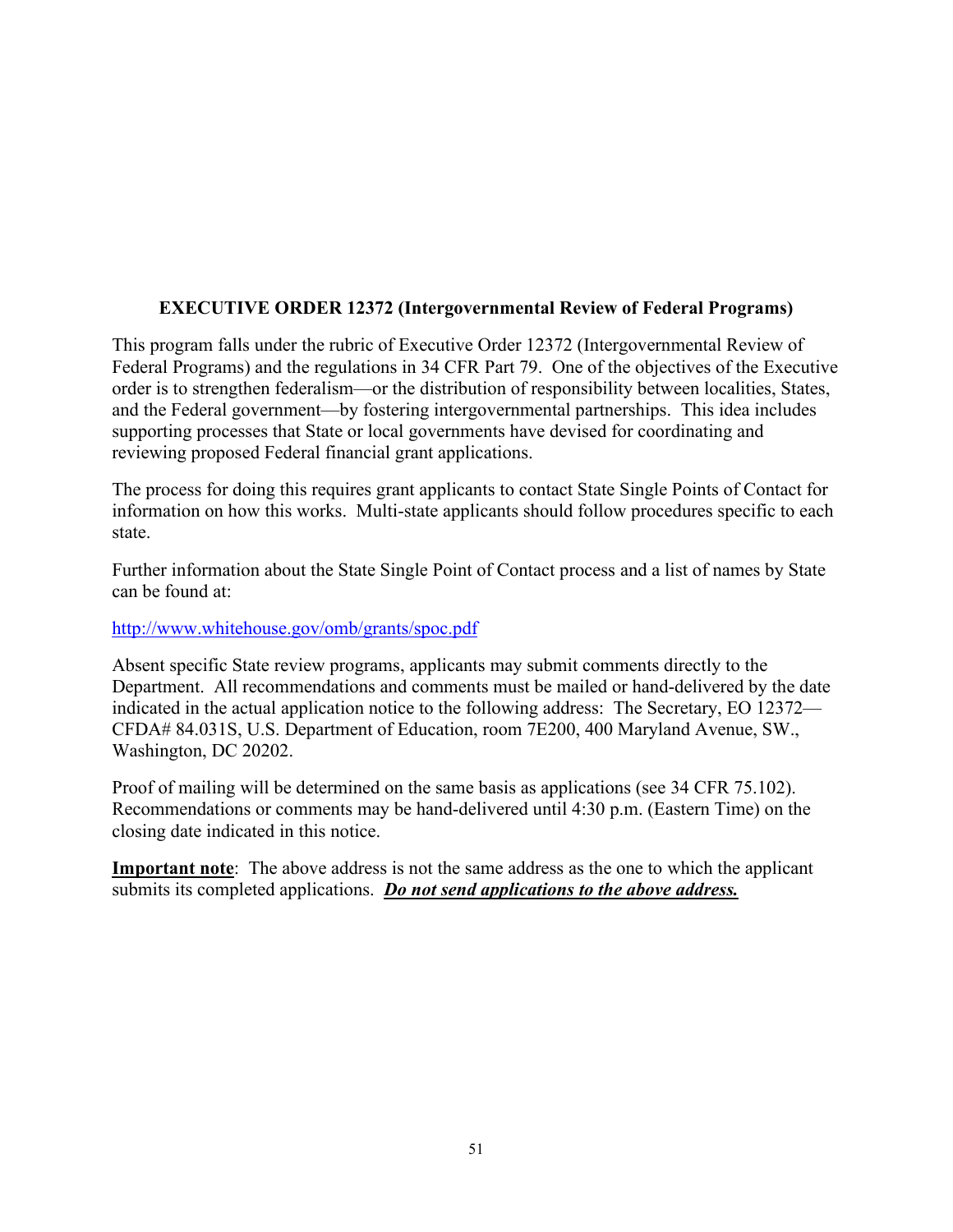# **General Education Provisions Act (GEPA) Section 427**

Section 427 requires each applicant to include in its application a description of the steps the applicant proposes to take to ensure equitable access to, and participation in, its federally-assisted program for students, teachers, and other program beneficiaries with special needs.

This section allows applicants discretion in developing the required description. The statute highlights six barriers that can impede equitable access or participation that you may address: *gender, race, national origin, color disability,* or *age.*

A general statement of an applicant's nondiscriminatory hiring policy is not sufficient to meet this requirement. Applicants must identify potential barriers and explain steps they will take to overcome these barriers.

### \*Notes:

• Applicants are required to address this provision by uploading a statement to the ED GEPA 427 Form that must be downloaded from Grants.gov.

• All applicants must include information in their applications to address this provision in order to receive funding under this program.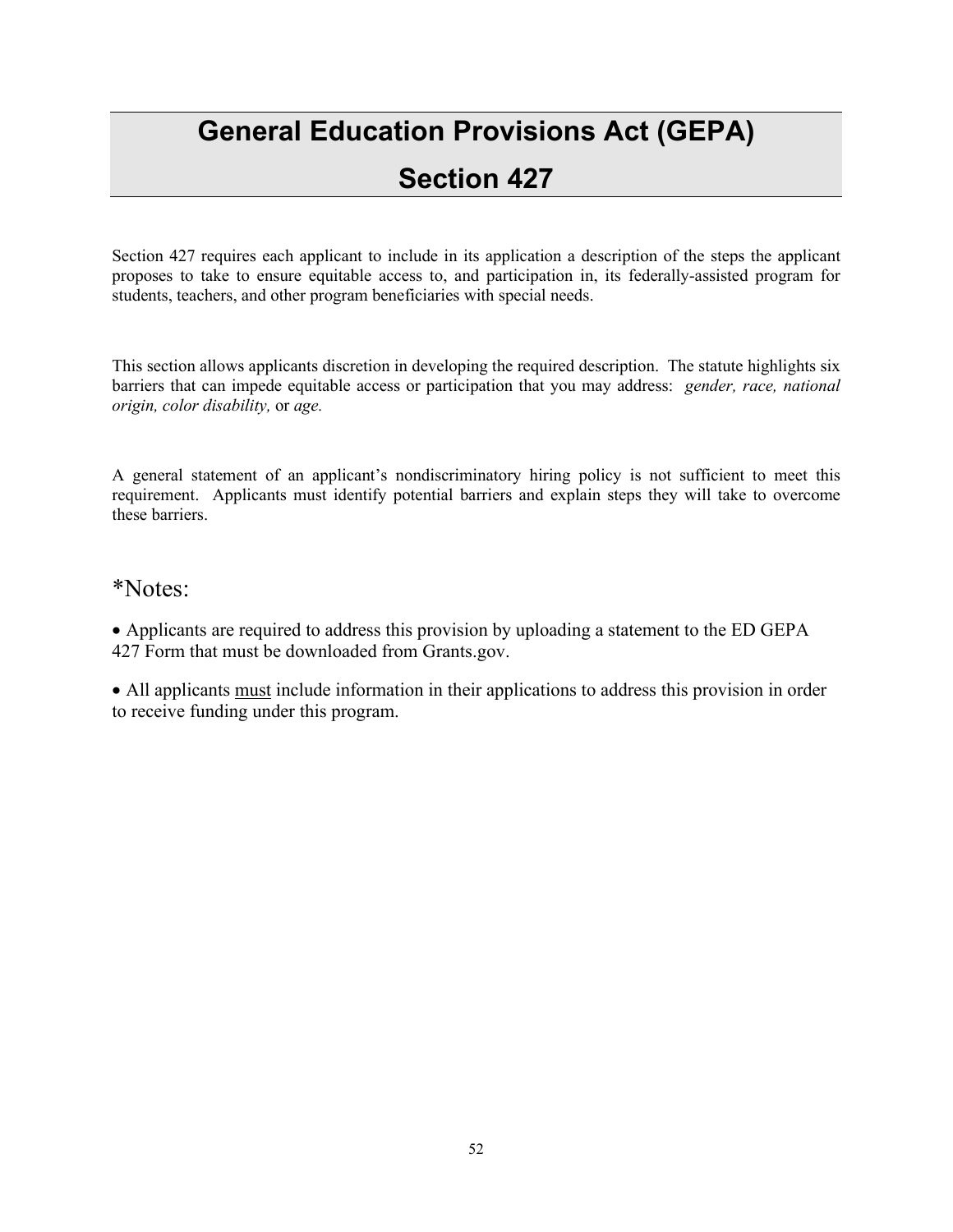# **Government Performance and Results Act (GPRA)**

### **What is GPRA?**

The Government Performance and Results Act of 1993 (GPRA) is a straightforward statute that requires all federal agencies to manage their activities with attention to the consequences of those activities. Each agency is to clearly state what it intends to accomplish, identify the resources required, and periodically report their progress to the Congress. In so doing, it is expected that the GPRA will contribute to improvements in accountability for the expenditures of public funds, improve Congressional decision-making through more objective information on the effectiveness of federal programs, and promote a new government focus on results, service delivery, and customer satisfaction.

### **How has the Department of Education Responded to the GPRA Requirements?**

As required by GPRA, the Department of Education has prepared a strategic plan for 2014-2018. This plan reflects the Department's priorities and integrates them with its mission and program authorities and describes how the Department will work to improve education for all children and adults in the U.S. The Department's goals, as listed in the plan, are:

Goal 1: Postsecondary Education, Career and Technical Education, and Adult Education. Increase college access, affordability, quality, and completion by improving postsecondary education and lifelong learning opportunities for youths and adults.

Goal 2: Elementary and Secondary Education. Improve the elementary and secondary education system's ability to consistently deliver excellent instruction aligned with rigorous academic standards while providing effective support services to close achievement and opportunity gaps, and ensure all students graduate high school college- and career-ready.

Goal 3: Early Learning. Improve the health, social-emotional, and cognitive outcomes for all children from birth through  $3<sup>rd</sup>$  grade, so that all children, particularly those with high needs, are on track for graduating from high school college- and career-ready.

Goal 4: Equity. Increase educational opportunities for underserved students and reduce discrimination so that all students are well-positioned to succeed.

Goal 5: Continuous Improvement of the U.S. Education System. Enhance the education system's ability to continuously improve through better and more widespread use of data, research and evaluation, evidence, transparency, innovation, and technology.

Goal 6: U.S. Department of Education Capacity. Improve the organizational capacities of the Department to implement this strategic plan.

### **What are the Performance Indicators for the DHSI Program?**

The performance indicators for the Developing Hispanic-Serving Institutions Program are part of the Department's plan for meeting Goal 1. The Developing Hispanic-Serving Institutions Program's overarching goal is: To improve the capacity of minority-serving institutions, which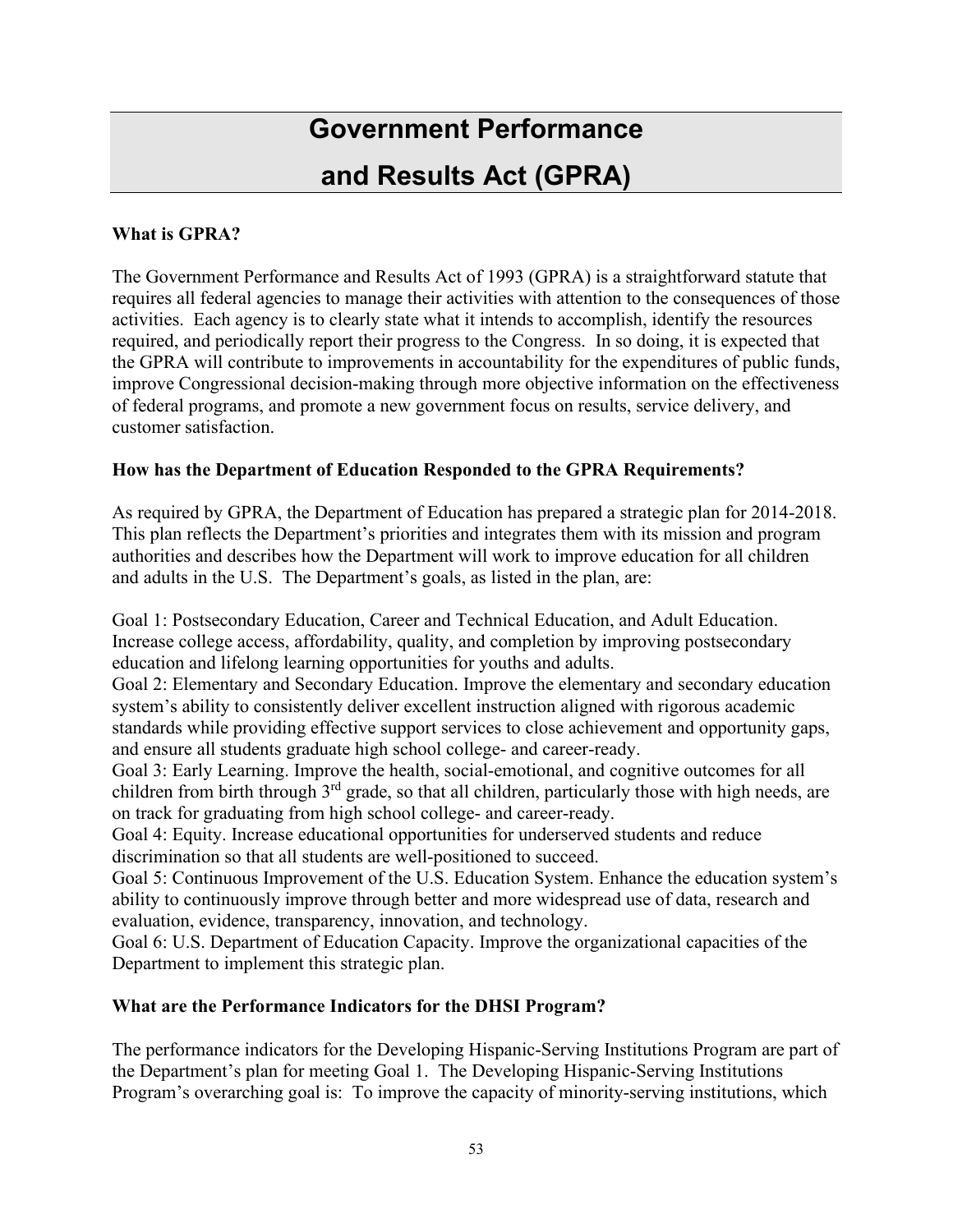traditionally have limited resources and serve large numbers of low-income and minority students, to improve student success and to provide high-quality educational opportunities for their students.

The specific performance indicators for the DHSI Program are as follows:

a. The annual rate of degree or certificate completion for all students, and specifically for Hispanic students, at DHSI grantee institutions.

b. The annual persistence rate at DHSI grantee institutions for all students, and for Hispanic students in particular, from one year to the next.

c. The percent of all students, and of Hispanic students in particular, that transfer from a 2-year HSI to a 4-year institution.

d. The annual percent change in the number of Hispanic Students completing a teacher preparation program.

e. The number of all students, and the number of Hispanic students in particular, served by any direct student service supported by the grant.

f. Federal cost per undergraduate and graduate degree at institutions in the DHSI program.

### **How does the Department of Education determine whether performance goals have been met?**

An applicant that receives a grant award will be required to submit annual progress reports and a final report as a condition of the award. The reports will document the extent to which project goals and objectives are met.

The most recent version of this program's annual performance report can be viewed at [https://hepis.ed.gov.](https://hepis.ed.gov/) To access your institution's annual performance reports, go the Contact Us tab to make the request.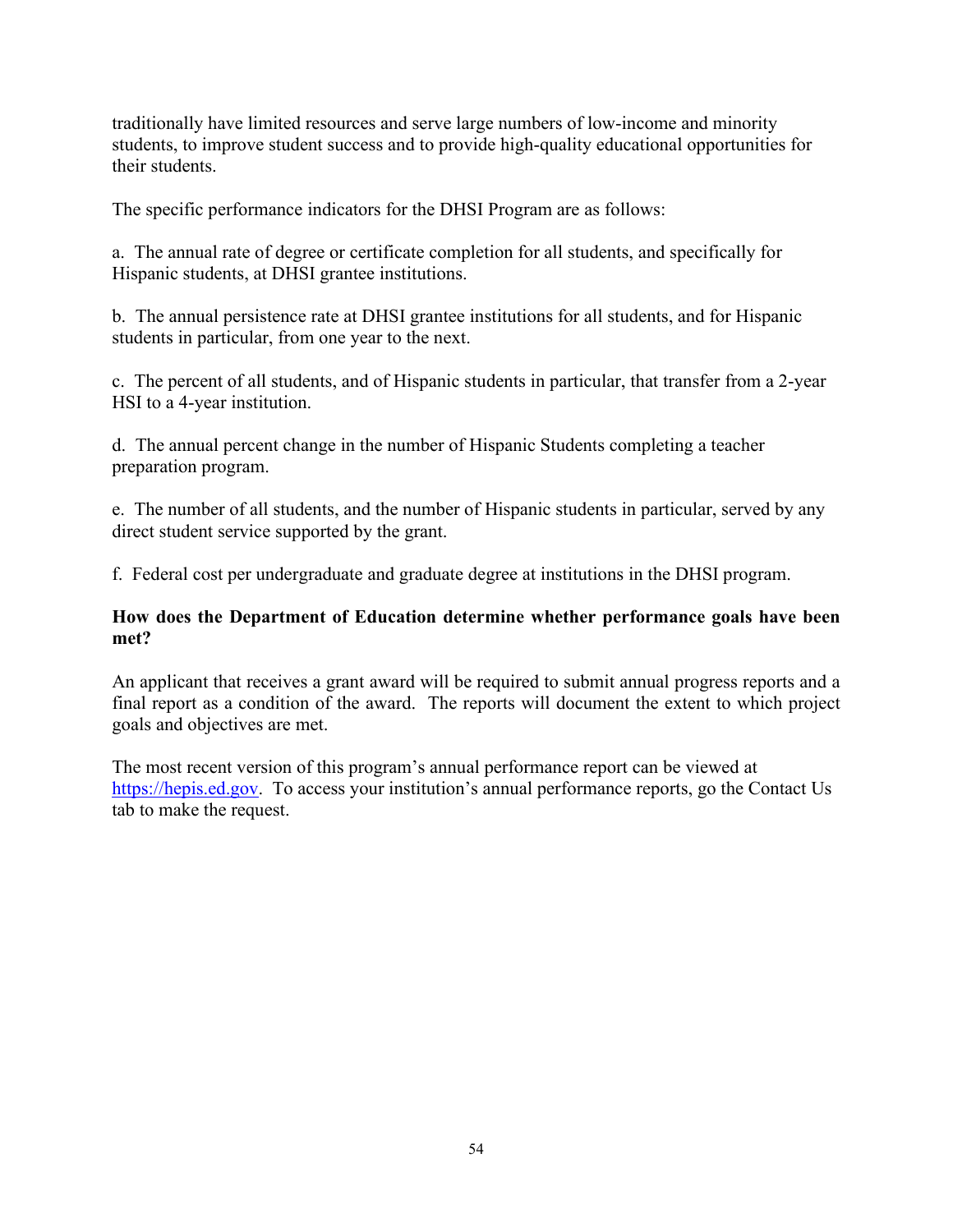# **Instructions for Completing the Application**

The DHSI application within Grants.gov consists of standard forms and assurances along with forms that allow you to upload attachments. All attachments must be in .pdf format. Although Grants.gov allows various file types to be uploaded, you must only upload .pdf files when submitting applications to the Department of Education. This is due to functionality constraints within the Department's grants system which interfaces with Grants.gov to receive applications.

The forms are as follows:

- 1. **Application for Federal Assistance (SF 424)** Complete all required fields.
- 2. **Assurances – Non-Construction Programs (SF 424B) -** Complete all required fields**.**
- 3. **Certification Regarding Lobbying** Complete all required fields.
- 4. **Disclosure of Lobbying Activities (SF-LLL)** Complete all required fields.

5. **GEPA Section 427 requirement** - Applicants must upload a GEPA statement here. Instructions are found within this application.

6. **Department of Education Supplemental Information for the SF 424** - Complete all required fields.

7. **U.S. Department of Education Budget Information Non-Construction Programs (SF 524)** - Applicants should include costs for all 5 project years. Section B of this form should only be completed if an Endowment Fund is one of your proposed activities since it requires matching grant funds with non-federal funds. Section C (budget narrative) of this form should be left blank. Applicants will upload their Budget Narrative to the "Budget Narrative Attachment Form" within Grants.gov. **Note**: Indirect costs are not allowed under this program.

**8. Evidence Form-** Use this form when responding to selection criterion, "Quality of the Project Design." To establish that the proposed project is supported by "promising evidence," applicants should cite the supporting study or studies that meet the conditions in the definition of "promising evidence" and attach the studies as part of the application attachments. **Note:** See the Definitions section in the Notice Inviting Applications for more information on "promising evidence."

9. **ED Abstract Form** –Here is where you will upload a one-page project abstract that will provide an overview of the proposed project. Include the name of the applicant institution. You must upload the abstract in .pdf format.

10.**Project Narrative Attachment Form**: Here is where you will upload the responses to the selection criteria and if applicable, the competitive preference priority response that will be used to evaluate your application. The recommended page limit is 55 pages.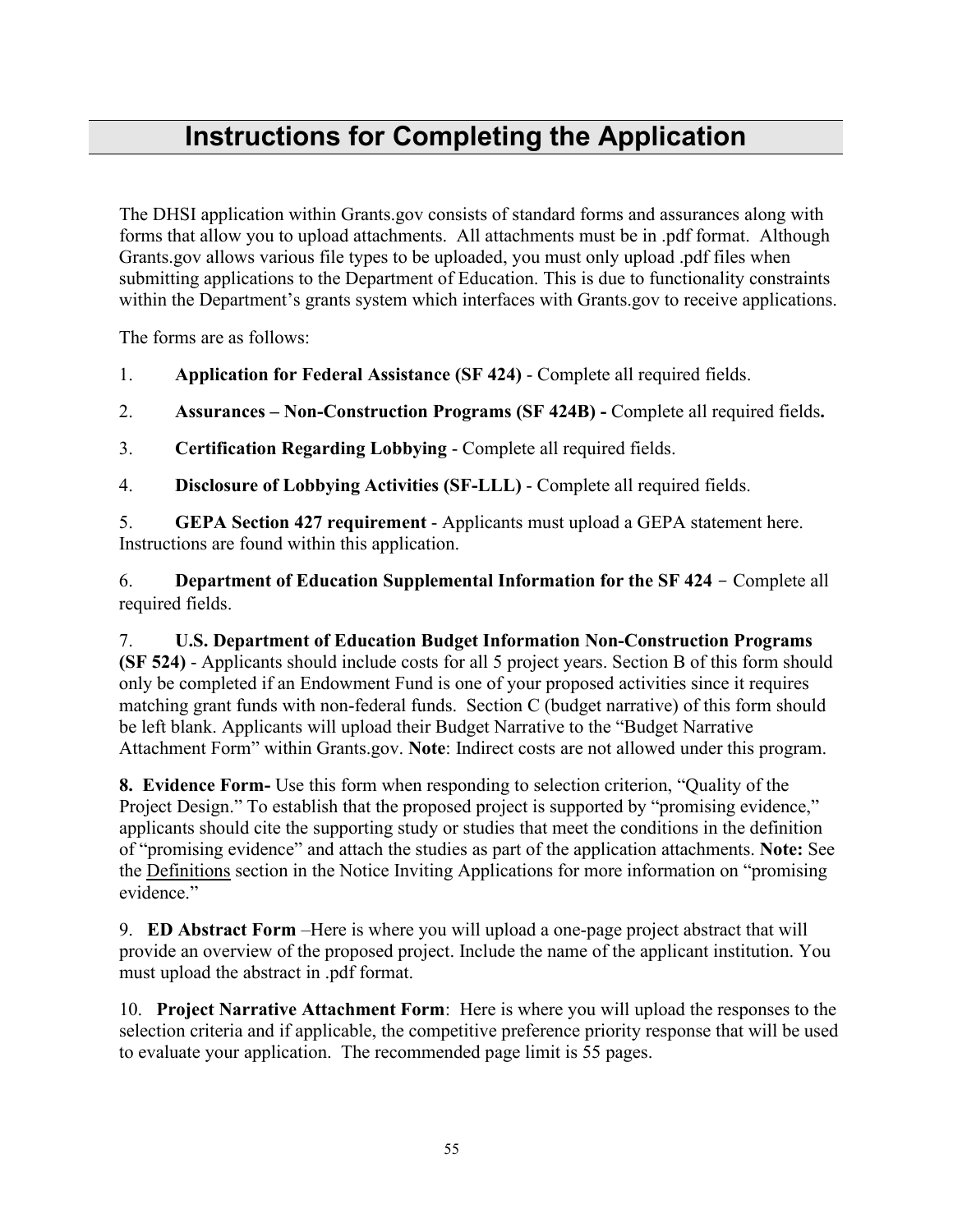11. **Budget Narrative Attachment Form** - Here is where you upload a detailed supporting narrative explaining the proposed costs for each year of the performance period. Total costs per year should mimic the costs stated on the ED-524 form. Include the level of effort (time commitment) per year for key personnel. You must upload the supporting narrative in .pdf format. Note: The Budget Narrative response here is different than the response to the "Quality of the Budget" Selection Criterion. To respond to "Quality of the Budget," applicants defend proposed costs (i.e. Are the costs that you are proposing reasonable and necessary? How were the costs determined?).

**12. Other Attachments Form** - Here is where you upload the completed DHSI Program Profile form found within this Application Instructions Booklet. You should recreate the form, complete all fields, include all required supporting documentation, and save the form as a .pdf file. When you recreate the form, be sure not to change any of the original language. This form is mandatory. If it is missing from your application, your application may be deemed ineligible.

**NOTE**:Please do not attach any miscellaneous narratives, supporting files, or application components to the standard forms (SF Forms) within Grants.gov. Although the forms accept optional attachments, please do not upload attachments there. If you deem it necessary, you may upload miscellaneous attachments to "Other Attachments Form," but be mindful that uploaded information that is not required in the Notice may not be reviewed.

Remember, all attachments must be in .pdf format. Although Grants.gov allows various file types to be uploaded, you must only upload .pdf files when submitting applications to the Department of Education. This is due to functionality constraints within the Department's grants system which interfaces with Grants.gov to receive applications.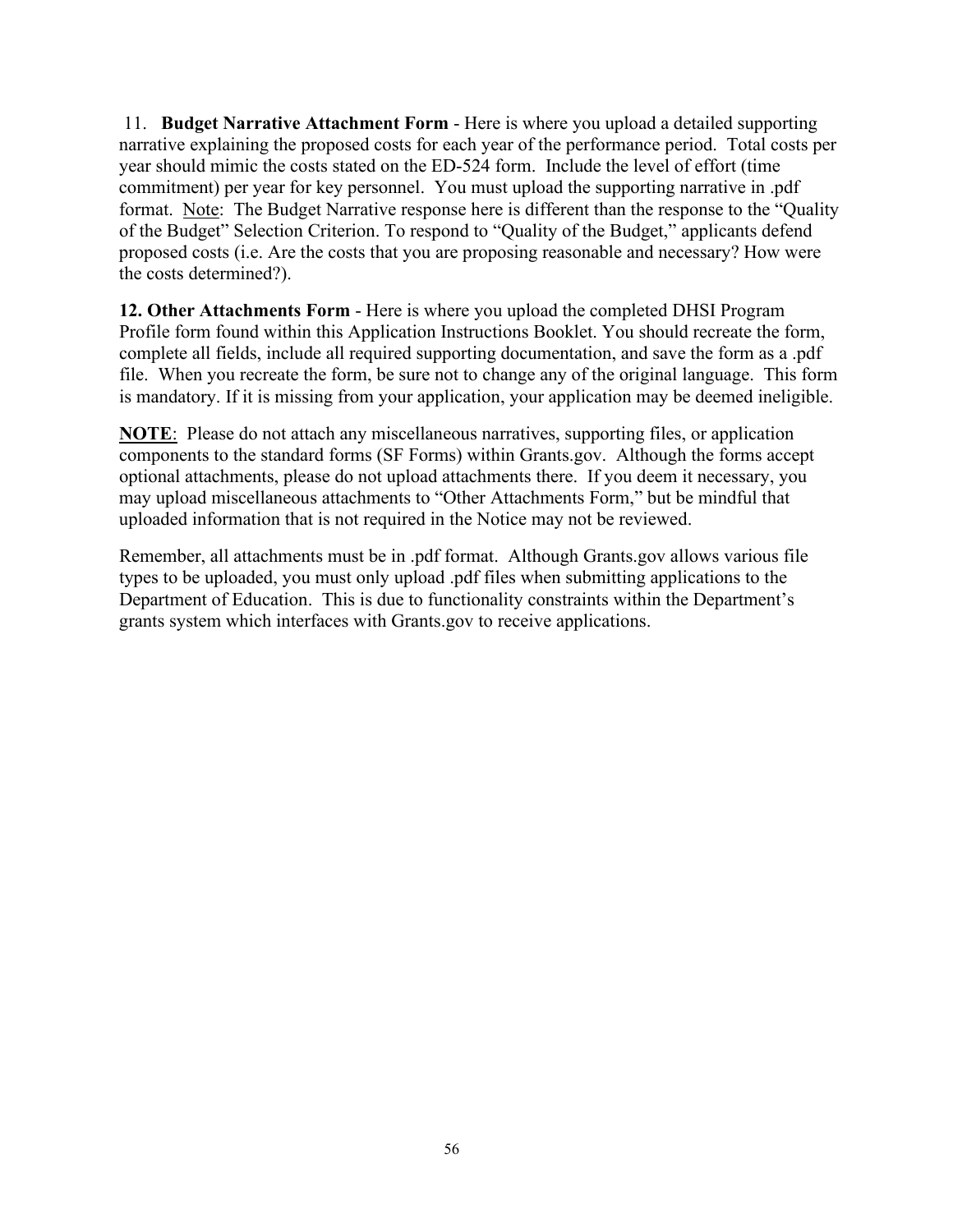## **Instructions for Standard Forms:**

**● APPLICATION FOR FEDERAL ASSISTANCE - (SF 424)**

**● U.S. DEPARTMENT OF EDUCATION SUPPLEMENTAL INFORMATION FOR THE SF-424 (SF 424)**

**● U.S. DEPARTMENT OF EDUCATION BUDGET INFORMATION NON-CONSTRUCTION PROGRAMS (ED 524)**

- **DISCLOSURE OF LOBBYING ACTIVITIES (SF-LLL)**
- **GENERAL EDUCATION PROVISIONS ACT (GEPA)**
- **EVIDENCE FORM**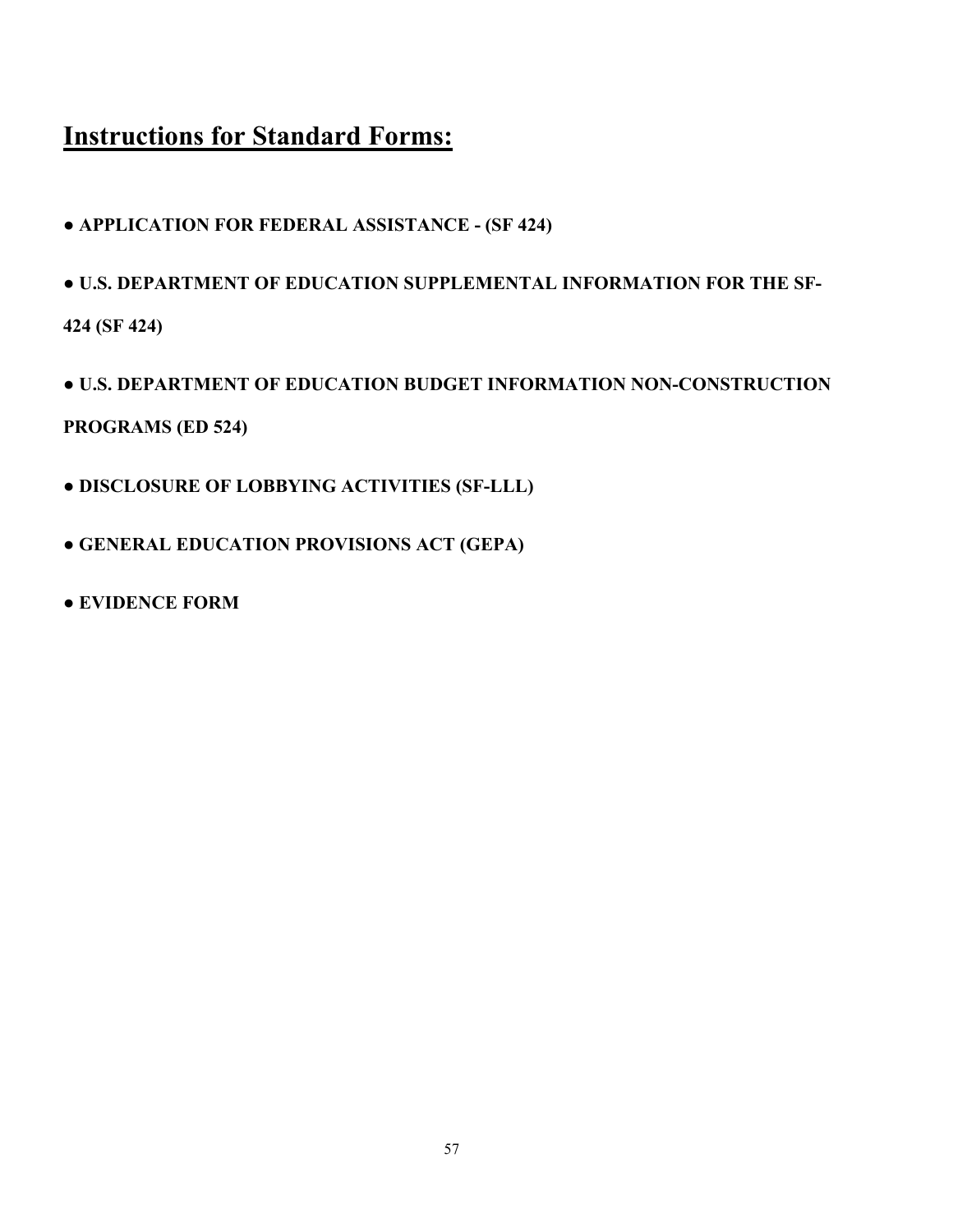### **INSTRUCTIONS FOR THE SF-424**

Public reporting burden for this collection of information is estimated to average 60 minutes per response, including time for reviewing instructions, searching existing data sources, gathering and maintaining the data needed, and completing and reviewing the collection of information. Send comments regarding the burden estimate or any other aspect of this collection of information, including suggestions for reducing this burden, to the Office of Management and Budget, Paperwork Reduction Project (0348-0043), Washington, DC 20503.

#### **PLEASE DO NOT RETURN YOUR COMPLETED FORM TO THE OFFICE OF MANAGEMENT AND BUDGET. SEND IT TO THE ADDRESS PROVIDED BY THE SPONSORING AGENCY.**

This is a standard form (including the continuation sheet) required for use as a cover sheet for submission of pre-applications and applications and related information under discretionary programs. Some of the items are required and some are optional at the discretion of the applicant or the Federal agency (agency). Required items are identified with an asterisk on the form and are specified in the instructions below. In addition to the instructions provided below, applicants must consult agency instructions to determine specific requirements.

| Item             | Entry:                                                                                                                                                                                                                                                                                                                                                                                                                                                                                                                                                                                    | Item | Entry:                                                                                                                                                                                                                                                                                                     |
|------------------|-------------------------------------------------------------------------------------------------------------------------------------------------------------------------------------------------------------------------------------------------------------------------------------------------------------------------------------------------------------------------------------------------------------------------------------------------------------------------------------------------------------------------------------------------------------------------------------------|------|------------------------------------------------------------------------------------------------------------------------------------------------------------------------------------------------------------------------------------------------------------------------------------------------------------|
| 1.               | Type of Submission: (Required): Select one type of submission in<br>accordance with agency instructions.<br>Pre-application<br>$\bullet$<br>Application<br>$\bullet$                                                                                                                                                                                                                                                                                                                                                                                                                      | 10.  | Name Of Federal Agency: (Required) Enter the<br>name of the Federal agency from which assistance is<br>being requested with this application.                                                                                                                                                              |
|                  | Changed/Corrected Application – If requested by the agency,<br>$\bullet$<br>check if this submission is to change or correct a previously submitted<br>application. Unless requested by the agency, applicants may not use<br>this to submit changes after the closing date.                                                                                                                                                                                                                                                                                                              | 11.  | <b>Catalog Of Federal Domestic Assistance</b><br><b>Number/Title:</b> Enter the Catalog of Federal Domestic<br>Assistance number and title of the program under<br>which assistance is requested, as found in the<br>program announcement, if applicable.                                                  |
| 2.               | Type of Application: (Required) Select one type of application in<br>accordance with agency instructions.<br>New - An application that is being submitted to an agency for the<br>first time.                                                                                                                                                                                                                                                                                                                                                                                             | 12.  | <b>Funding Opportunity Number/Title: (Required)</b><br>Enter the Funding Opportunity Number and title of the<br>opportunity under which assistance is requested, as<br>found in the program announcement.                                                                                                  |
|                  | Continuation - An extension for an additional funding/budget<br>$\bullet$<br>period for a project with a projected completion date. This can include<br>renewals.<br>Revision - Any change in the Federal Government's financial<br>$\bullet$<br>obligation or contingent liability from an existing obligation. If a<br>revision, enter the appropriate letter(s). More than one may be<br>selected. If "Other" is selected, please specify in text box provided.<br>A. Increase Award<br><b>B. Decrease Award</b><br>C. Increase Duration<br>D. Decrease Duration<br>E. Other (specify) | 13.  | <b>Competition Identification Number/Title:</b> Enter the<br>Competition Identification Number and title of the<br>competition under which assistance is requested, if<br>applicable.                                                                                                                      |
|                  |                                                                                                                                                                                                                                                                                                                                                                                                                                                                                                                                                                                           | 14.  | Areas Affected By Project: List the areas or entities<br>using the categories (e.g., cities, counties, states, etc.)<br>specified in agency instructions. Use the continuation<br>sheet to enter additional areas, if needed.                                                                              |
| 3.               | Date Received: Leave this field blank. This date will be assigned by<br>the Federal agency.                                                                                                                                                                                                                                                                                                                                                                                                                                                                                               | 15.  | Descriptive Title of Applicant's Project: (Required)<br>Enter a brief descriptive title of the project. If<br>appropriate, attach a map showing project location                                                                                                                                           |
| $\overline{4}$ . | Applicant Identifier: Enter the entity identifier assigned by the Federal<br>agency, if any, or applicant's control number, if applicable.                                                                                                                                                                                                                                                                                                                                                                                                                                                |      | (e.g., construction or real property projects). For pre-<br>applications, attach a summary description of the<br>project.                                                                                                                                                                                  |
| 5a               | Federal Entity Identifier: Enter the number assigned to your<br>organization by the Federal Agency, if any.                                                                                                                                                                                                                                                                                                                                                                                                                                                                               | 16.  | Congressional Districts Of: (Required) 16a. Enter<br>the applicant's Congressional District, and 16b. Enter                                                                                                                                                                                                |
| 5b.              | Federal Award Identifier: For new applications leave blank. For a<br>continuation or revision to an existing award, enter the previously<br>assigned Federal award identifier number. If a changed/corrected<br>application, enter the Federal Identifier in accordance with agency<br>instructions.                                                                                                                                                                                                                                                                                      |      | all District(s) affected by the program or project. Enter<br>in the format: 2 characters State Abbreviation $-3$<br>characters District Number, e.g., CA-005 for California<br>5th <sup>th</sup> district, CA-012 for California 12 <sup>th</sup> district, NC-103<br>for North Carolina's 103rd district. |
| 6.               | Date Received by State: Leave this field blank. This date will be<br>assigned by the State, if applicable.                                                                                                                                                                                                                                                                                                                                                                                                                                                                                |      | If all congressional districts in a state are<br>$\bullet$<br>affected, enter "all" for the district number, e.g., MD-all                                                                                                                                                                                  |
| 7.               | State Application Identifier: Leave this field blank. This identifier will<br>be assigned by the State, if applicable.                                                                                                                                                                                                                                                                                                                                                                                                                                                                    |      | for all congressional districts in Maryland.<br>If nationwide, i.e. all districts within all states are<br>$\bullet$<br>affected, enter US-all.                                                                                                                                                            |
| 8.               | Applicant Information: Enter the following in accordance with agency<br>instructions:                                                                                                                                                                                                                                                                                                                                                                                                                                                                                                     |      | If the program/project is outside the US, enter<br>$\bullet$<br>00-000.                                                                                                                                                                                                                                    |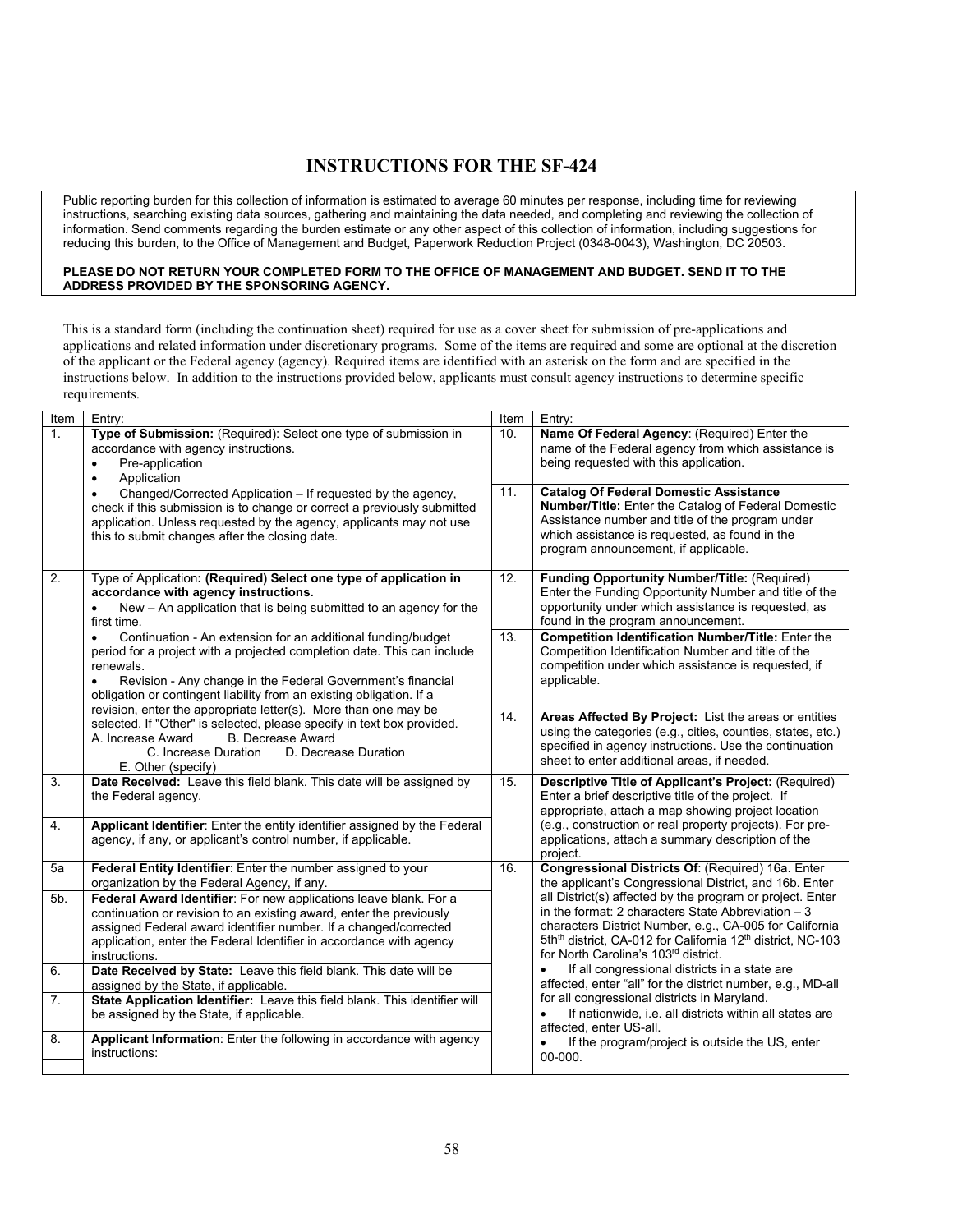|    | <b>a. Legal Name:</b> (Required): Enter the legal name of applicant that will<br>undertake the assistance activity. This is the name that the<br>organization has registered with the Central Contractor Registry.<br>Information on registering with CCR may be obtained by visiting the<br>Grants.gov website.<br>b. Employer/Taxpayer Number (EIN/TIN): (Required): Enter the<br>Employer or Taxpayer Identification Number (EIN or TIN) as assigned<br>by the Internal Revenue Service. If your organization is not in the US,<br>enter 44-4444444.<br>c. Organizational DUNS: (Required) Enter the organization's DUNS<br>or DUNS+4 number received from Dun and Bradstreet. Information on<br>obtaining a DUNS number may be obtained by visiting the Grants gov<br>website.<br>d. Address: Enter the complete address as follows: Street address<br>(Line 1 required), City (Required), County, State (Required, if country<br>is US), Province, Country (Required), Zip/Postal Code (Required, if<br>country is US).<br>e. Organizational Unit: Enter the name of the primary organizational<br>unit (and department or division, if applicable) that will undertake the<br>assistance activity, if applicable.<br>f. Name and contact information of person to be contacted on<br>matters involving this application: Enter the name (First and last<br>name required), organizational affiliation (if affiliated with an<br>organization other than the applicant organization), telephone number<br>(Required), fax number, and email address (Required) of the person to<br>contact on matters related to this application. |                                                                                                                                                                                                                                                                                                                                                                                                                                                                                                                                                                                                                                                                                    | 17.        | Proposed Project Start and End Dates: (Required)<br>Enter the proposed start date and end date of the<br>project.                                                                                                                                                                                                                                                                                                                                                                                                                                                                                                                                                                                                                                                                                                                                                                                                                                                                                                                                                                                                                                                                                             |  |
|----|-----------------------------------------------------------------------------------------------------------------------------------------------------------------------------------------------------------------------------------------------------------------------------------------------------------------------------------------------------------------------------------------------------------------------------------------------------------------------------------------------------------------------------------------------------------------------------------------------------------------------------------------------------------------------------------------------------------------------------------------------------------------------------------------------------------------------------------------------------------------------------------------------------------------------------------------------------------------------------------------------------------------------------------------------------------------------------------------------------------------------------------------------------------------------------------------------------------------------------------------------------------------------------------------------------------------------------------------------------------------------------------------------------------------------------------------------------------------------------------------------------------------------------------------------------------------------------------------------------------------------------------------|------------------------------------------------------------------------------------------------------------------------------------------------------------------------------------------------------------------------------------------------------------------------------------------------------------------------------------------------------------------------------------------------------------------------------------------------------------------------------------------------------------------------------------------------------------------------------------------------------------------------------------------------------------------------------------|------------|---------------------------------------------------------------------------------------------------------------------------------------------------------------------------------------------------------------------------------------------------------------------------------------------------------------------------------------------------------------------------------------------------------------------------------------------------------------------------------------------------------------------------------------------------------------------------------------------------------------------------------------------------------------------------------------------------------------------------------------------------------------------------------------------------------------------------------------------------------------------------------------------------------------------------------------------------------------------------------------------------------------------------------------------------------------------------------------------------------------------------------------------------------------------------------------------------------------|--|
|    |                                                                                                                                                                                                                                                                                                                                                                                                                                                                                                                                                                                                                                                                                                                                                                                                                                                                                                                                                                                                                                                                                                                                                                                                                                                                                                                                                                                                                                                                                                                                                                                                                                         |                                                                                                                                                                                                                                                                                                                                                                                                                                                                                                                                                                                                                                                                                    | 18.<br>19. | <b>Estimated Funding: (Required) Enter the amount</b><br>requested or to be contributed during the first<br>funding/budget period by each contributor. Value of in-<br>kind contributions should be included on appropriate<br>lines, as applicable. If the action will result in a dollar<br>change to an existing award, indicate only the amount<br>of the change. For decreases, enclose the amounts in<br>parentheses.<br>Is Application Subject to Review by State Under<br>Executive Order 12372 Process? Applicants should<br>contact the State Single Point of Contact (SPOC) for<br>Federal Executive Order 12372 to determine whether<br>the application is subject to the State<br>intergovernmental review process. Select the<br>appropriate box. If "a." is selected, enter the date the<br>application was submitted to the State<br>Is the Applicant Delinquent on any Federal Debt?<br>(Required) Select the appropriate box. This question<br>applies to the applicant organization, not the person<br>who signs as the authorized representative.<br>Categories of debt include delinquent audit<br>disallowances, loans and taxes.<br>If yes, include an explanation on the continuation |  |
|    |                                                                                                                                                                                                                                                                                                                                                                                                                                                                                                                                                                                                                                                                                                                                                                                                                                                                                                                                                                                                                                                                                                                                                                                                                                                                                                                                                                                                                                                                                                                                                                                                                                         |                                                                                                                                                                                                                                                                                                                                                                                                                                                                                                                                                                                                                                                                                    | 20.        |                                                                                                                                                                                                                                                                                                                                                                                                                                                                                                                                                                                                                                                                                                                                                                                                                                                                                                                                                                                                                                                                                                                                                                                                               |  |
| 9. | <b>Type of Applicant: (Required)</b><br>Select up to three applicant type(s) in accordance with agency<br>instructions.<br><b>State Government</b><br>А.<br>В.<br><b>County Government</b><br>C.<br>City or Township<br>Government<br><b>Special District Government</b><br>D.<br>Е.<br>Regional Organization<br>F.<br>U.S. Territory or Possession<br>Independent School District<br>G.<br>Η.<br><b>Public/State Controlled</b><br>Institution of Higher Education<br>Indian/Native American Tribal<br>I.<br>Government (Federally<br>Recognized)<br>Indian/Native American Tribal<br>J.<br>Government (Other than Federally<br>Recognized)<br>K. Indian/Native American<br><b>Tribally Designated Organization</b><br>Public/Indian Housing<br>L.<br>Authority                                                                                                                                                                                                                                                                                                                                                                                                                                                                                                                                                                                                                                                                                                                                                                                                                                                                        | M. Nonprofit with 501C3 IRS<br>Status (Other than Institution of<br>Higher Education)<br>N. Nonprofit without 501C3<br>IRS Status (Other than<br>Institution of Higher Education)<br>O. Private Institution of Higher<br>Education<br>Р.<br>Individual<br>For-Profit Organization<br>Q.<br>(Other than Small Business)<br>R.<br><b>Small Business</b><br>S.<br>Hispanic-serving Institution<br>Τ.<br><b>Historically Black Colleges</b><br>and Universities (HBCUs)<br><b>Tribally Controlled Colleges</b><br>U.<br>and Universities (TCCUs)<br>Alaska Native and Native<br>V.<br><b>Hawaiian Serving Institutions</b><br>W. Non-domestic (non-US)<br>Entity<br>X. Other (specify) | 21.        | sheet.<br>Authorized Representative: (Required) To be signed<br>and dated by the authorized representative of the<br>applicant organization. Enter the name (First and last<br>name required) title (Required), telephone number<br>(Required), fax number, and email address (Required)<br>of the person authorized to sign for the applicant.<br>A copy of the governing body's authorization for you<br>to sign this application as the official representative<br>must be on file in the applicant's office. (Certain<br>Federal agencies may require that this authorization<br>be submitted as part of the application.)                                                                                                                                                                                                                                                                                                                                                                                                                                                                                                                                                                                |  |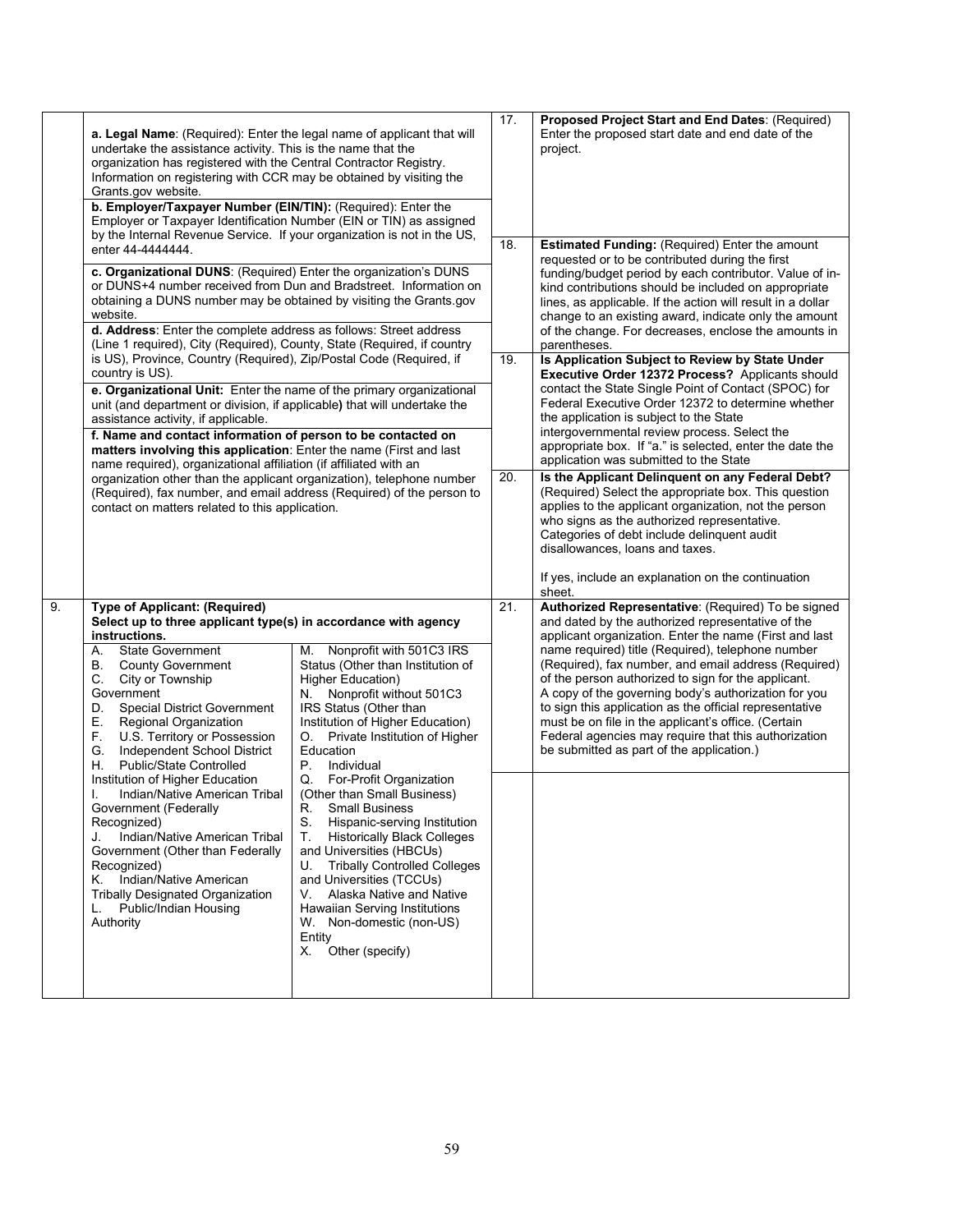### **INSTRUCTIONS FOR DEPARTMENT OF EDUCATION SUPPLEMENTAL INFORMATION FOR SF 424**

1. **Project Director.** Name, address, telephone and fax numbers, and e-mail address of the person to be contacted on matters involving this application.

2. **Novice Applicant.** Check "Yes" or "No" only if assistance is being requested under a program that gives special consideration to novice applicants. Otherwise, leave blank.

Check "**Yes**" if you meet the requirements for novice applicants specified in the regulations in 34 CFR 75.225 and included on the attached page entitled "Definitions for Department of Education Supplemental Information for SF 424." By checking "Yes" the applicant certifies that it meets these novice applicant requirements. Check "No" if you do not meet the requirements for novice applicants.

3. **Human Subjects Research.** (See I. A. "Definitions" in attached page entitled "Definitions for Department of Education Supplemental Information For SF 424.")

**If Not Human Subjects Research.** Check "**No**" if research activities involving human subjects are not planned at any time during the proposed project period. The remaining parts of Item 3 are then not applicable.

**If Human Subjects Research.** Check "**Yes**" if research activities involving human subjects are planned at any time during the proposed project period, either at the applicant organization or at any other performance site or collaborating institution. Check "**Yes**" even if the research is exempt from the regulations for the protection of human subjects. (See I. B. "Exemptions" in attached page entitled "Definitions for Department of Education Supplemental Information For SF 424.")

3a. **If Human Subjects Research is Exempt from the Human Subjects Regulations .** Check "**Yes**" if all the research activities proposed are designated to be exempt from the regulations. Insert the exemption number(s) corresponding to one or more of the six exemption categories listed in I. B. "Exemptions." In addition, follow the instructions in II. A. "Exempt Research Narrative" in the attached page entitled "Definitions for Department of Education Supplemental Information For SF 424."

3a. **If Human Subjects Research is Not Exempt from Human Subjects Regulations.** Check "**No**" if some or all of the planned research activities are covered (not exempt). In addition, follow the instructions in II. B. "Nonexempt Research Narrative" in the page entitled "Definitions for

Department of Education Supplemental Information For SF 424

3a. **Human Subjects Assurance Number .** If the applicant has an approved Federal Wide (FWA) on file with the Office for Human Research Protections (OHRP), U.S. Department of Health and Human Services, that covers the specific activity, insert the number in the space provided. If the applicant does not have an approved assurance on file with OHRP, enter "None." In this case, the applicant, by signature on the SF-424, is declaring that it will comply with 34 CFR 97 and proceed to obtain the human subjects assurance upon request by the designated ED official. If the application is recommended/selected for funding, the designated ED official will request that the applicant obtain the assurance within 30 days after the specific formal request.

**Note about Institutional Review Board Approval**. ED does not require certification of Institutional Review Board approval with the application. However, if an application that involves non-exempt human subjects research is recommended/selected for funding, the designated ED official will request that the applicant obtain and send the certification to ED within 30 days after the formal request.

#### **Paperwork Burden Statement**

*According to the Paperwork Reduction Act of 1995, no persons are required to respond to a collection of information unless such collection displays a valid OMB control number. The valid OMB control number for this information collection is 1890-0017. The time required to complete this information collection is estimated to average between 15 and 45 minutes per response, including the time to review instructions, search existing data resources, gather the data needed, and complete and review the information collection. If you have any comments concerning the accuracy of the estimate(s) or suggestions for improving this form, please write to: U.S. Department of Education, Washington, DC 20202-4700. If you have comments or concerns regarding the status of your individual submission of this form write directly to: Joyce I. Mays, Application Control Center, U.S Department of Education, Potomac Center Plaza, 550 12th Street, S.W. Room 7076, Washington, DC 20202-4260.*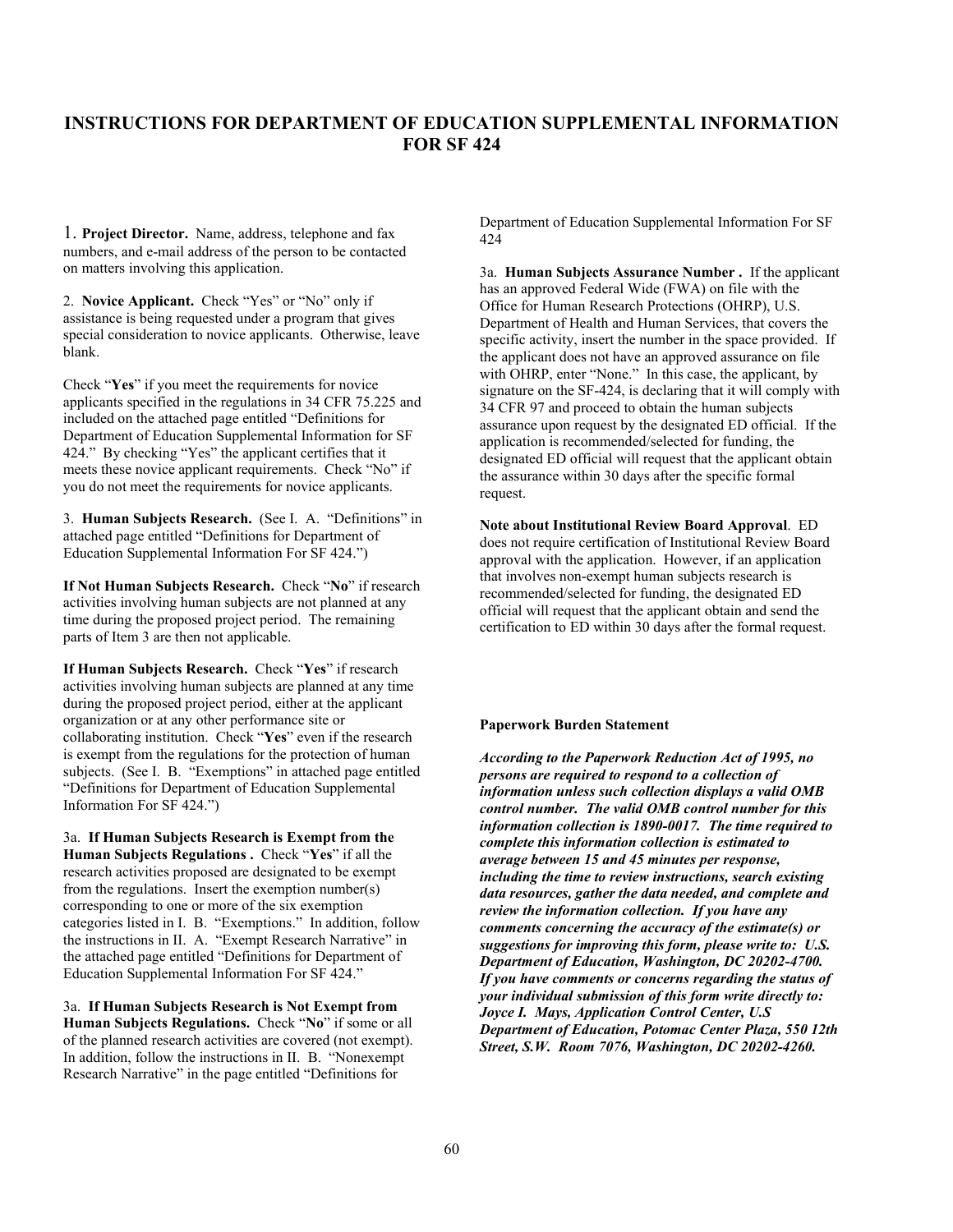### **DEFINITIONS FOR DEPARTMENT OF EDUCATION SUPPLEMENTAL INFORMATION FOR SF 424**

(Attachment to Instructions for Supplemental Information for SF 424)

#### **Definitions:**

**Novice Applicant (See 34 CFR 75.225).** For discretionary grant programs under which the Secretary gives special consideration to novice applications, a novice applicant means any applicant for a grant from ED that—

• Has never received a grant or sub-grant under the program from which it seeks funding;

• Has never been a member of a group application, submitted in accordance with 34 CFR 75.127-75.129, that received a grant under the program from which it seeks funding; and

• Has not had an active discretionary grant from the Federal government in the five years before the deadline date for applications under the program. For the purposes of this requirement, a grant is active until the end of the grant's project or funding period, including any extensions of those periods that extend the grantee's authority to obligate funds.

In the case of a group application submitted in accordance with 34 CFR 75.127-75.129, a group includes only parties that meet the requirements listed above.

#### **PROTECTION OF HUMAN SUBJECTS IN RESEARCH**

#### **I . Definitions and Exemptions**

#### **A . Definitions.**

A research activity involves human subjects if the activity is research, as defined in the Department's regulations, and the research activity will involve use of human subjects, as defined in the regulations.

#### **—Research**

The ED Regulations for the Protection of Human Subjects, Title 34, Code of Federal Regulations, Part 97, define research as "a systematic investigation, including research development, testing and evaluation, designed to develop or contribute to generalizable knowledge." *If an activity follows a deliberate plan whose purpose is to develop or contribute to generalizable knowledge it is research.* Activities which meet this definition constitute research whether or not they are conducted or supported under a program that is considered research for other purposes. For example, some demonstration and service programs may include research activities.

#### **—Human Subject**

The regulations define human subject as "a living individual about whom an investigator (whether professional or student) conducting research obtains (1) data through intervention or interaction with the individual, or (2) identifiable private information." (1) If an activity involves obtaining information about a living person by manipulating that person or that person's environment, as might occur when a new instructional technique is tested, or by communicating or interacting with the individual, as occurs with surveys and interviews, the definition of human subject is met. (2) If an activity involves obtaining private information about a living person in such a way that the information can be linked to that individual (the identity of the subject is or may be readily determined by the investigator or associated with the information), the definition of human subject is met. [Private information includes information about behavior that occurs in a context in which an individual can reasonably expect that no observation or recording is taking place, and information which has been provided for specific purposes by an individual and which the individual can reasonably expect will not be made public (for example, a school health record).]

#### **B. Exemptions.**

Research activities in which the **only** involvement of human subjects will be in one or more of the following six categories of *exemptions* are not covered by the regulations:

(1) Research conducted in established or commonly accepted educational settings, involving normal educational practices, such as (a) research on regular and special education instructional strategies, or (b) research on the effectiveness of or the comparison among instructional techniques, curricula, or classroom management methods.

(2) Research involving the use of educational tests (cognitive, diagnostic, aptitude, achievement), survey procedures, interview procedures or observation of public behavior, unless: (a) information obtained is recorded in such a manner that human subjects can be identified, directly or through identifiers linked to the subjects; and (b) any disclosure of the human subjects' responses outside the research could reasonably place the subjects at risk of criminal or civil liability or be damaging to the subjects' financial standing, employability, or reputation. If the subjects are children, exemption 2 applies only to research involving educational tests and observations of public behavior when the investigator(s) do not participate in the activities being observed. Exemption 2 does not apply if children are surveyed or interviewed or if the research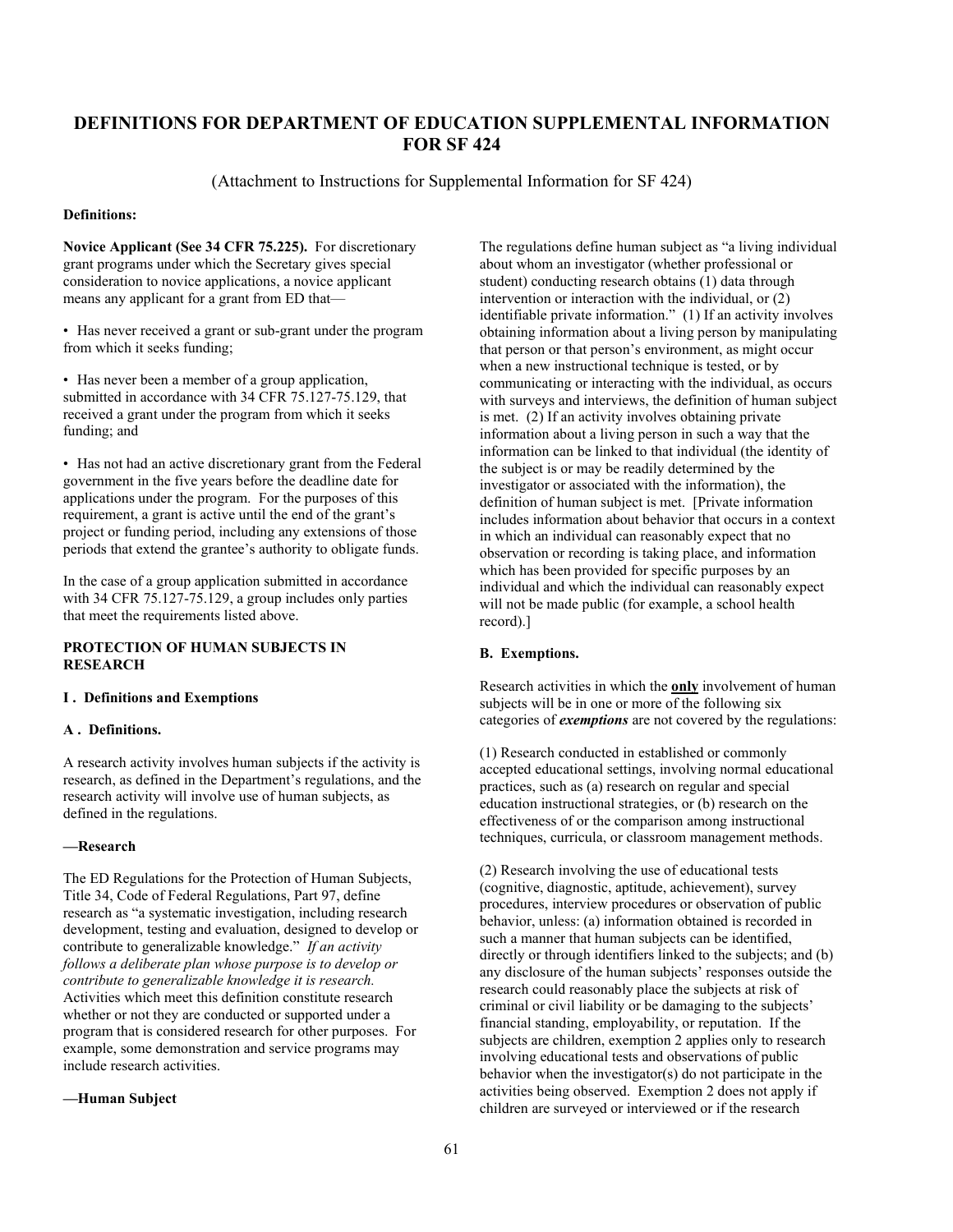involves observation of public behavior and the investigator(s) participate in the activities being observed. [Children are defined as persons who have not attained the legal age for consent to treatments or procedures involved in the research, under the applicable law or jurisdiction in which the research will be conducted.]

(3) Research involving the use of educational tests (cognitive, diagnostic, aptitude, achievement), survey procedures, interview procedures or observation of public behavior that is not exempt under section (2) above, if the human subjects are elected or appointed public officials or candidates for public office; or federal statute(s) require(s) without exception that the confidentiality of the personally identifiable information will be maintained throughout the research and thereafter.

(4) Research involving the collection or study of existing data, documents, records, pathological specimens, or diagnostic specimens, if these sources are publicly available or if the information is recorded by the investigator in a manner that subjects cannot be identified, directly or through identifiers linked to the subjects.

(5) Research and demonstration projects which are conducted by or subject to the approval of department or

Insert the narrative $(s)$  in the space provided. If you have multiple projects and need to provide more than one narrative, be sure to label each set of responses as to the project they address.

#### **A. Exempt Research Narrative.**

If you marked "Yes" for item 3 a. and designated exemption numbers(s), provide the "exempt research" narrative. The narrative must contain sufficient information about the involvement of human subjects in the proposed research to allow a determination by ED that the designated exemption(s) are appropriate. The narrative must be succinct.

#### **B. Nonexempt Research Narrative.**

If you marked "No" for item 3 a. you must provide the "nonexempt research" narrative. The narrative must address the following seven points. Although no specific page limitation applies to this section of the application, be succinct.

#### (1) **Human Subjects Involvement and Characteristics:**

Provide a detailed description of the proposed involvement of human subjects. Describe the characteristics of the subject population, including their anticipated number, age range, and health status. Identify the criteria for inclusion or exclusion of any subpopulation. Explain the rationale for the involvement of special classes of subjects, such as children, children with disabilities, adults with disabilities,

agency heads, and which are designed to study, evaluate, or otherwise examine: (a) public benefit or service programs; (b) procedures for obtaining benefits or services under those programs; (c) possible changes in or alternatives to those programs or procedures; or (d) possible changes in methods or levels of payment for benefits or services under those programs.

(6) Taste and food quality evaluation and consumer acceptance studies, (a) if wholesome foods without additives are consumed or (b) if a food is consumed that contains a food ingredient at or below the level and for a use found to be safe, or agricultural chemical or environmental contaminant at or below the level found to be safe, by the Food and Drug Administration or approved by the Environmental Protection Agency or the Food Safety and Inspection Service of the U.S. Department of Agriculture.

#### **II . Instructions for Exempt and Nonexempt Human Subjects Research Narratives**

If the applicant marked "Yes" for Item 3 of Department of Education Supplemental Information for SF 424, the applicant must provide a human subjects "exempt research" or "nonexempt research" narrative.

persons with mental disabilities, pregnant women, prisoners, institutionalized individuals, or others who are likely to be vulnerable.

(2) **Sources of Materials**: Identify the sources of research material obtained from individually identifiable living human subjects in the form of specimens, records, or data. Indicate whether the material or data will be obtained specifically for research purposes or whether use will be made of existing specimens, records, or data.

(3) **Recruitment and Informed Consent:** Describe plans for the recruitment of subjects and the consent procedures to be followed. Include the circumstances under which consent will be sought and obtained, who will seek it, the nature of the information to be provided to prospective subjects, and the method of documenting consent. State if the Institutional Review Board (IRB) has authorized a modification or waiver of the elements of consent or the requirement for documentation of consent.

(4) **Potential Risks:** Describe potential risks (physical, psychological, social, legal, or other) and assess their likelihood and seriousness. Where appropriate, describe alternative treatments and procedures that might be advantageous to the subjects.

(5) **Protection Against Risk:** Describe the procedures for protecting against or minimizing potential risks, including risks to confidentiality, and assess their likely effectiveness. Where appropriate, discuss provisions for ensuring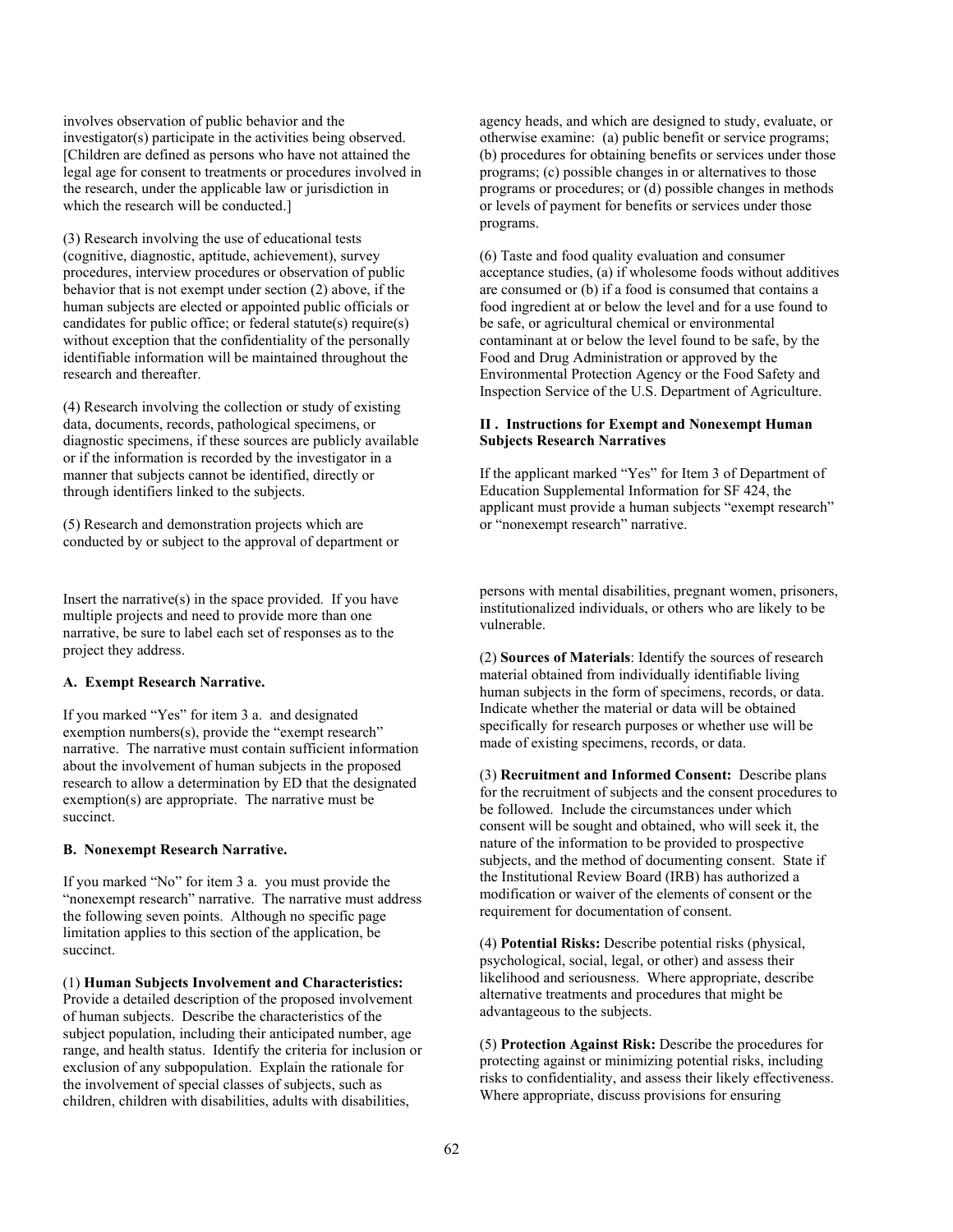necessary medical or professional intervention in the event of adverse effects to the subjects. Also, where appropriate, describe the provisions for monitoring the data collected to ensure the safety of the subjects.

(6) **Importance of the Knowledge to be Gained:** Discuss the importance of the knowledge gained or to be gained as a result of the proposed research. Discuss why the risks to subjects are reasonable in relation to the anticipated benefits to subjects and in relation to the importance of the knowledge that may reasonably be expected to result.

(7) **Collaborating Site(s):** If research involving human subjects will take place at collaborating site(s) or other performance  $site(s)$ , name the sites and briefly describe their involvement or role in the research.

Copies of the Department of Education's Regulations for the Protection of Human Subjects, 34 CFR Part 97 and other pertinent materials on the protection of human subjects in research are available from the Grants Policy and Oversight Staff, Office of the Chief Financial Officer, U.S. Department of Education, Washington, DC 20202-4250, telephone: (202) 245-6120, and on the U.S. Department of Education's Protection of Human Subjects in Research Web Site:

http://www.ed.gov/about/offices/list/OCFO/humansub.html

NOTE: The State Applicant Identifier on the SF 424 is for State Use only. Please complete it on the OMB Standard 424 in the upper right corner of the form (if applicable).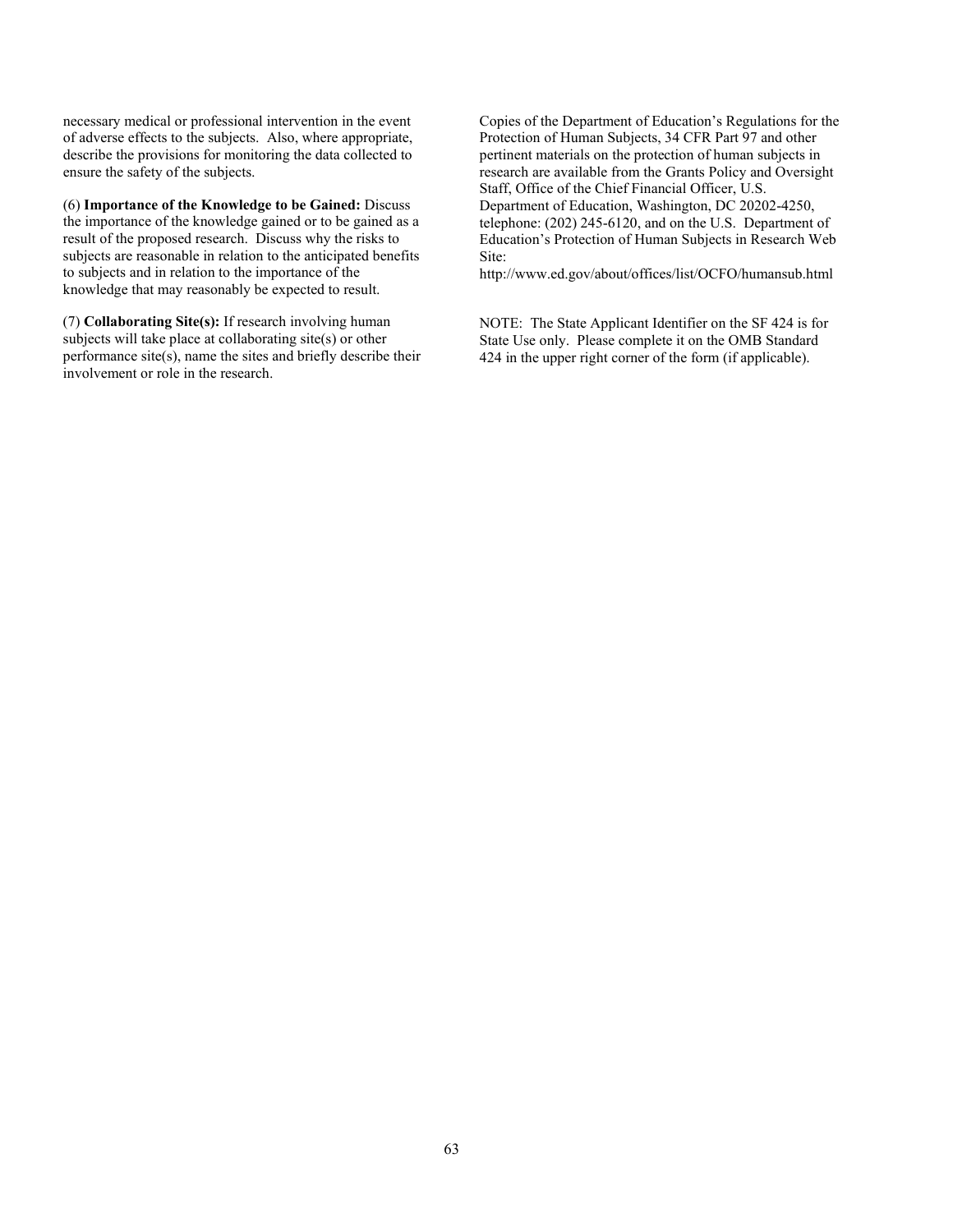### **Instructions for ED 524**

#### **Instructions**

This form is used to apply to individual U.S. Department of Education (ED) discretionary grant programs. Unless directed otherwise, provide the same budget information for each year of the multi-year funding request. Pay attention to applicable program specific instructions, if attached. Please consult with your Business Office prior to submitting this form. Section A - Budget Summary

#### U.S. Department of Education Funds

All applicants must complete Section A and provide a breakdown by the applicable budget categories shown in lines 1-11.

Lines 1-11, columns (a)-(e): For each project year for which funding is requested, show the total amount requested for each applicable budget category.

Lines 1-11, column (f): Show the multi-year total for each budget category. If funding is requested for only one project year, leave this column blank.

Line 12, columns (a)-(e): Show the total budget request for each project year for which funding is requested.

Line 12, column (f): Show the total amount requested for all project years. If funding is requested for only one year, leave this space blank.

Indirect Cost Information: If you are requesting reimbursement for indirect costs on line 10, this information is to be completed by your Business Office. (1): Indicate whether or not your organization has an Indirect Cost Rate Agreement that was approved by the federal government. (2): If you checked "yes" in (1), indicate in (2) the beginning and ending dates covered by the Indirect Cost Rate Agreement. In addition, indicate whether ED or another federal agency (Other) issued the approved agreement. If you check "Other," specify the name of the federal agency that issued the approved agreement. (3): If you are applying for a grant under a Restricted Rate Program (34 CFR 75.563 or 76.563), indicate whether you are using a restricted indirect cost rate that is included on your approved Indirect Cost Rate Agreement or whether you are using a restricted indirect cost rate that complies with 34 CFR 76.564(c)(2). Note: State or local government agencies may not use the provision for a restricted indirect cost rate specified in 34 CFR 76.564 $(c)(2)$ . Check only one response. Leave blank, if this item is not applicable.

#### Section B - Budget Summary Non-Federal Funds

If you are required to provide or volunteer to provide matching funds or other non-federal resources to the project, these should be shown for each applicable budget category on lines 1 11 of Section B.

Lines 1-11, columns (a)-(e): For each project year, for which matching funds or other contributions are provided, show the total contribution for each applicable budget category.

Lines 1-11, column (f): Show the multi-year total for each budget category. If non-federal contributions are provided for only one year, leave this column blank.

Line 12, columns (a)-(e): Show the total matching or other contribution for each project year.

Line 12, column (f): Show the total amount to be contributed for all years of the multi-year project. If non-Federal contributions are provided for only one year, leave

#### Section C - Budget Narrative [Attach separate sheet(s)] Pay attention to applicable program specific instructions, if attached.

1. Provide an itemized budget breakdown, and justification by project year, for each budget category listed in Sections A and B . For grant projects that will be divided into two or more separately budgeted major activities or sub-projects, show for each budget category of a project year the breakdown of the specific expenses attributable to each sub-project or activity.

2. If applicable to this program, provide the rate and base on which fringe benefits are calculated.

3. If you are requesting reimbursement for indirect costs on line 10, this information is to be completed by your Business Office. Specify the estimated amount of the base to which the indirect cost rate is applied and the total indirect expense. Depending on the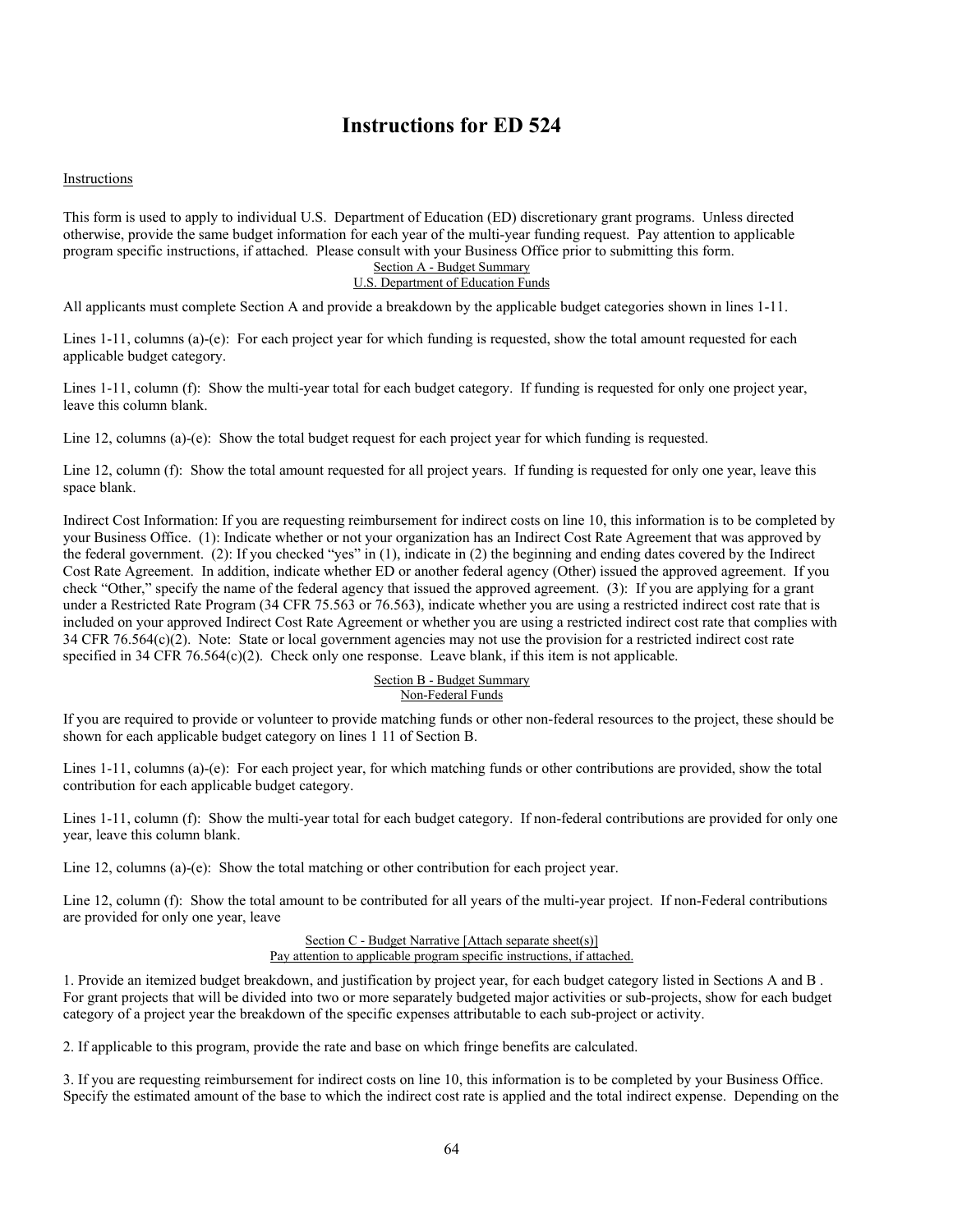grant program to which you are applying and/or your approved Indirect Cost Rate Agreement, some direct cost budget categories in your grant application budget may not be included in the base and multiplied by your indirect cost rate. For example, you must multiply the indirect cost rates of "Training grants" (34 CFR 75.562) and grants under programs with "Supplement not Supplant" requirements ("Restricted Rate" programs) by a "modified total direct cost" (MTDC) base (34 CFR 75.563 or 76.563). Please indicate which costs are included and which costs are excluded from the base to which the indirect cost rate is applied.

When calculating indirect costs (line 10) for "Training grants" or grants under "Restricted Rate" programs, you must refer to the information and examples on ED's website at: http://www.ed.gov/fund/grant/apply/appforms/appforms.html.

You may also contact (202) 377-3838 for additional information regarding calculating indirect cost rates or general indirect cost rate information.

4. Provide other explanations or comments you deem necessary.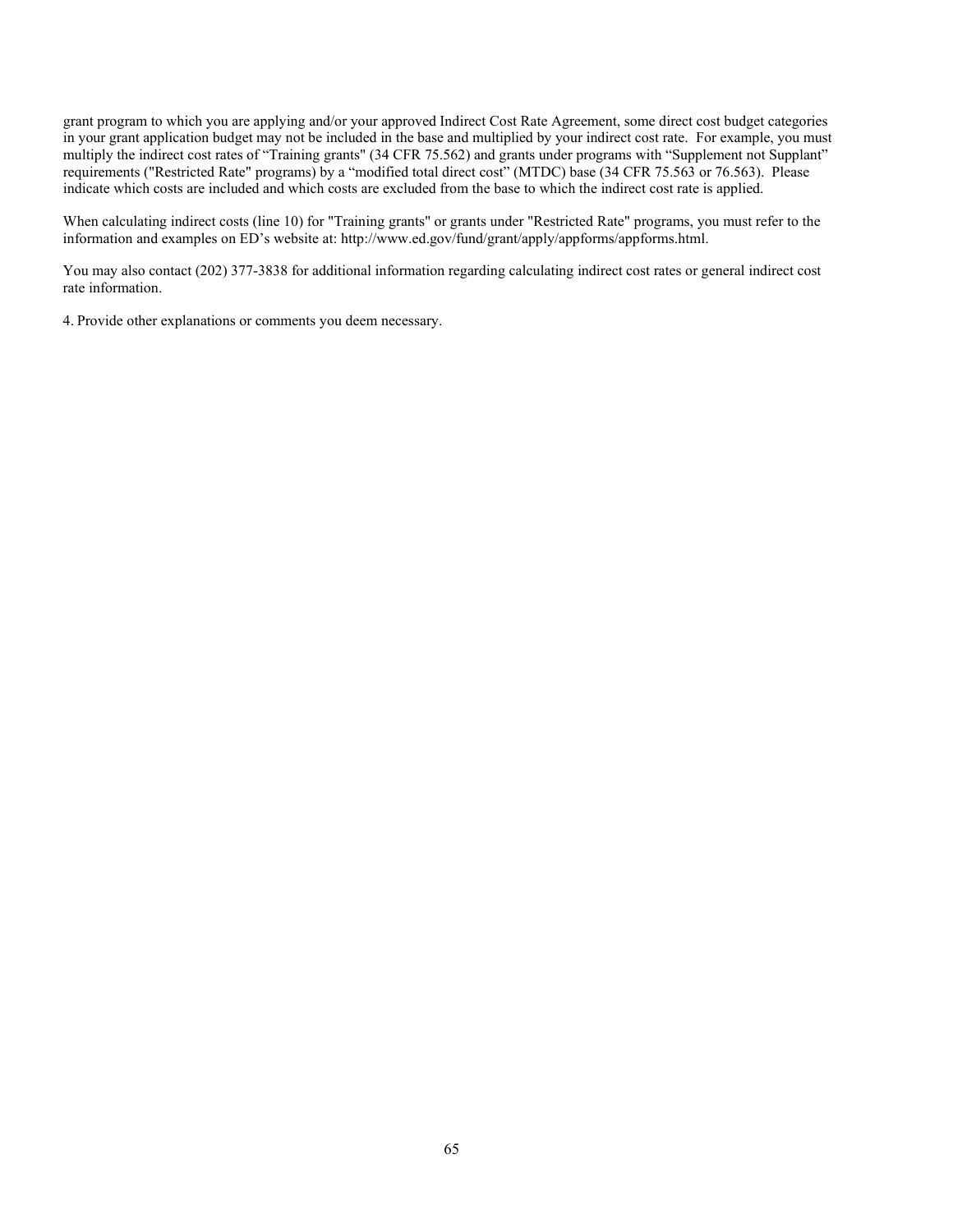### **INSTRUCTIONS FOR COMPLETION OF SF-LLL, DISCLOSURE OF LOBBYING ACTIVITIES**

This disclosure form shall be completed by the reporting entity, whether sub-awardee or prime Federal recipient, at the initiation or receipt of a covered Federal action, or a material change to a previous filing, pursuant to Title 31 U.S.C. Section 1352. The filing of a form is required for each payment or agreement to make payment to any lobbying entity for influencing or attempting to influence an officer or employee of any agency, a Member of Congress, an officer or employee of Congress, or an employee of a Member of Congress in connection with a covered Federal action. Complete all items that apply for both the initial filing and material change report. Refer to the implementing guidance published by the Office of Management and Budget for additional information.

1. Identify the type of covered Federal action for which h lobbying activity is and/or has been secured to influence the outcome of a covered Federal action.

2. Identify the status of the covered Federal action.

3. Identify the appropriate classification of this report. If this is a follow-up report caused by a material change to the information previously reported, enter the year and quarter in which the change occurred. Enter the date of the last previously submitted report by this reporting entity for this covered Federal action.

4. Enter the full name, address, city, State and zip code of the reporting entity. Include Congressional District, if known. Check the appropriate classification of the reporting entity that designates if it is, or expects to be, a prime or sub-award recipient. Identify the tier of the sub-awardee, e.g., the first sub-awardee of the prime is the 1st tier. Sub-awards include but are not limited to subcontracts, subgrants and contract awards under grants.

5. If the organization filing the report in item 4 checks "Subawardee," then enter the full name, address, city, State and zip code of the prime Federal recipient. Include Congressional District, if known.

6. Enter the name of the federal agency making the award or loan commitment. Include at least one organizational level below agency name, if known. For example, Department of Transportation, United States Coast Guard.

7. Enter the Federal program name or description for the covered Federal action (item 1). If known, enter the full Catalog of Federal Domestic Assistance (CFDA) number for grants, cooperative agreements, loans, and loan commitments.

8. Enter the most appropriate Federal identifying number available for the Federal action identified in item 1 (e.g., Request for Proposal (RFP) number; Invitations for Bid (IFB) number; grant announcement number; the contract, grant, or loan award number; the application/proposal control number assigned by the Federal agency). Included prefixes, e.g., "RFP-DE-90-001."

 9. For a covered Federal action where there has been an award or loan commitment by the Federal agency, enter the Federal amount of the award/loan commitment for the prime entity identified in item 4 or 5.

10. (a) Enter the full name, address, city, State and zip code of the lobbying registrant under the Lobbying Disclosure Act of 1995 engaged by the reporting entity identified in item 4 to influence the covered Federal action.

(b) Enter the full names of the individual(s) performing services, and include full address if different from 10(a) . Enter Last Name, First Name, and Middle Initial (MI).

11. The certifying official shall sign and date the form; print his/her name, title, and telephone number.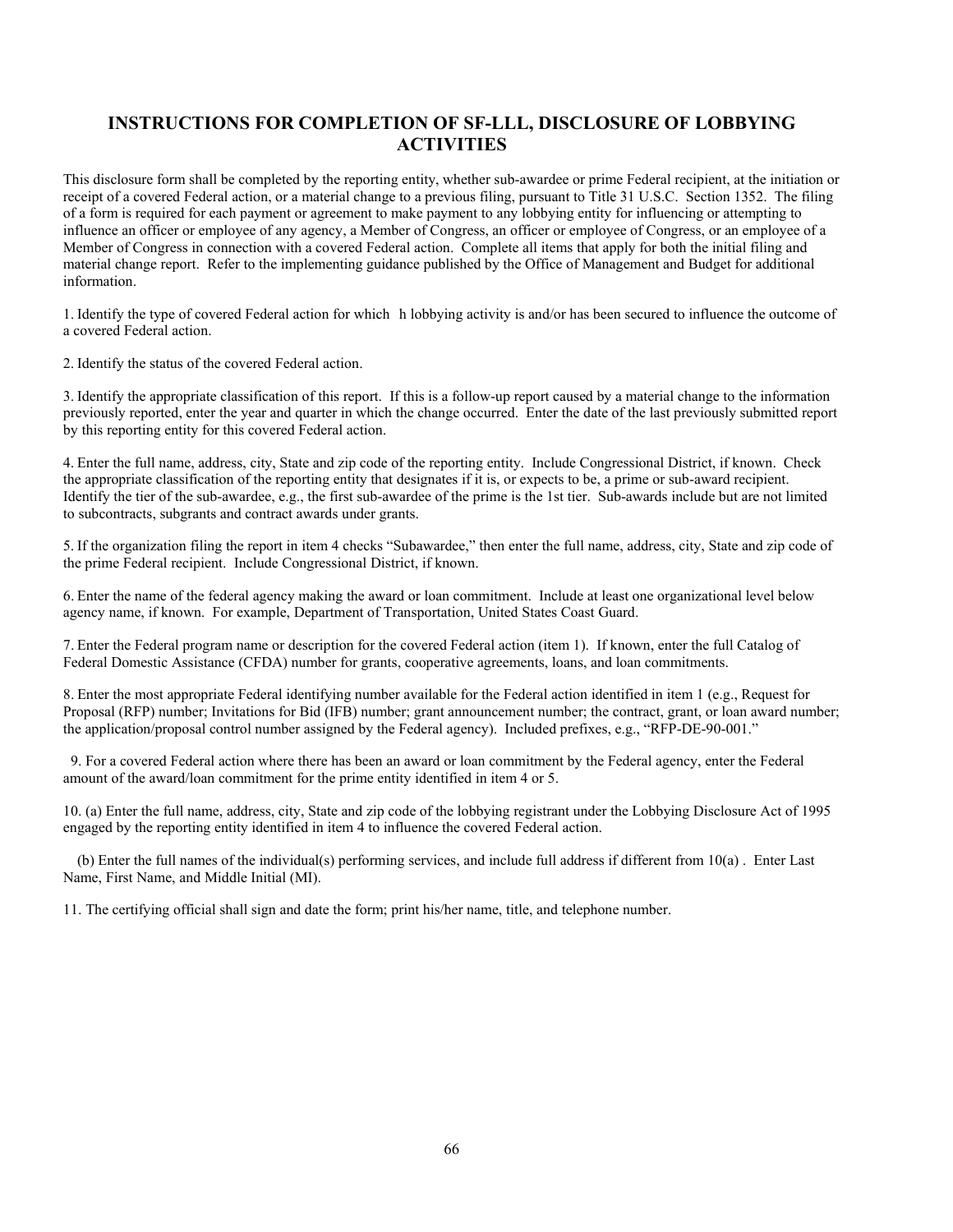### **INSTRUCTIONS FOR COMPLETION OF GENERAL EDUCATION PROVISIONS ACT (GEPA)**

OMB Number: 1894-0005 Expiration Date: 03/31/2017

#### **NOTICE TO ALL APPLICANTS**

The purpose of this enclosure is to inform you about a new provision in the Department of Education's General Education Provisions Act (GEPA) that applies to applicants for new grant awards under Department programs. This provision is Section 427 of GEPA, enacted as part of the Improving America's Schools Act of 1994 (Public Law (P.L.) 103-382).

#### **To Whom Does This Provision Apply?**

Section 427 of GEPA affects applicants for new grant awards under this program. **ALL APPLICANTS FOR NEW AWARDS MUST INCLUDE INFORMATION IN THEIR APPLICATIONS TO ADDRESS THIS NEW PROVISION IN ORDER TO RECEIVE FUNDING UNDER THIS PROGRAM.**

(If this program is a State-formula grant program, a State needs to provide this description only for projects or activities that it carries out with funds reserved for Statelevel uses. In addition, local school districts or other eligible applicants that apply to the State for funding need to provide this description in their applications to the State for funding. The State would be responsible for ensuring that the school district or other local entity has submitted a sufficient section 427 statement as described below.)

#### **What Does This Provision Require?**

Section 427 requires each applicant for funds (other than an individual person) to include in its application a description of the steps the applicant proposes to take to ensure equitable access to, and participation in, its Federally-assisted program for students, teachers, and other program beneficiaries with special needs. This provision allows applicants discretion in developing the required description. The statute highlights six types of barriers that can impede equitable access or participation: gender, race, national origin, color, disability, or age. Based on local circumstances, you should determine whether these or other barriers may prevent your students, teachers, etc. from such access or participation in, the Federally-funded project or activity. The description in your application of steps to be taken to overcome these barriers need not be lengthy; you may provide a clear and succinct description of how you plan to address those barriers that are applicable to your circumstances. In addition, the information may be provided in a single narrative, or, if appropriate, may be discussed in connection with related topics in the application.

Section 427 is not intended to duplicate the requirements of civil rights statutes, but rather to ensure that, in designing their projects, applicants for Federal funds address equity

concerns that may affect the ability of certain potential beneficiaries to fully participate in the project and to achieve to high standards. Consistent with program requirements and its approved application, an applicant may use the Federal funds awarded to it to eliminate barriers it identifies.

#### **What are Examples of How an Applicant Might Satisfy the Requirement of This Provision?**

The following examples may help illustrate how an applicant may comply with Section 427.

(1) An applicant that proposes to carry out an adult literacy project serving, among others, adults with limited English proficiency, might describe in its application how it intends to distribute a brochure about the proposed project to such potential participants in their native language.

(2) An applicant that proposes to develop instructional materials for classroom use might describe how it will make the materials available on audio tape or in braille for students who are blind.

(3) An applicant that proposes to carry out a model science program for secondary students and is concerned that girls may be less likely than boys to enroll in the course, might indicate how it intends to conduct "outreach" efforts to girls, to encourage their enrollment.

We recognize that many applicants may already be implementing effective steps to ensure equity of access and participation in their grant programs, and we appreciate your cooperation in responding to the requirements of this provision.

#### **Estimated Burden Statement for GEPA Requirements**

According to the Paperwork Reduction Act of 1995, no persons are required to respond to a collection of information unless such collection displays a valid OMB control number. Public reporting burden for this collection of information is estimated to average 1.5 hours per response, including time for reviewing instructions, searching existing data sources, gathering and maintaining the data needed, and completing and reviewing the collection of information. The obligation to respond to this collection is required to obtain or retain benefit (Public Law 103-382). Send comments regarding the burden estimate or any other aspect of this collection of information, including suggestions for reducing this burden, to the U.S. Department of Education, 400 Maryland Ave., SW, Washington, DC 20210-4537 or email ICDocketMgr@ed.gov and reference the OMB Control Number 1894-0005.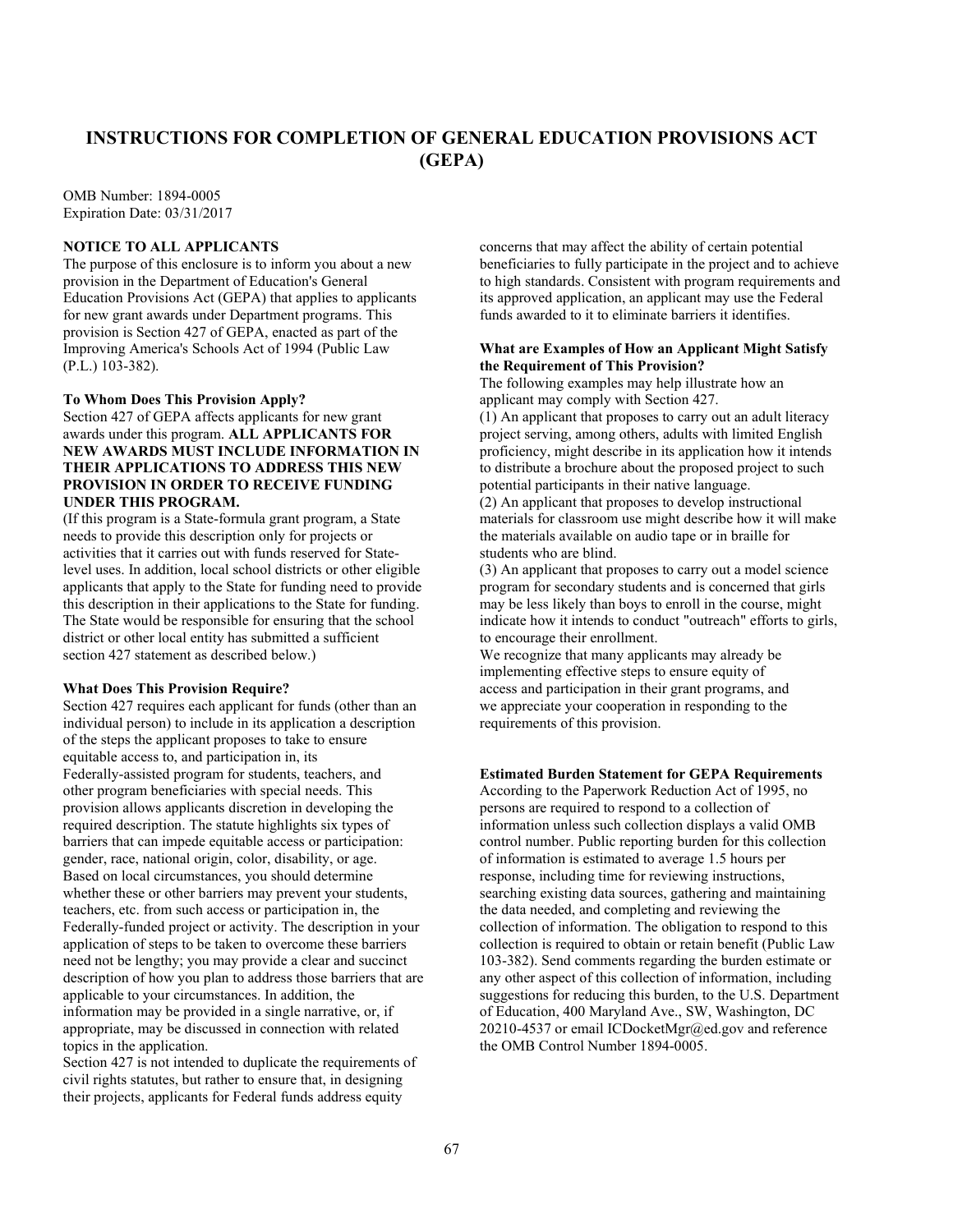## **Instructions for Evidence Form**

OMB Number: 1894-0001 Expiration Date: 05/31/2022

**1. Level of Evidence.** Check the box next to the level of evidence for which you are applying. See the Notice Inviting Applications for the evidence definitions.

**2. Citation and Relevance.** Fill in the chart for each of the studies you are submitting to meet the evidence standards. If allowable under the program you are

applying for, you may add additional rows to include more than four citations. (See below for an example citation.)

**a. Citation.** Provide the full citation for each study or WWC publication you are using as evidence. If the study has been reviewed by the WWC, please include

the rating it received, the WWC review standards version, and the URL link to the description of that finding in the WWC reviewed studies database. Include a

copy of the study or a URL link to the study, if available. Note that, to provide promising, moderate, or strong evidence, you must cite either a specific

recommendation from a WWC practice guide, a WWC intervention report, or a publicly available, original study of the effectiveness of a component of your

proposed project on a student outcome or other relevant outcome.

**b. Relevant Finding(s).** Describe: 1) the project component included in the study (or WWC practice guide or intervention report) that is also a component of your

proposed project, 2) the student outcome(s) or other relevant outcome(s) that are included in both the study (or WWC practice guide or intervention report) and

in the logic model (theory of action) for your proposed project, and 3) the study (or WWC intervention report) finding(s) or WWC practice guide

recommendations supporting a favorable relationship between a project component and a relevant outcome. Cite page and table numbers from the study (or

WWC practice guide or intervention report), where applicable.

**c. Overlap of Population and/or Settings.** Explain how the population and/or setting in your proposed project are similar to the populations and settings included in the relevant finding(s). Cite page numbers from the study or WWC publication, where applicable.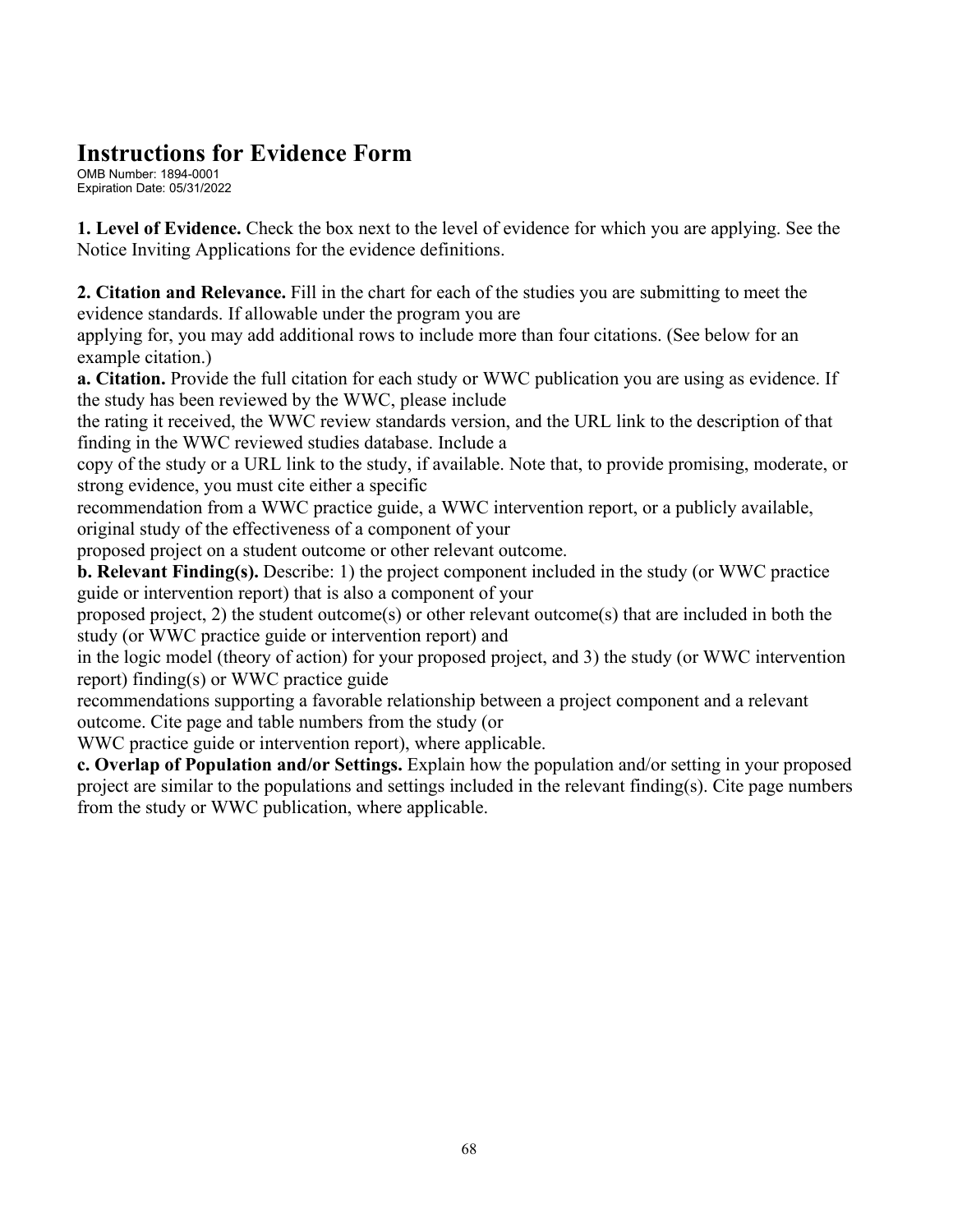### **Supplemental Instructions for the Project Narrative**

### The project narrative must be uploaded to the "Project Narrative Attachment Form" in Grants.gov.

Before preparing the Project Narrative, applicants should review the program statute, program regulations, and the *Federal Register* Notice for specific guidance and requirements. The Secretary evaluates an application according to the program specific criteria in 34 CFR 606.22 and 34 CFR 75.210. The Project Narrative is where the applicant provides detailed responses to each selection criterion and if applicable, the response to one of the Competitive Preference Priorities. The maximum possible score for each category of selection criterion is indicated in parenthesis.

For ease of reading by the reviewers, applicants should follow the sequence of the criteria as provided below. The Project Narrative should be written in a concise and clear manner and be consecutively numbered. We recommend that applicants limit the section of the narrative that addresses the selection criteria and the priority response to no more than **55** pages. Please include a Table of Contents as the first page of the application narrative. The Table of Contents is not included in your page count. Be certain to include the five-year plan to improve services to Hispanic and other low-income students within your Comprehensive Development Plan. Use a separate bold heading for the 5-year plan. The Project Narrative must be uploaded in .pdf format. The Project Narrative is mandatory so if any other format is used, it will not be received by the Department's grants system and your application may be deemed ineligible. **Note:** If you choose to respond to one of the Competitive Preference Priorities, please include a separate bold heading. The applicant may choose where to include the competitive preference priority response within the project narrative.

**Formatting Recommendations:** A ''page'' is 8.5″ x 11″, on one side only, with 1-inch margins at the top bottom, and both sides. Double space (no more than three lines per vertical inch) all text in the application narrative including all text in charts, tables, and graphs. This excludes titles, headings, footnotes, quotations, references, captions. Use one of the following fonts: Times New Roman, Courier, Courier New, or Arial. Use font size 12.

| Applicants MUST address each of the following HSI selection criteria in the Project Narrative: |                       |  |  |  |
|------------------------------------------------------------------------------------------------|-----------------------|--|--|--|
| a. Quality of Comprehensive Development Plan (34 CFR 606.22 (a))                               | $(25 \text{ points})$ |  |  |  |
| b. Quality of the Project Design (34 CFR 75.210)                                               | $(15 \text{ points})$ |  |  |  |
| c. Quality of the Activity Objectives $(34 \text{ CFR } 606.22 \text{ (b)})$                   | $(10 \text{ points})$ |  |  |  |
| d. Quality of the Implementation Strategy $(34 \text{ CFR } 606.22 \text{ (c)})$               | $(20 \text{ points})$ |  |  |  |
| e. Quality of the Project Management Plan $(34 \text{ CFR } 606.22 \text{ (e)})$               | $(10 \text{ points})$ |  |  |  |
| f. Quality of the Key Personnel $(34 \text{ CFR } 606.22 \text{ (d)})$                         | $(5 \text{ points})$  |  |  |  |
| g. Quality of the Evaluation Plan $(34 \text{ CFR } 606.22 \text{ (f)})$                       | $(10 \text{ points})$ |  |  |  |
| h. Quality of the Budget $(34 \text{ CFR } 606.22 \text{ (g)})$                                | 5 points)             |  |  |  |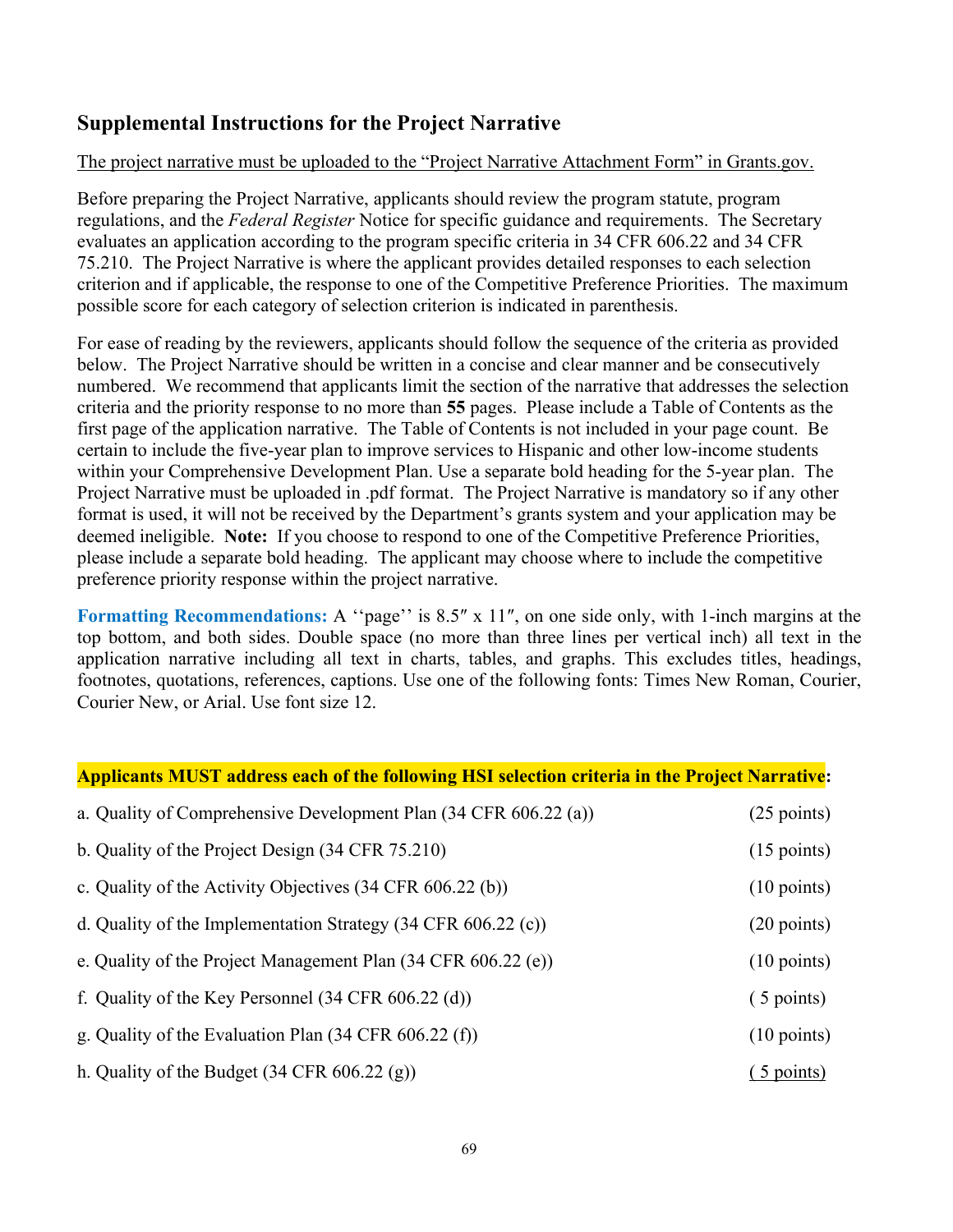| <b>Total Maximum Score for Selection Criteria</b>                 | 100 points        |
|-------------------------------------------------------------------|-------------------|
| <b>Total maximum score for Competitive Preference Priority #1</b> | 5 points          |
| <b>Total maximum score for Competitive Preference Priority #2</b> | 5 points          |
| <b>TOTAL POSSIBLE SCORE PER APPLICATION</b>                       | <b>110 POINTS</b> |

### **SELECTION CRITERIA**

### **(a) Quality of the applicant's comprehensive development plan. (Up to 25 points)**

### The extent to which--

(1) The strengths, weaknesses, and significant problems of the institution's academic programs, institutional management, and fiscal stability are clearly and comprehensively analyzed and result from a process that involved major constituencies of the institution; (up to 5 points) (2) The goals for the institution's academic programs, institutional management, and fiscal stability are realistic and based on comprehensive analysis; (up to 5 points)

(3) The objectives stated in the plan are measurable, related to institutional goals, and, if achieved, will contribute to the growth and self-sufficiency of the institution; and (up to 5 points) (4) The plan clearly and comprehensively describes the methods and resources the institution will use to institutionalize practice and improvements developed under the proposed project, including, in particular, how operational costs for personnel, maintenance, and upgrades of equipment will be paid with institutional resources. (Up to 5 points)

(5) The plan clearly and comprehensively describes the five-year plan to improve its services to Hispanic and other low-income students. (up to 5 points)

### **(b) Quality of the project design. (Up to 15 points)**

(1) The extent to which the proposed project demonstrates a rationale (as defined in this notice). (up to 10 points)

(2) The extent to which the proposed project is supported by promising evidence (as defined in this notice). (up to 5 points)

Note: To establish that their projects "demonstrate a rationale," applicants must use a logic model (as defined in this notice). To establish that their projects are supported by "promising evidence," applicants should cite the supporting study or studies that meets the conditions in the definition of "promising evidence" and attach the studies as part of the application attachments. In addressing "promising evidence," applicants are encouraged to align the direct student services proposed in this application to evidence-based practices identified in the selected studies.

### **(c) Quality of the activity objectives. (Up to 10 points)**

The extent to which the objectives for each activity are--

(1) Realistic and defined in terms of measurable results; (up to 5 points) and

(2) Directly related to the problems to be solved and to the goals of the comprehensive development plan. (up to 5 points)

### **(d) Quality of the implementation strategy. (Up to 20 points)**

The extent to which--

(1) The implementation strategy for each activity is comprehensive; (up to 10 points)

(2) The rationale for the implementation strategy for each activity is clearly described and is

supported by the results of relevant studies or projects; (up to 5 points) and

(3) The timetable for each activity is realistic and likely to be attained. (up to 5 points)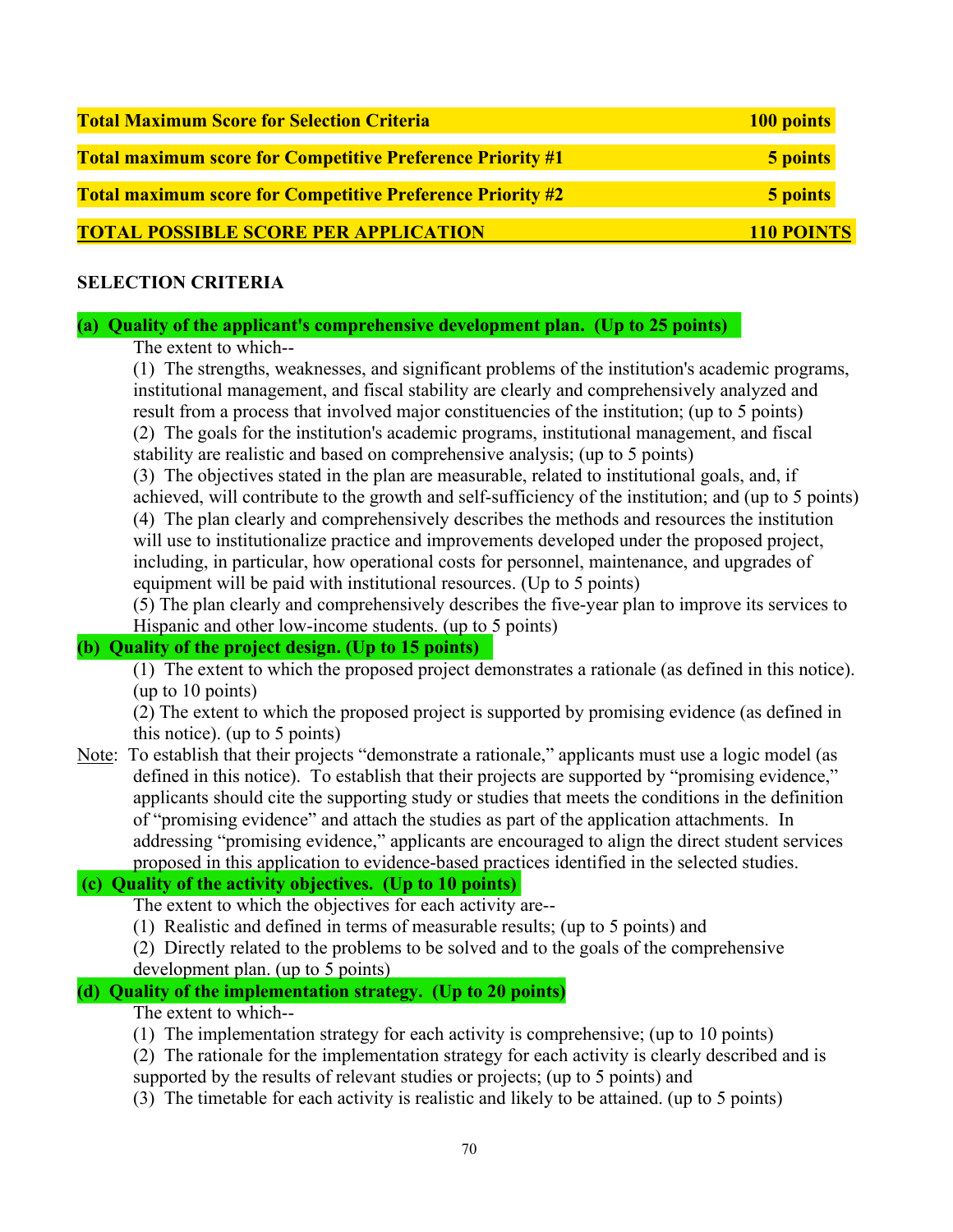### **(e) Quality of the project management plan. (Up to 10 points**)

The extent to which--

(1) Procedures for managing the project are likely to ensure efficient and effective project implementation; (up to 5 points) and

(2) The project coordinator and activity directors have sufficient authority to conduct the project

effectively, including access to the president or chief executive officer. (up to 5 points)

### **(f) Quality of the key personnel. (Up to 5 points)**

The extent to which--

(1) The past experience and training of key professional personnel are directly related to the stated activity objectives; (up to 2 points) and

(2) The time commitment of key personnel is realistic. (up to 3 points)

### **(g) Quality of the evaluation plan. (Up to 10 points)**

The extent to which--

(1) The data elements and the data collection procedures are clearly described and appropriate to measure the attainment of activity objectives and to measure the success of the project in achieving the goals of the comprehensive development plan; (up to 5 points)

(2) The data analysis procedures are clearly described and are likely to produce formative and summative results on attaining activity objectives and measuring the success of the project on achieving the goals of the comprehensive development plan; (up to 5 points) and

### **(h) Quality of the Budget. (up to 5 points)**

The extent to which the proposed costs are necessary and reasonable in relation to the project's objectives and scope.

# **YOUR EVALUATION PLAN**

A strong evaluation plan should be included in the application narrative and should be used, as appropriate, to shape the development and implementation of the project from the beginning of the grant period. The plan should include benchmarks to monitor progress toward specific project objectives and outcome measures to assess the impact of the grant funded activities. More specifically, the plan should respond to the factors listed in the evaluation plan section of the selection criteria.

# **COMPETITIVE PREFERENCE PRIORITIES**

If applicable, include your response within the Project Narrative. Use a **bold** heading. Applicants may respond to one or both priorities for a total of up to 10 additional points, depending on how well they respond.

# **Competitive Preference Priority 1--Fostering Flexible and Affordable Paths to Obtaining Knowledge and Skills (up to 5 additional points).**

Projects that are designed to address at least one of the following priority areas:

 (a) Improving collaboration between education providers and employers to ensure student learning objectives are aligned with the skills or knowledge required for employment in in demand industry sectors or occupations (as defined in section 3(23) of the Workforce Innovation and Opportunity Act of 2014).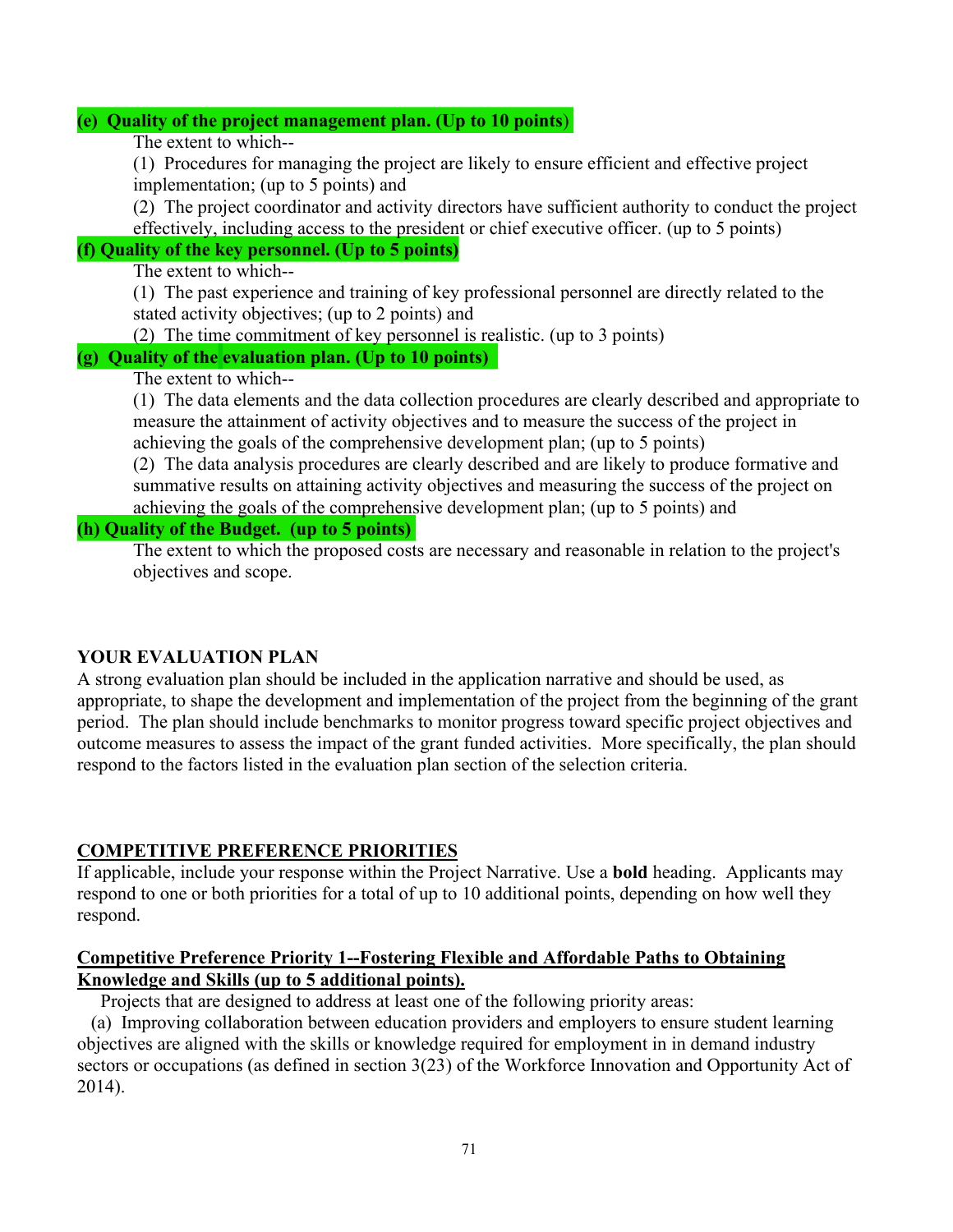(b) Providing work-based learning experiences (such as internships, apprenticeships, and fellowships) that align with in-demand industry sectors or occupations (as defined in section 3(23) of the Workforce Innovation and Opportunity Act of 2014).

#### IN-DEMAND INDUSTRY SECTOR OR OCCUPATION.—

(A) IN GENERAL.—The term ''in-demand industry sector or occupation'' means— (i) an industry sector that has a substantial current or potential impact (including through jobs that lead to economic self-sufficiency and opportunities for advancement) on the State, regional, or local economy, as appropriate, and that contributes to the growth or stability of other supporting businesses, or the growth of other industry sectors; or (ii) an occupation that currently has or is projected to have a number of positions (including positions that lead to economic self-sufficiency and opportunities for advancement) in an industry sector so as to have a significant impact on the State, regional, or local economy, as appropriate

 (c) Creating or expanding opportunities for students to obtain recognized postsecondary credentials in science, technology, engineering, mathematics, or computer science (as defined in this notice).

# **Competitive Preference Priority 2--Fostering Knowledge and Promoting the Development of Skills That Prepare Students To Be Informed, Thoughtful, and Productive Individuals and Citizens (up to 5 additional points).**

 Projects that are designed to support instruction in personal financial literacy, knowledge of markets and economics, knowledge of higher education financing and repayment (e.g., college savings and student loans), or other skills aimed at building personal financial understanding and responsibility.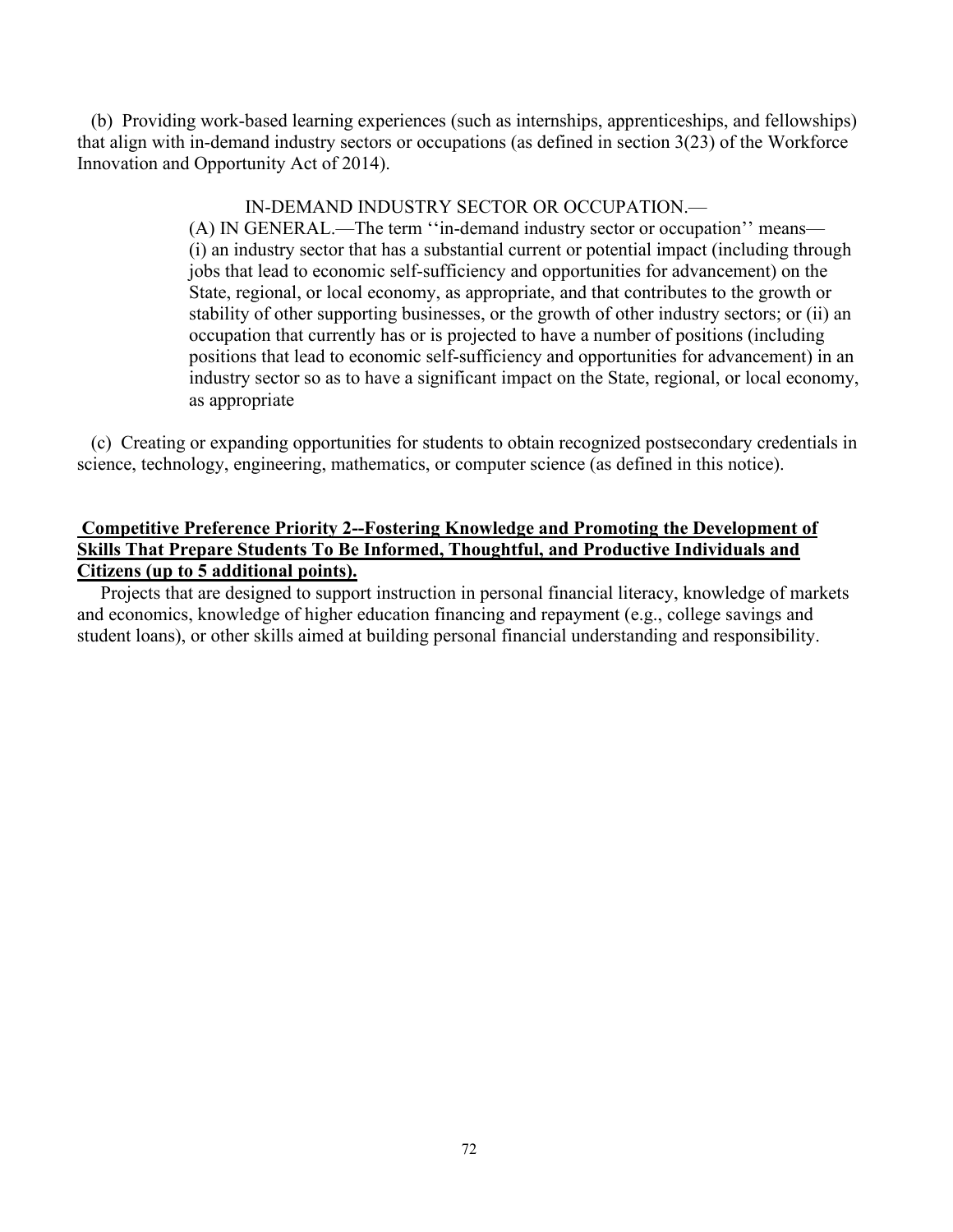# **Developing Hispanic-Serving Institutions Program Profile Form**

**INSTRUCTIONS**: *ALL applicants must complete and submit this profile form. You may copy or recreate this form, but do not amend or modify the required information or format. Please complete all sections of this form. Upon completion, upload this document in .pdf format to the "Other Attachments Form" in Grants.gov.* 

**1. Name of Institution/Campus Requesting:** (Use your institution's complete name. If your institution is a branch campus, use the parent institution's name but follow it with the name of the branch campus. For example, you would cite the State University of New York- Brockport Campus.) **Institution/Campus OPE ID#: DUNS#: 2. Applicant Address**: Address of institution: City: State: Zip: **3. Title V, Part A allowable activities proposed in this application: (check all that apply.)**  Purchase, rent, lease lab equipment  $\qquad$ ; Construction/renovation of facilities:  $\qquad$ ; Faculty Development: ; Curriculum Development:  $\therefore$ ; Academic instruction:  $\therefore$ ; Faculty fellowships:  $\therefore$ ; Purchase of books/supplies/educational materials:  $\therefore$  Articulation/transfer program: Tutoring:  $\therefore$  Counseling: Mentoring: FYE program: \_\_\_\_; Summer Bridge program: \_\_\_; Other student support service programs: \_\_\_\_; Funds mgmt./Admin. Mgmt.: \_\_\_; Equipment/Software purchase: \_\_\_\_; Establishing development office to strengthen alumni/private contributions:  $\therefore$  Endowment Fund:  $\therefore$  Distance learning instruction incl. purchase of technology: ; teacher preparation program: ; Community outreach to elementary/secondary students: : Expanding instruction/resources for graduate/professional students: ; Other:  $\overline{\phantom{a}}$  , and the set of the set of the set of the set of the set of the set of the set of the set of the set of the set of the set of the set of the set of the set of the set of the set of the set of the set of the s **4. Competitive Preference Priorities, if applicable:**  Are you responding to CPP #1 – YES **\_\_\_** NO\_\_\_ Are you responding to CPP  $#2 - YES$  NO Will not respond to either  $\Box$ **5. Prior DHSI Grant Status**: If applicable, please list the PR Award numbers of prior DHSI grants that your institution has had in the past 5 years.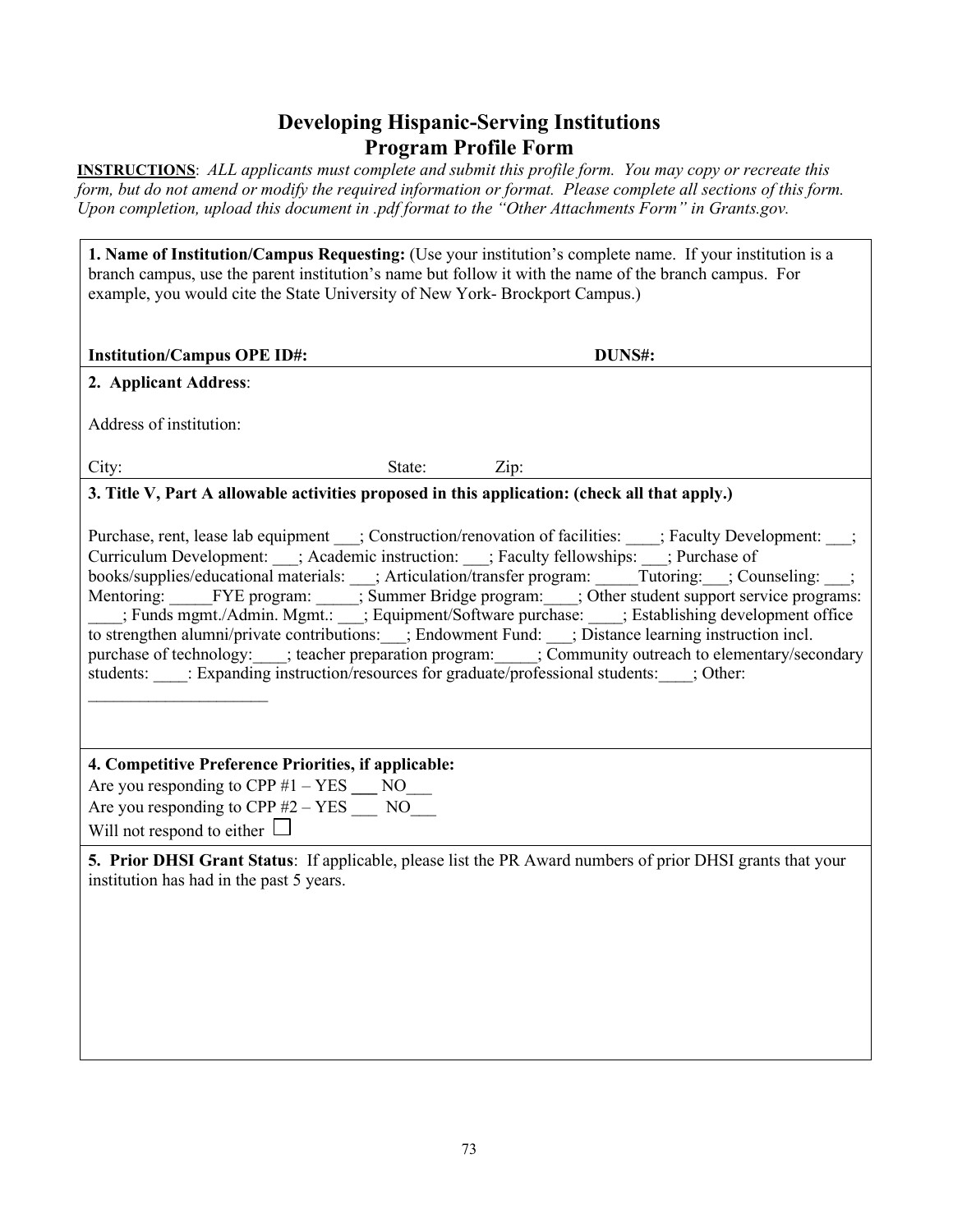# **6. Level of Effort** (t**ime commitment) of Project Director proposed in this application: \_\_\_\_\_%**

List active grants for which the proposed Project Director already serves: (If Project Director is To Be Hired, state "N/A" below.

| $\frac{0}{0}$ |  |
|---------------|--|
|               |  |
| Ź.,           |  |
|               |  |

#### **7. Endowment Fund Assurance (Check here if you will have an Endowment Fund activity.)**:

The institution certifies that it proposes to use no more than twenty percent (20%) of the Developing Hispanic-Serving Institutions Program development grant, made under the authority of Title V, of the Higher Education Act of 1965, as amended to establish or increase the institution's endowment fund. The institution agrees to abide by the Department of Education's regulations governing the Endowment Challenge Grant Program, 34 CFR Part 628, the program statute, and the program regulations, 34 CFR Part 606. The institution further agrees to raise the required matching funds. **YES**\_\_\_\_\_\_

**8. Dual Submission Certification**: If an institution applies for a grant this fiscal year under Title III programs, it must indicate the programs. (Check all that apply.)

Strengthening Institutions Program

American Indian Tribally Controlled Colleges and

Universities Program

Native Hawaiian-Serving Institutions Program

Alaska Native-Serving Institutions Program

**8a. If your application ranks in funding range for more than one program this fiscal year, please state the preferred order of award acceptance.** 

**9. Prior Title III grant status**: Please list the PR Award Numbers for all Title III, Part A and Title III, Part B grant awards that the institution has had in the past 5 five years: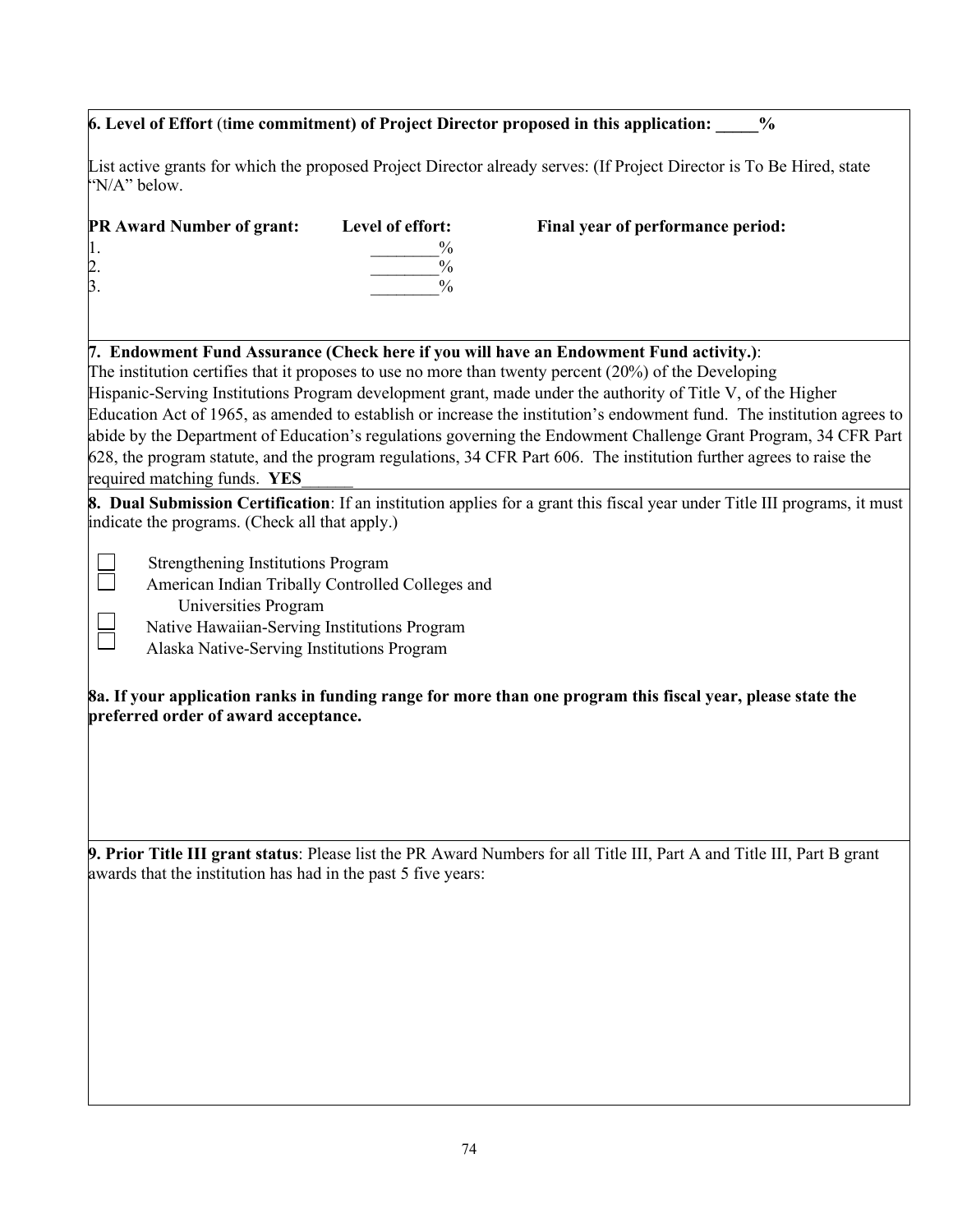**10. Institutional Assurance Statistics**: See the Application Guide and the Federal Register Notice for HSI Assurance Instructions. For the purpose of verifying demographic data, please provide Hispanic undergraduate FTE for school year 2018-2019 in boxes 10a and 10b.

| <b>HSI Assurance (institutional data):</b><br>10a. | 10b. IPEDS Reported Data:                 |
|----------------------------------------------------|-------------------------------------------|
|                                                    |                                           |
| Total Undergraduate FTE Enrollment Count:          | Total Undergraduate FTE Enrollment Count: |
|                                                    |                                           |
| Hispanic Undergraduate FTE Enrollment Count:       | Hispanic Undergraduate FTE Count:         |
|                                                    |                                           |
| Hispanic Undergraduate FTE Percent (%):            | Hispanic Undergraduate FTE Percent (%):   |
|                                                    |                                           |

**10c. Eligibility Documentation**: Please provide us with the documentation the institution relied upon in determining that at least 25 percent of the institution's undergraduate FTE students are Hispanic.

**NOTE:** The Department will cross-reference, for verification, provisional data in the Department's Integrated Postsecondary Education Data System (IPEDS) for 2018-2019. If there are any differences in the percentages reported in IPEDS and the percentage reported in box 10a of this form, you should explain the differences as a part of your eligibility documentation. If you do not provide data or the Department is unable to verify data submitted by the institution, the Department may deem the applicant ineligible.

**11. Tiebreaker Information**: Enter information below for school year 2018-2019. See the Application Guide and Federal Register Notice for instructions on calculating FTE enrollment.

- a) Total FULL-TIME EQUIVALENT (FTE) students =
- b) Total market value of endowment fund for 2018-2019 =

c) Total expenditures for library material during  $2018-2019 =$ 

**Note**: Failure to provide information requested in items a) and b) above may result in the Department not considering the application under a tie-breaker situation.

| 12. Certifying Official (i.e. President, VP, Chancellor, | 13. By checking below, the applicant and President |
|----------------------------------------------------------|----------------------------------------------------|
| etc):                                                    | of the institution certify that the Institution    |
| Name:                                                    | of Higher Education (IHE) will comply with         |
| Title:                                                   | the statutory requirements, program standards,     |
| <b>Contact Number:</b>                                   | and program assurance cited in the DHSI            |
| Email:                                                   | program regulations 34 CFR Part 606.               |
|                                                          | <b>Yes</b>                                         |
|                                                          |                                                    |
|                                                          |                                                    |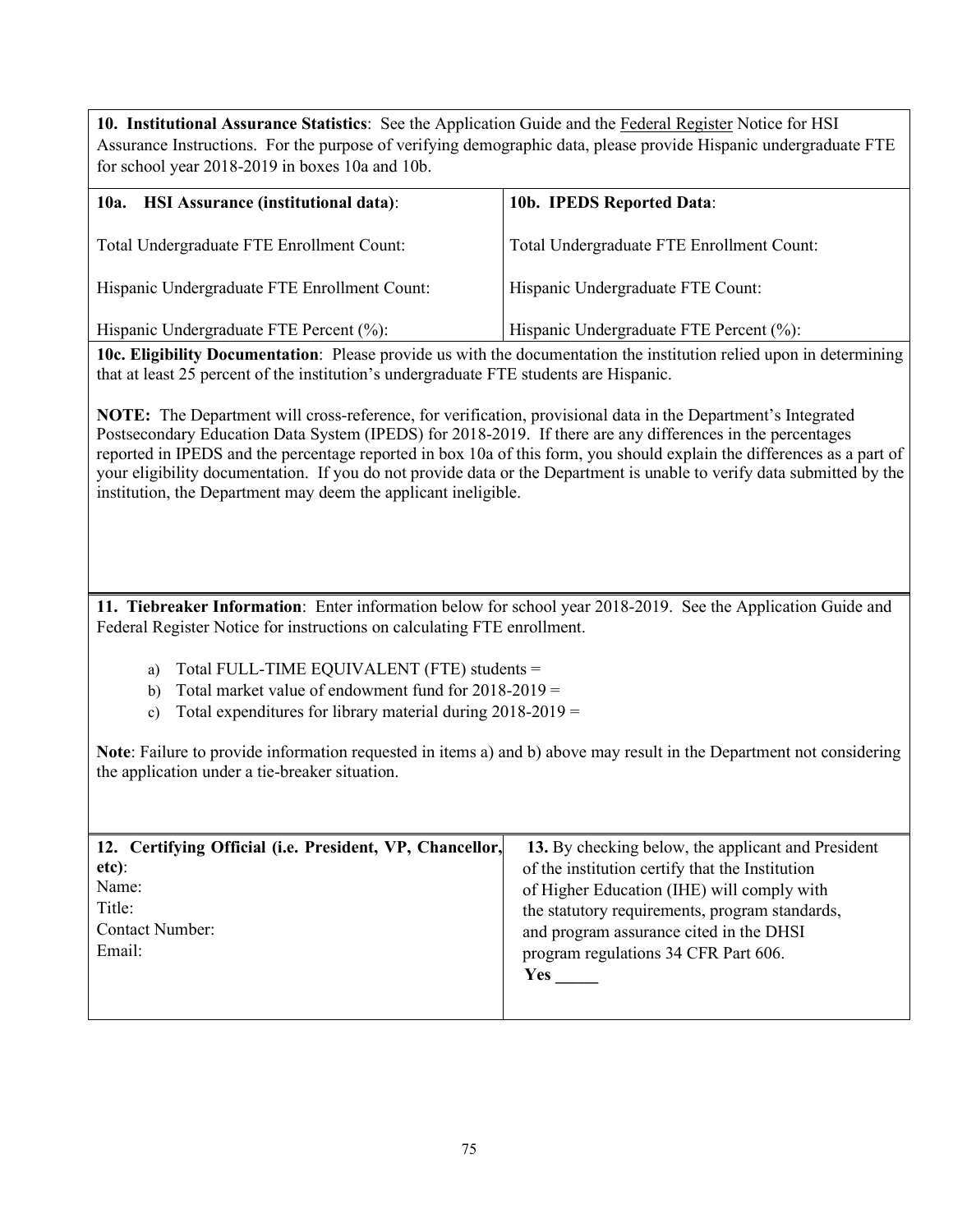# **DHSI PROGRAM PROFILE FORM**

# **INSTRUCTIONS**

All applicants must complete the information requested on this page. This form captures information on assurances and eligibility as well as other information. It also serves as the assurance regarding the Hispanic enrollment percent required by the program's statutory language.

**Do not modify content or delete any part of this document.** Applicants must copy and paste this page into a separate document or recreate the page exactly as it appears. Then, complete the form, save it to your computer and upload it to the "Other Attachments Form" in Grants.gov in .pdf format only.

**Item #1-** Provide the complete name of the applicant. If your institution is a branch campus, use the parent institution's name but follow it with the name of the branch campus. (For example, you would cite the State University of New York- Brockport Campus.) If the applicant is a district or foundation, also state the name of the institution that will implement the project. (For example, you would cite Kansas City District- University of Kansas City.)

**Item #2**- Enter complete address of applicant.

**Item #3**- Check all activities that the applicant proposes to implement with this grant.

**Item #4**- Check the box for the Competitive Preference Priority to which the applicant is responding, if applicable. Note: Applicants may respond to 1, both or none of the priorities.

**Item #5**- Past Performance- List all Title V, Part A (Developing Hispanic-Serving Institutions Program) grants that applicant has held in past 5 years.

*34CFR 606.24 -In addition to evaluating an application under the selection criteria, the Secretary evaluates an applicant's performance under any previous development grant awarded under the DHSI Program within five years of the year when the development grant will begin. The Secretary evaluates whether the applicant fulfilled or is making substantial progress toward fulfilling the goals and objectives of the previous grant.* 

**Item #6-** If the proposed Project Director has already been selected and currently serves as PD on other awards, state the level of effort for those awards. Also, state the final performance year for those awards. If the PD has not been selected or does not serve as PD on other awards, state N/A.

**Item #7** – Check the box if the applicant proposes endowment fund activities with this grant. **Note**: If the applicant is awarded a grant under this competition, special financial reporting regarding the endowment fund is required.

**Item #8**- Check the box for all Title III, Parts A or B programs for which the applicant is applying or has applied this FY **(2020)**, if applicable.

**Item #8a***—*Since an institution that receives funds under this title may **not** concurrently receive other funds under Parts A or B of Title III during the period for which funds under this title are awarded, please state which grant (Title III or Title V) the applicant will accept if it applies for and qualifies for both.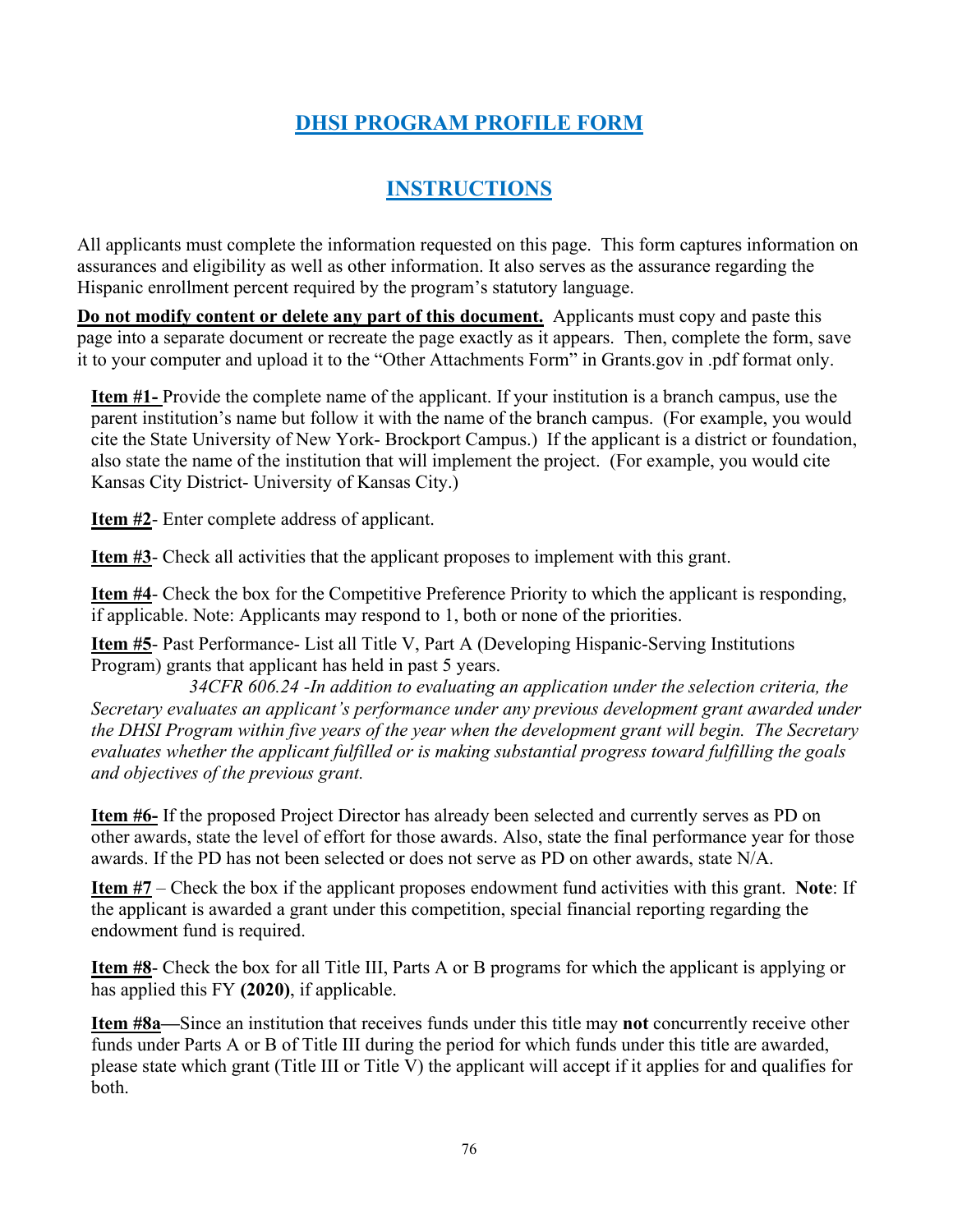*Per Title V, HSI Statute: SEC. 505. SPECIAL RULE -No Hispanic-serving institution that is eligible for and receives funds under this title may concurrently receive other funds under part A or B of Title III during the period for which funds under this title are awarded.* 

**Item #9** *–*List all Title III, Parts A and B grants for which the applicant currently holds, if applicable. Also, state the final year of the performance period for those awards.

**Item #10- Institutional Assurance Statistics**- The statute governing the Developing Hispanic-Serving Institutions Program (Title V of the Higher Education Act of 1965, as amended (HEA)) requires the applicant to provide an assurance of the following: The applicant has an enrollment of undergraduate full-time equivalent (FTE) students that is at least 25 percent Hispanic students at the end of the award year immediately preceding the date of application.

### **FTE Calculation Instructions**

For the purposes of the calculation, use your institution's student enrollment count for academic year 2018-2019. Per Title V Program Statute: The term "full –time equivalent students" means the sum of the number of students enrolled full time (whatever the full-time course load is at your institution, count a full-time undergraduate degree student as **one FTE**), plus the full-time equivalent of the number of students enrolled part time.

To determine the FTE for part-time undergraduate students, total the number of credit hours of all part-time undergraduate students. Include both part-time degree students and part-time unclassified students. Divide the total number of credit hours for the part-time undergraduate students by **twelve (12)**. The result is the FTE for part-time undergraduate students.

*Note: An unclassified undergraduate student is one who is not a candidate for a degree or other formal award but is taking courses for credit in regular classes with undergraduate degree students. However, both classified and unclassified undergraduate students enrolled must be in a program of at least two years in length that would result in the award of a certificate, associate degree or other educational credential.*

 **Item #10a**- Provide the Undergraduate FTE Enrollment Count as reported to the state: Add the FTE of full-time undergraduate students and the FTE of part-time undergraduate students.

> Provide the **Hispanic** Undergraduate FTE Enrollment Count as reported to the state: Add the FTE of full-time undergraduate Hispanic students and the FTE of part-time undergraduate Hispanic students.

> Provide the Undergraduate FTE Hispanic Percent as reported to the state: Divide the Hispanic Undergraduate FTE Enrollment Count by the Total Undergraduate FTE Enrollment Count.

**Item #10b**- Provide the Undergraduate FTE Enrollment Count as provided by IPEDS.

Provide the **Hispanic** Undergraduate FTE Enrollment Count as provided by IPEDS.

Provide the Undergraduate FTE Hispanic Percent as provided by IPEDS.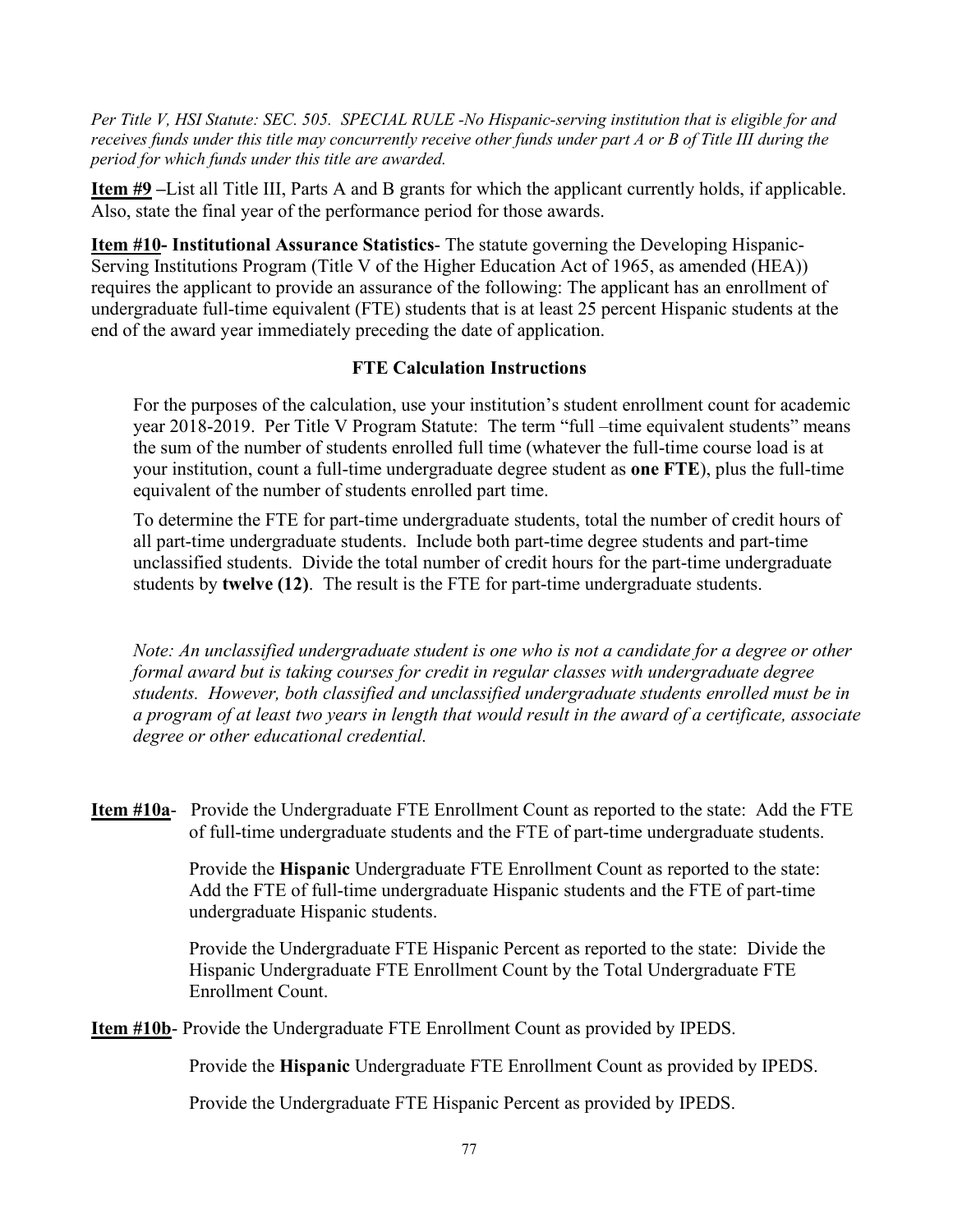**Item #10c**- Provide documentation the institution relied upon in determining that at least 25 percent of the institution's undergraduate FTE students are Hispanic.

*The Department will cross-reference, for verification, provisional data reported to the Department's Integrated Postsecondary Education Data System (IPEDS) and the institution's state reported enrollment data for school year 2018-2019. If there are any differences in the percentages, the institution should explain the differences as a part of its eligibility documentation in section 10c. Be advised that if the applicant does not provide data or the Department is unable to verify data submitted by the institution, the applicant may be deemed ineligible.*

**Item #11**- **Tiebreaker-**34 CFR 606.23 states that if funds are available to fund only one additional grant and each of the next fundable applications has received the same number of points, the Secretary shall award additional points as provided in the Notice Inviting Applications published in the Federal Register based on the information provided here. Failure to provide information requested may result in the Department not considering the application if there is a tie-breaker situation.

a. Provide total full-time equivalent students as stated in Item #10.

b. Provide the total market value of the applicant's endowment fund for 2018-2019

school year. If institution has no endowment fund, state "n/a" or "none."

c. Provide total expenditures for library materials during 2018-2019 school year.

 **Item #12**- Provide the contact information for the Certifying Official. The Certifying Official is not the Project Director proposed in this application or the grant writer. The Certifying Official has oversight authority (i.e. President, Vice-President, Chancellor, Provost, etc.) within the institution.

 **Item #13**- By checking the box, the Certifying Official certifies that he or she, along with the applicant institution, will fully comply with the statutory requirements of this program.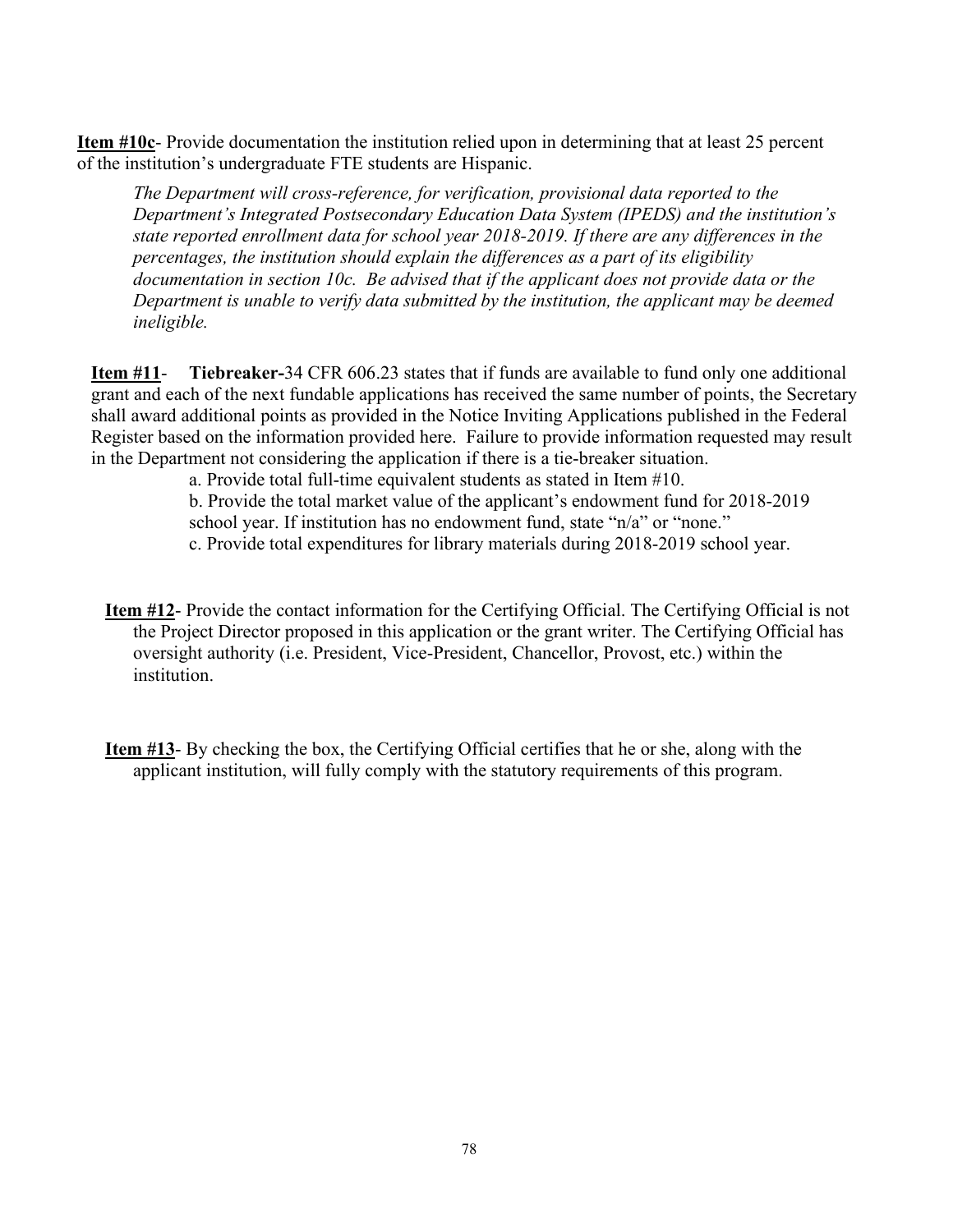# **Application Checklist**

Here's a checklist to use to ensure your successful submission of your proposal. Please make sure all items are checked before submitting your proposal in Grants.gov.

All items listed on this checklist are required.

- **Application for Federal Assistance (SF 424)** All required fields are complete.
- **Department of Education Supplemental Information for SF 424** All required fields are complete.
- **Department of Education Budget Information Non-Construction Programs Form (ED 524)** – All required fields are complete.
- **Assurances for Non-Construction Programs (SF-424B)** All required fields are complete.
- **Certification Regarding Lobbying** All required fields are complete.
- **Disclosure of Lobbying Activities (SF-LLL)** All required fields are complete.
- **ED GEPA 427 Form** All required fields are complete and the GEPA statement has been uploaded to the form.
- **Evidence form** All required fields are complete.
- **One-Page Project Abstract** The one-page abstract has been uploaded in .pdf format to the "ED Abstract Form" in Grants.gov.
- **Project Narrative** Responses to all Selection Criteria and if applicable, the response to the chosen Competitive Preference Priority have been uploaded in .pdf format to the "Project Narrative Attachment Form" in Grants.gov.
- **Budget Narrative** Supporting narrative for the proposed budget has been completed for all 5 budget years of the performance period. Costs match the costs stated on the ED-524 Budget Form. The Narrative has been uploaded in .pdf format to the "Budget Narrative Attachment Form."
- □ **DHSI Program Profile Form** All fields of this form have been completed. Profile form and supporting documentation regarding the required 25% Hispanic enrollment have been uploaded in .pdf format to the "Other Attachments Form" in Grants.gov.